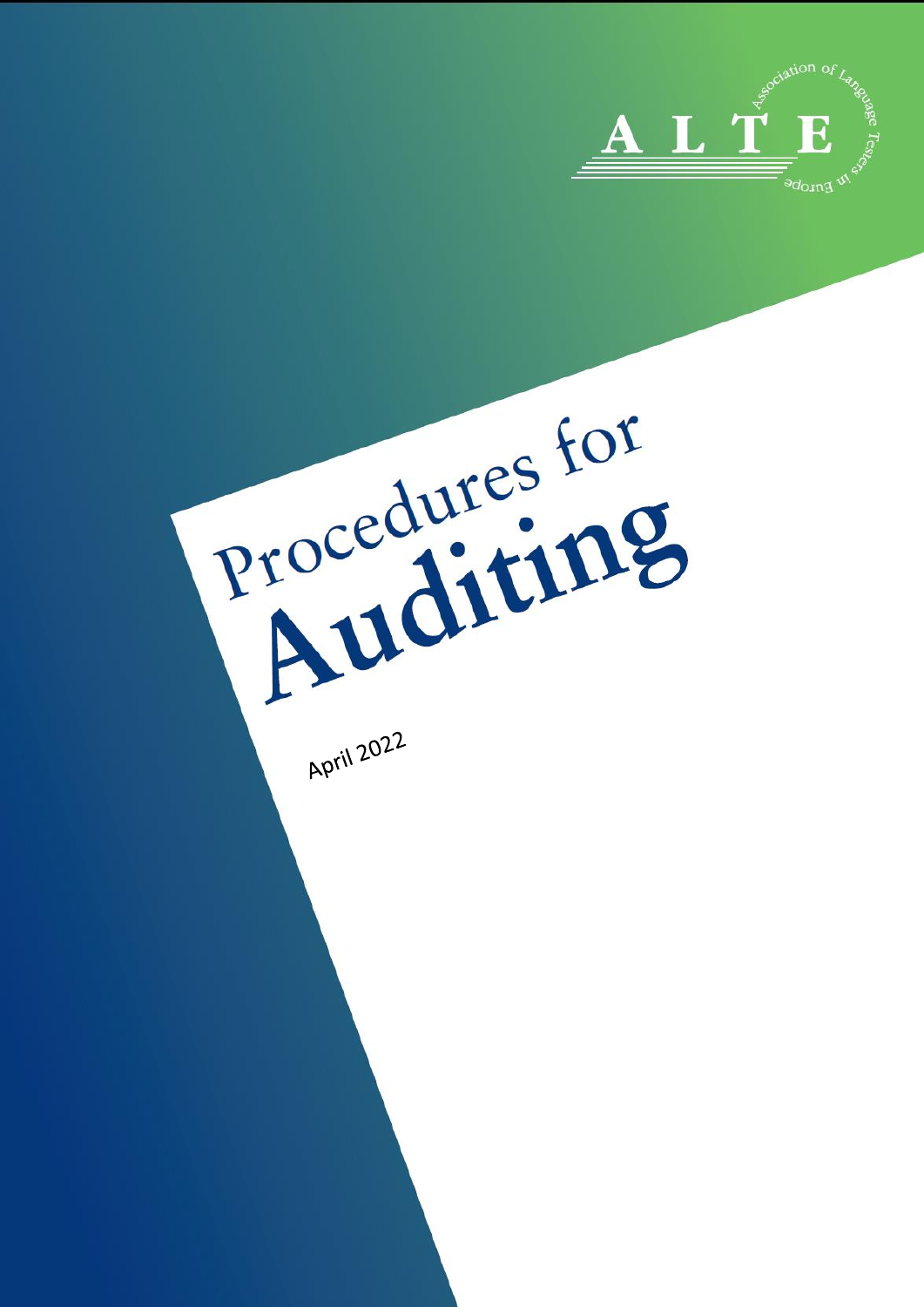

| <b>1.0 Introduction</b><br>1.1 Focus, aims and approach<br>1.2 Basic principles<br>1.3 Building an argument<br>1.4 Parties involved in the ALTE Audit System<br>1.5 The overall system | $\mathbf{2}$<br>2<br>3  |
|----------------------------------------------------------------------------------------------------------------------------------------------------------------------------------------|-------------------------|
|                                                                                                                                                                                        |                         |
|                                                                                                                                                                                        |                         |
|                                                                                                                                                                                        |                         |
|                                                                                                                                                                                        | 4                       |
|                                                                                                                                                                                        | 6                       |
|                                                                                                                                                                                        | 7                       |
| 2.0 Practical information                                                                                                                                                              | $\overline{\mathbf{9}}$ |
| 2.1 Language                                                                                                                                                                           | 9                       |
| 2.2 Audit format                                                                                                                                                                       | 9                       |
| 2.3 Costs and payment                                                                                                                                                                  | 9                       |
| 2.4 Outcomes of the audit                                                                                                                                                              | 10                      |
| 2.5 Audit validity period                                                                                                                                                              | 10                      |
| 2.6 ALTE Q-mark and Framework                                                                                                                                                          | 11                      |
| 3.0 ALTE audit training                                                                                                                                                                | 12                      |
| 3.1 The ALTE Audit System Training Programme                                                                                                                                           | 12                      |
| 3.2 ALTE auditor training                                                                                                                                                              | 13                      |
| <b>4.0 Auditors</b>                                                                                                                                                                    | 14                      |
|                                                                                                                                                                                        | 14                      |
| 4.1 Becoming an ALTE auditor                                                                                                                                                           |                         |
| 4.2 Assigning auditors to audits                                                                                                                                                       | 14                      |
| 4.3 Responsibilities of an auditor                                                                                                                                                     | 14                      |
| 4.4 Contract/agreement                                                                                                                                                                 | 15                      |
| 4.5 Confidentiality                                                                                                                                                                    | 15                      |
| 5.0 Applying for an ALTE audit                                                                                                                                                         | 16                      |
| 5.1 Who is eligible to apply                                                                                                                                                           | 16                      |
| 5.2 The audit application process                                                                                                                                                      | 16                      |
| 5.3 Flowchart of audit application process                                                                                                                                             | 18                      |
| 6.0 The audit process: Pre-visit phase                                                                                                                                                 | 19                      |
| 6.1 Pre-visit phase summary                                                                                                                                                            | 20                      |
| 7.0 The audit process: The audit visit                                                                                                                                                 | 21                      |
| 7.1 Preparations for the audit visit                                                                                                                                                   | 21                      |
| 7.2 The audit visit                                                                                                                                                                    | 21                      |
| 7.3 Conflicts or disagreements                                                                                                                                                         | 22                      |
| 8.0 The audit process: Post-visit phase                                                                                                                                                | 23                      |
| 8.1 Finalising the audit report                                                                                                                                                        | 23                      |
| 8.2 Post-visit phase summary                                                                                                                                                           | 25                      |
| 8.3 Audit outcomes                                                                                                                                                                     | 26                      |
| 8.4 Communication about the audit programme                                                                                                                                            | 27                      |
| 8.5 Follow-up: ALTE Audit Action Plan                                                                                                                                                  | 27                      |
| 8.6 Highlighting a successful audit                                                                                                                                                    | 28                      |
| 8.7 Feedback                                                                                                                                                                           | 28                      |
| 8.8 Appeals                                                                                                                                                                            | 28                      |
| 8.9 Consultancy role                                                                                                                                                                   | 28                      |
| 8.10 Post audit summary                                                                                                                                                                | 29                      |
| 9.0 Re-audit                                                                                                                                                                           | 30                      |
|                                                                                                                                                                                        |                         |
| 9.1 Timing                                                                                                                                                                             | 30                      |
| 9.2 Re-audit process and documentation                                                                                                                                                 | 30                      |
| <b>Appendices</b>                                                                                                                                                                      | 32                      |
| Appendix 1: Glossary of technical terms                                                                                                                                                | 32                      |
| Appendix 2: Minimum Standards for establishing quality<br>profiles in ALTE examinations                                                                                                | 33                      |
| Appendix 3: Building an argument                                                                                                                                                       | 35                      |
| Appendix 4: Parties involved in ALTE Audit System                                                                                                                                      | 36                      |
| Appendix 5: Timeline of ALTE audit validity lifecycle                                                                                                                                  | 39                      |
|                                                                                                                                                                                        | 41                      |

| Status/Version: Released Version 6.0 | Date: 08.04.2022 | $\vert$ Page: 2 of 42 |
|--------------------------------------|------------------|-----------------------|
|--------------------------------------|------------------|-----------------------|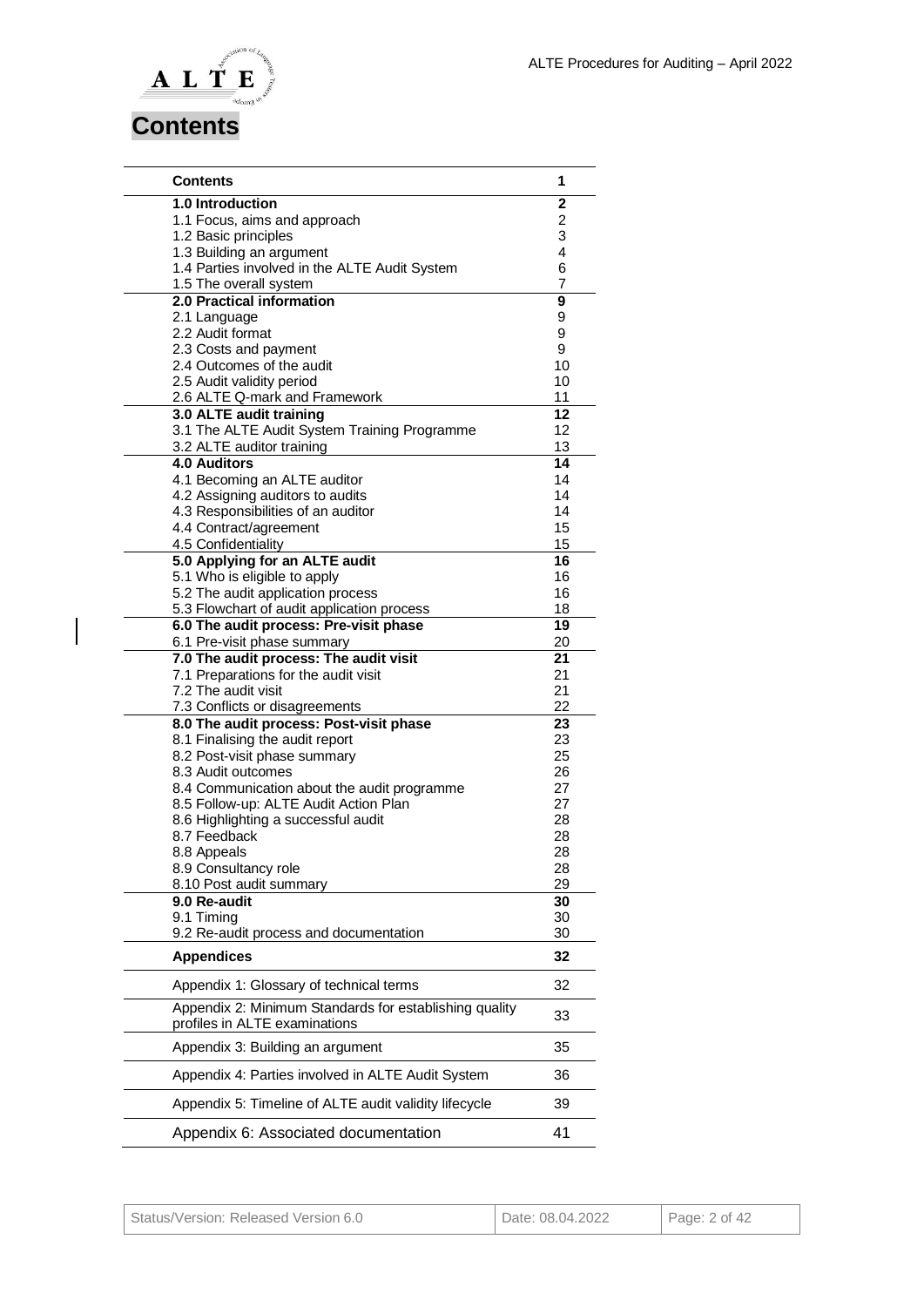

# **Section 1**

### **1.0 Introduction**

#### **1.1 Focus, aims and approach**

The **ALTE Procedures For Auditing (PFA)** document derives from ongoing work in the Quality Management System Working Group (QMS WG) and in ALTE as a whole, and draws on approaches to auditing adopted by two renowned quality-focused organisations:

- Evaluation and Accreditation of Quality in Language Services(EAQUALS): <http://eaquals.org/>
- International Organization for Standardization (ISO) as published in ISO9001: [http://www.iso.org.](http://www.iso.org/) See also further reading section in Appendix 6, p.41.

As in the case of other quality management and audit systems (for example, the ISO9001 standards), the ALTE approach is based on monitoring the required standards while promoting improvement. In practice this means identifying both where the required standard and good practice are being met, and providing guidance and support where this is not the case. The ALTE approach is, however, different in that it focuses exclusively on language testing as a professional activity and thereby aims to deliver an in-depth investigation of issues specific to language tests.

The aim of the audit process is to allow ALTE members to make a formal, ratified claim that a particular examination or suite of examinations has a quality profile appropriate to its context, use and candidature. In describing the quality profile there is no intention to impose a set of uniform quality standards across the ALTE Framework. Different examinations are used in different contexts, by different groups of examination users, and accommodating these is a key function of the audit system.

However, before a test can be considered for an ALTE audit, it must be made absolutely clear whether there are any other partners involved in the development of the test and exactly what their role is. Such partners could be: other examination developers or boards, public organisations, software developers, private or commercial companies. For any audit, only one organisation can assume responsibility for the audit and all Minimum Standards and they alone can be the beneficiary of the ALTE Q-Mark.

The approach adopted by ALTE is as follows:

- Members requesting an audit of their quality systems and procedures are invited to *build an argument* that the quality standards within their examination(s) are sufficient and appropriate for that/those examination(s). It is this *argument* which is the subject of the audit, rather than the examination or the organisation itself. For detailed information on the *argument*, see Section 1.3, p.4 and Appendix 3, p.35.
- The audit has both a **consultancy** and **quality control** role. The audit aims to:
	- establish that minimum quality standards are being met in a way appropriate to the context of an examination;
	- − offer recommendations for improvement towards good practice;
	- − enable an initially unsuccessful organisation to implement an Action Plan aimed at working towards and ultimately reaching the minimum standards.

An audit can include one examination or a *suite* of examinations. In the latter case, information is requested on the similarities of the examination formats and why the examinations are to be considered as a suite, and therefore suitable to be audited at the same time(see Section 5. p.16, for more information on how to apply for an audit of a suite of examinations).

| Status/Version: Released Version 6.0 | Date: 08.04.2022 | $\vert$ Page: 3 of 42 |
|--------------------------------------|------------------|-----------------------|
|--------------------------------------|------------------|-----------------------|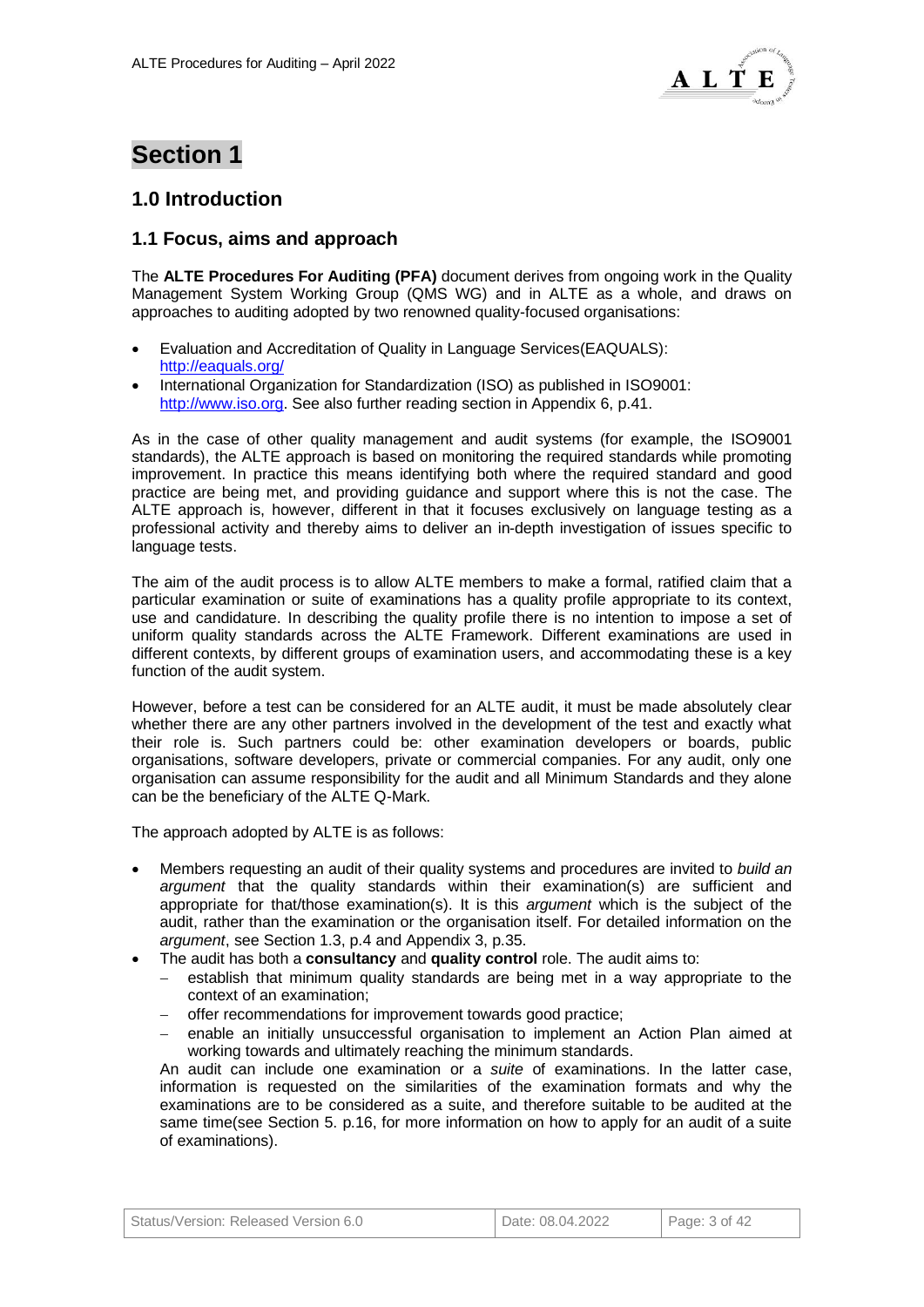

### **1.2 Basic principles**

Auditors carrying out an audit are the representatives of ALTE and, therefore, ALTE members are the ultimate arbiters of decisions resulting from the audit process. In order to facilitate this activity, these decisions are made through the Standing Committee. ALTE members are invited to nominate a representative to sit on this committee, and they may also nominate a replacement who can only be present at the meetings of the Standing Committee if the representative is unable to attend. Each ALTE member has one institutional vote.

The ALTE audit process aims to be:

#### **i. Professional:**

Auditors have significant backgrounds in theoretical and practical knowledge and expertise of test development systems and can be ALTE members, expert consultants or former employees of ALTE members. For further details on auditor recruitment, see Section 4, pp.14-15.

#### **ii. Confidential:**

Throughout the course of an audit, an auditor is party to the confidential material which lies at the core of all examinations and their development. Members of the ALTE Standing Committee are also given access to certain information in order to be able to reach a decision regarding the audit outcome. The purpose of confidentiality is therefore to protect all sensitive information and prevent it from appearing in the public domain. ALTE aims to reassure auditees by maintaining confidentiality in the following ways:

- The **ALTE-Auditor Agreement** contains a confidentiality agreement. This is to ensure the confidentiality of the received documents and that any information referring to the audit is respected.
- Members of the Standing Committee are obliged to sign a confidentiality agreement, records of which are stored with the ALTE Secretariat.
- Audit outcomes are only given as a general summary at ALTE Annual General Meetings and Member Update Meetings (see Section 8.3, p.26); individual audits, specific report contents and audit outcomes are never discussed outside the Standing Committee.
- Anything that can identify an organisation within an audit and audit report is confidential but not the audit itself, and anonymised extracts from audit reports maybe used for auditor and auditee training. The use of anonymised report extracts is also outlined in the **ALTE Auditee Agreement,** to which the auditee is asked to confirm their agreement.
- It is expected that from mid–2022 onwards a secure file transfer platform will be used to send confidential documents between the auditor, auditee and ALTE (Secretariat and Standing Committee).

#### **iii. Transparent:**

Although confidentiality is a significant part of an audit and specific information cannot be made public, transparency of the audit process is also important in demonstrating that it is fair and open to discussion. To this end, the following statements apply:

- The PFA document clearly defines the different stages of the audit process and where responsibility for each lies. This, along with all other associated documentation, is agreed and approved by the ALTE membership as a whole.
- Decisions at Standing Committee meetings regarding the final audit outcome are only made after close scrutiny and discussion of audit reports. Summarised records of these discussions are kept in the minutes of the meetings as taken by the Secretariat. The relevant extracts of minutes are made available to audited organisations and auditors when required.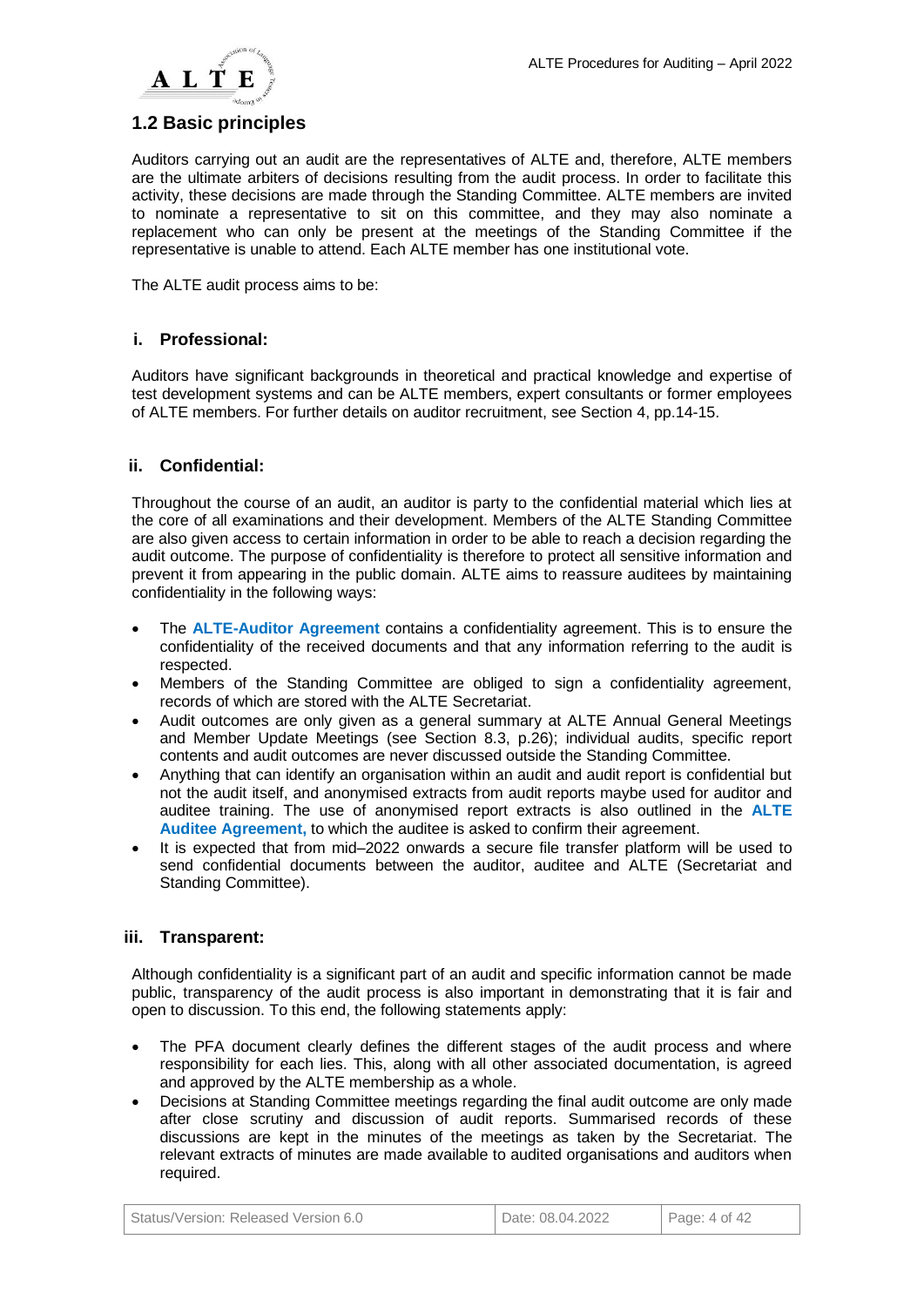

- Members of the Standing Committee are elected by representatives of all ALTE members and serve a term of three years.
- All communication between the Standing Committee and auditee/auditor is in writing via the ALTE Secretariat who must ensure that this happens in a timely and objective fashion.
- Review of the audit process is the responsibility of the QMS WG and any changes must be agreed by the group as a whole. They are then approved by the Standing and Board of Trustees before they can be adopted.
- It is the responsibility of the ALTE Secretariat to assist the review process and ensure that all related documentation is updated accordingly and that auditees and auditors are kept informed of all changes.

#### **iv. Comprehensive:**

The audit covers all aspects of the design and delivery of the examination(s), including test construction, administration and logistics, marking and grading, test analysis, and communication with stakeholders.

#### **v. Impartial:**

Auditors and Standing Committee members should not be influenced by personal relationships. If members of the Standing Committee are affected by committee discussion as auditors or auditees of the case under discussion, they are asked to leave the meeting for the duration of the discussion, unless the Committee decides that their presence is necessary for sake of clarification. They also do not take part in voting on the outcome of the audit in question.

#### **vi. Consistent:**

Auditors undergo a standardised process of recruitment, training and co-ordination, and their work is subject to monitoring and evaluation. Standard procedures are also adopted for all phases of the audit (pre-auditing documentation, the auditing event itself, and post-auditing feedback to the auditee), thus ensuring consistency across different types of audit and across time.

#### **vii. Supportive:**

All phases of the audit are designed to be supportive of the auditee and respectful of the auditor.

#### **1.3 Building an argument**

At the core of the ALTE Audit System are the Minimum Standards (MSs) - see Appendix 2, pp.32-33 - each of which must be met for the audit outcome to be *Resolved*. The **Validity Argument of the Auditee** form enables the auditee to build a case or argument for their examination(s) by providing the following information against each standard:

- 1) A description of what is done to meet the MS.
- 2) A description of why doing this adequately addresses the MS.
- 3) Evidence of what is done and that it is adequate.

Key points to remember:

| Status/Version: Released Version 6.0 | Date: 08.04.2022 | $\vert$ Page: 5 of 42 |
|--------------------------------------|------------------|-----------------------|
|--------------------------------------|------------------|-----------------------|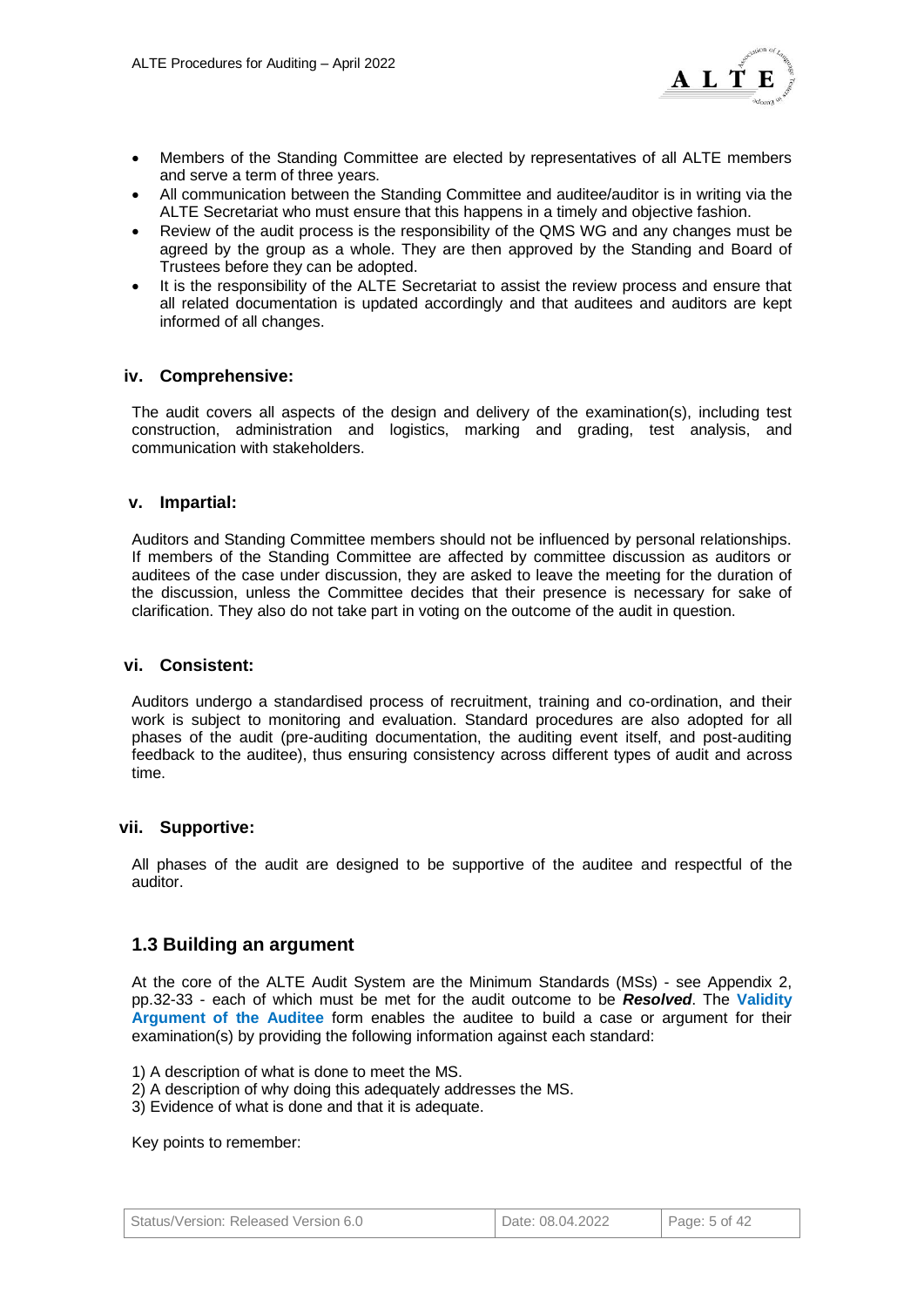

- The **Validity Argument of the Auditee** must be completed comprehensively in order to give the auditor as complete a picture as possible of what is done and why.
- The auditee must remember to provide evidence to substantiate what is said.
- The onus is on the auditee to demonstrate that the exam quality profile meets the MS, and not on the auditor to find that it does not.
- The clearer the picture presented to the auditor, the more likely it is that useful advice will result from the audit.
- This exercise should not, however, be thought of as something done solely for the sake of the ALTE QMS. Gathering sufficient information to inform decisions is clearly beneficial in itself and being able to demonstrate this may be useful to the auditee in dealing with a wide range of stakeholders (see Appendix 3, p.35, for more information).

This document should be read in conjunction with the ALTE audit forms listed in Appendix 6, p.41.

| Status/Version: Released Version 6.0 | Date: 08.04.2022 | $\vert$ Page: 6 of 42 |
|--------------------------------------|------------------|-----------------------|
|--------------------------------------|------------------|-----------------------|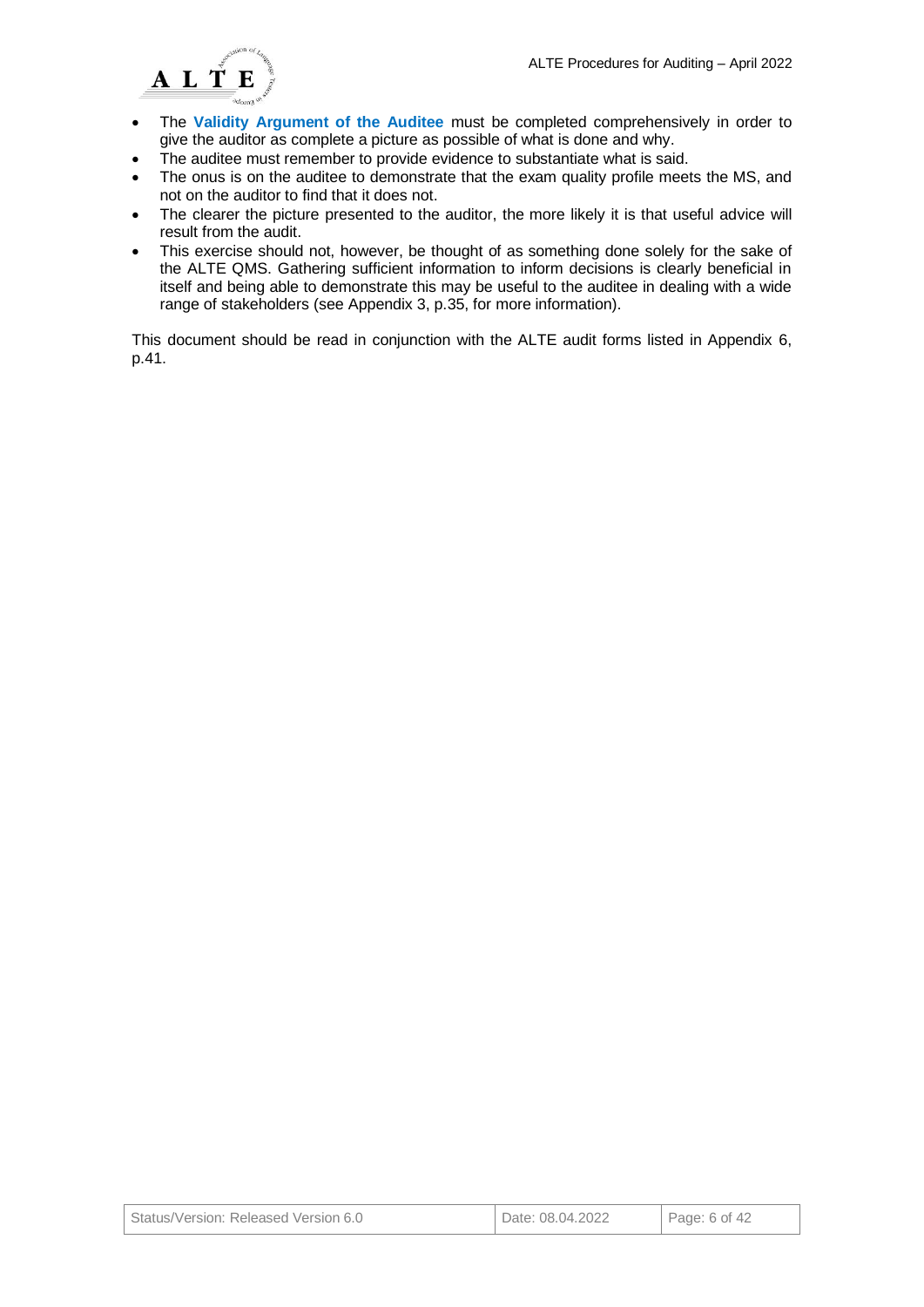

## **1.4 Parties involved in the ALTE Audit System**

| <b>Auditee:</b>                                                       | The organisation which has put forward its exam quality profile to be<br>audited, or representatives of this organisation. At least one person<br>must be nominated to be trained by ALTE to act as the organisation's<br>representative during the audit process. This person must attend the<br>Orientation to the ALTE Audit System and any other training required<br>by ALTE.<br>If the skills and expertise needed for a complete and comprehensive<br>audit do not reside in one person, the auditee may seek support from<br>colleagues with expertise in specific areas.                                                                                                      |                  |               |
|-----------------------------------------------------------------------|----------------------------------------------------------------------------------------------------------------------------------------------------------------------------------------------------------------------------------------------------------------------------------------------------------------------------------------------------------------------------------------------------------------------------------------------------------------------------------------------------------------------------------------------------------------------------------------------------------------------------------------------------------------------------------------|------------------|---------------|
| <b>Auditor:</b>                                                       | The person appointed by ALTE to undertake the audit. They will be an<br>experienced professional who has attended the Orientation to the<br>ALTE Audit System and auditor training, as required by ALTE, and is<br>expected to attend the ALTE Auditor Standardisation sessions<br>regularly.                                                                                                                                                                                                                                                                                                                                                                                          |                  |               |
| <b>ALTE Secretariat:</b>                                              | Responsible for administering the system and, as far as possible,<br>ensuring that the auditing needs of organisations are met and that<br>audits are adequately supported and procedures followed.                                                                                                                                                                                                                                                                                                                                                                                                                                                                                    |                  |               |
| <b>Standing Committee:</b>                                            | Elected by the Council of Full Members of ALTE, acting to ensure the<br>quality and fairness of the system in operation, e.g. that the results of<br>all audits are comparable and that the basic principles and approach<br>listed above are observed.                                                                                                                                                                                                                                                                                                                                                                                                                                |                  |               |
| <b>Board of Trustees</b>                                              | The highest body elected by the Council of Full Members of ALTE,<br>which represents the membership of the association. It makes day-to-<br>day decisions on behalf of the Council of Full Members and meets at<br>least twice a year on the occasion of the bi-annual ALTE meetings and<br>conference. The agreement of this body is required for any change in<br>the ALTE Constitution.                                                                                                                                                                                                                                                                                             |                  |               |
| <b>ALTE Secretary -</b><br>General:                                   | Appointed by the Council of Full Members of ALTE, he/she has,<br>among his/her duties, the day-to-day administration of the Association<br>and has to ensure that the financial contribution system is operated<br>properly and promptly.                                                                                                                                                                                                                                                                                                                                                                                                                                              |                  |               |
| <b>Quality Management</b><br><b>System Working</b><br>Group (QMS WG): | May be freely attended by ALTE members and affiliates and is<br>responsible for developing the ALTE QMS in order to deliver an<br>improved system. The responsibilities of the QMS WG include:<br>Monitoring the performance of the ALTE QMS, with the<br>administrative assistance of the ALTE Secretariat.<br>Reviewing relevant evidence presented by the ALTE Secretariat<br>or the Standing Committee.<br>Developing specific areas of the system, such as auditing<br>$\bullet$<br>procedures, auditee/auditor training and the collection of<br>information for system monitoring.<br>Informing and involving the wider ALTE membership in system<br>$\bullet$<br>developments. |                  |               |
| Ombudsman:                                                            | The General Assembly of the Council of Full Members of ALTE shall<br>appoint, by simple majority vote, an Ombudsman as an independent<br>arbiter in cases of disagreement between members, or between the                                                                                                                                                                                                                                                                                                                                                                                                                                                                              |                  |               |
| Status/Version: Released Version 6.0                                  |                                                                                                                                                                                                                                                                                                                                                                                                                                                                                                                                                                                                                                                                                        | Date: 08.04.2022 | Page: 7 of 42 |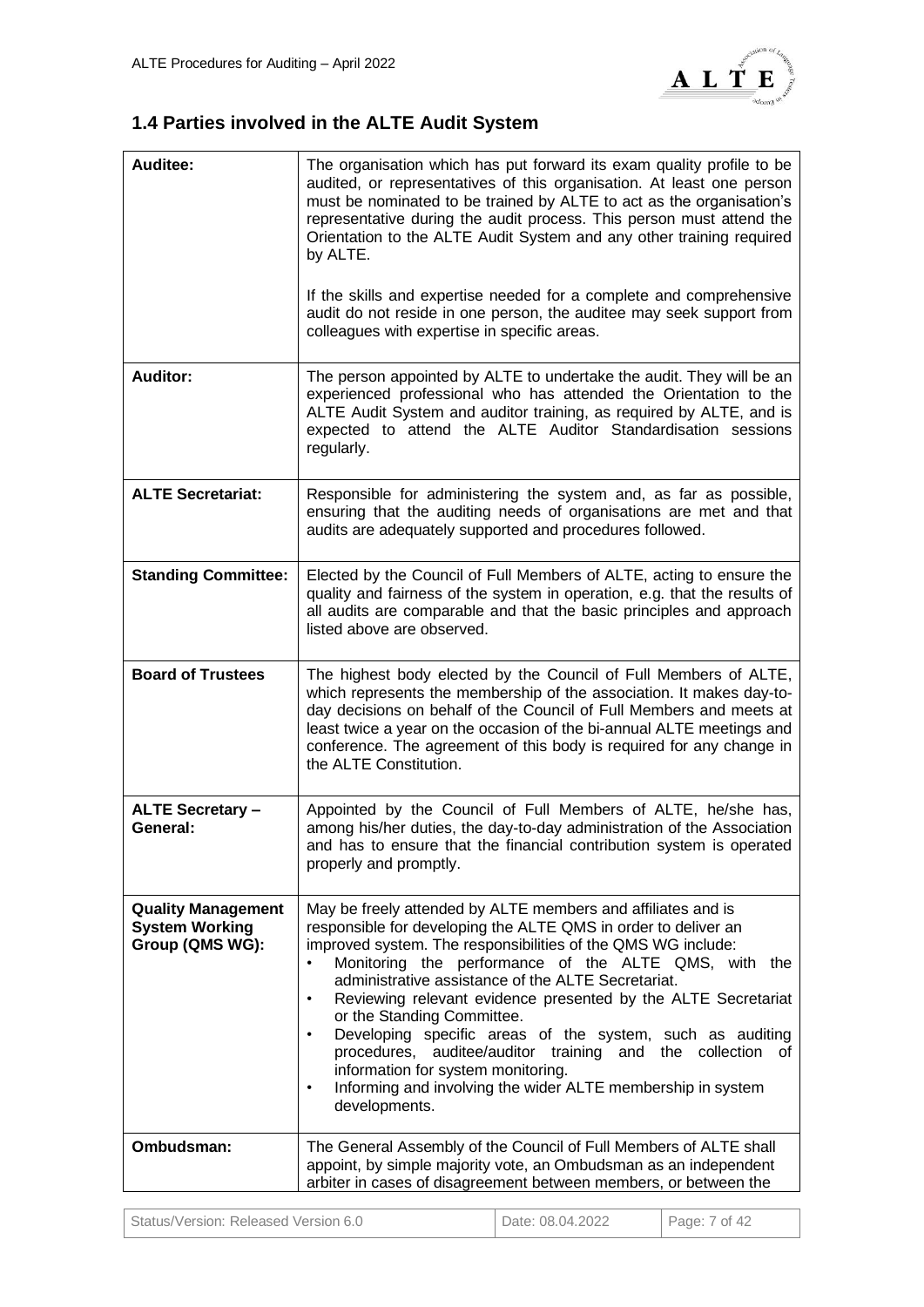

| ALTE Secretariat and a member (or members). The appointment shall       |
|-------------------------------------------------------------------------|
| be for a period of three years and shall be non-stipendiary. Candidates |
| for the position of Ombudsman shall be persons who have had an          |
| active involvement in the work of ALTE but who no longer represent      |
| the organisation or any of its members.                                 |

(See Appendix 4, pp.36-38for more information on parties involved in the ALTE Audit System.)

### **1.5 The overall system**

The following diagram represents the ALTE QMS in terms of the parties involved:



Ombudsman (independent of ALTE)

#### **Implementation of procedures:**

| <b>Auditor/Auditee:</b>            | Receive training prior to start of auditing.<br>$\bullet$<br>Communicate with each other directly once audit is underway.                                                                    |
|------------------------------------|----------------------------------------------------------------------------------------------------------------------------------------------------------------------------------------------|
| <b>Standing</b><br>Committee (SC): | Responsible for ensuring quality and fairness of all audits and<br>$\bullet$<br>deciding outcome of audit.                                                                                   |
| <b>ALTE Secretariat:</b>           | Supports auditees, auditors and the Standing Committee, and<br>٠<br>corresponds with the auditee and auditor on behalf of the Standing<br>Committee once the audit outcome has been decided. |
| <b>Board of Trustees:</b>          | The highest body elected by the Council of Full Members of ALTE<br>٠<br>which represents the membership of the association.                                                                  |
|                                    |                                                                                                                                                                                              |

| Status/Version: Released Version 6.0 | Date: 08.04.2022 | $\vert$ Page: 8 of 42 |
|--------------------------------------|------------------|-----------------------|
|--------------------------------------|------------------|-----------------------|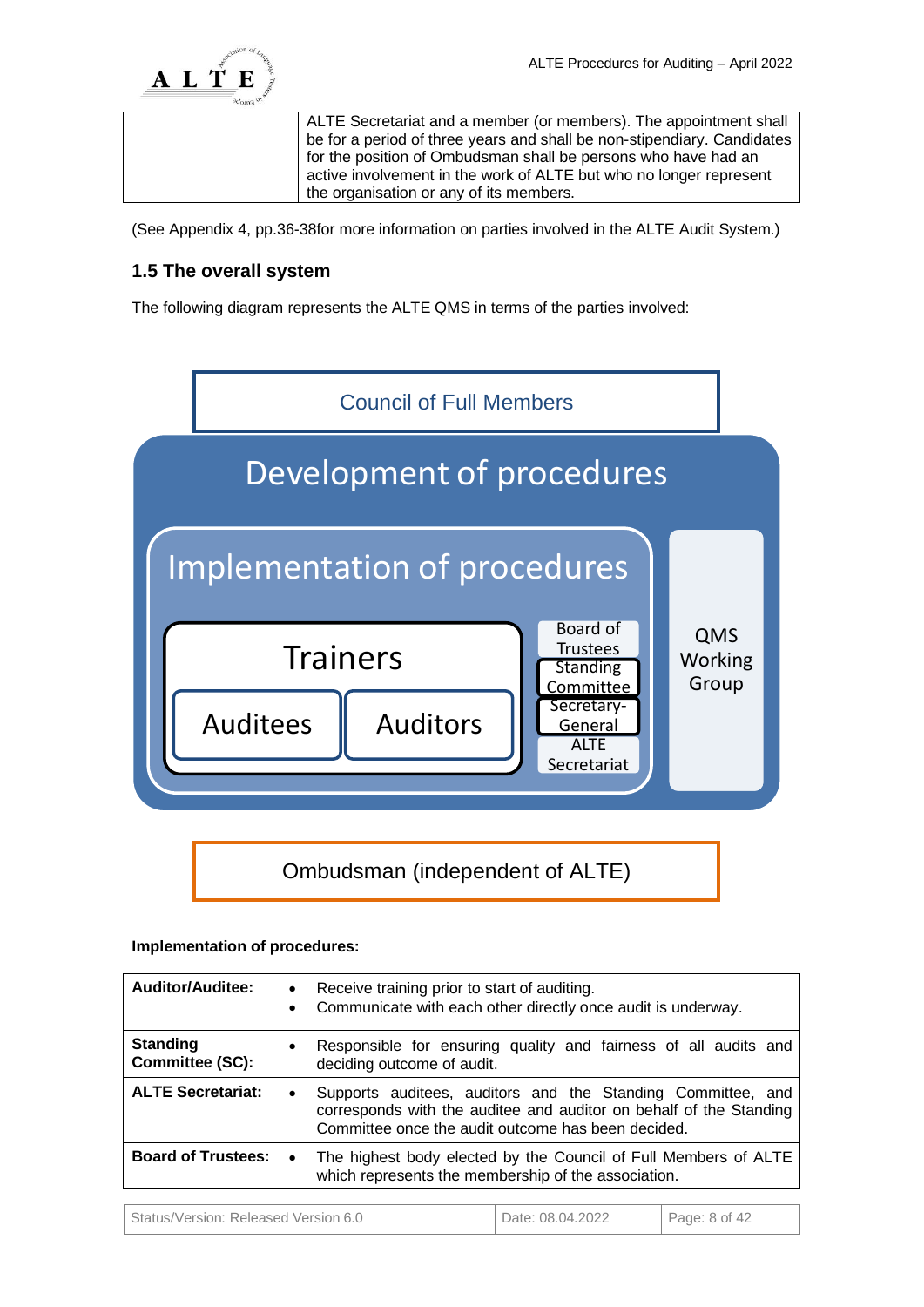

| <b>ALTE</b>    | Responsible for the day-to-day administration of the Association.                                                              |
|----------------|--------------------------------------------------------------------------------------------------------------------------------|
| Secretary-   • | Ensures that the financial contribution system is operated properly                                                            |
| General:       | and promptly.                                                                                                                  |
| Ombudsman:     | An independent arbiter in cases of disagreement between members,<br>or between the ALTE Secretariat and a member (or members). |

### **Development of procedures:**

| Quality<br><b>Management</b> | Leads development of system but is not involved with individual<br>audits.                              |
|------------------------------|---------------------------------------------------------------------------------------------------------|
| <b>System Working</b>        | Works closely with the Standing Committee and the ALTE<br>$\bullet$                                     |
| Group (QMS WG):              | Secretariat to:                                                                                         |
|                              | ensure that QMS system reflects current ideas and adapts to<br>change<br>suggest possible improvements. |

| Status/Version: Released Version 6.0 | Date: 08.04.2022 | $\vert$ Page: 9 of 42 |
|--------------------------------------|------------------|-----------------------|
|--------------------------------------|------------------|-----------------------|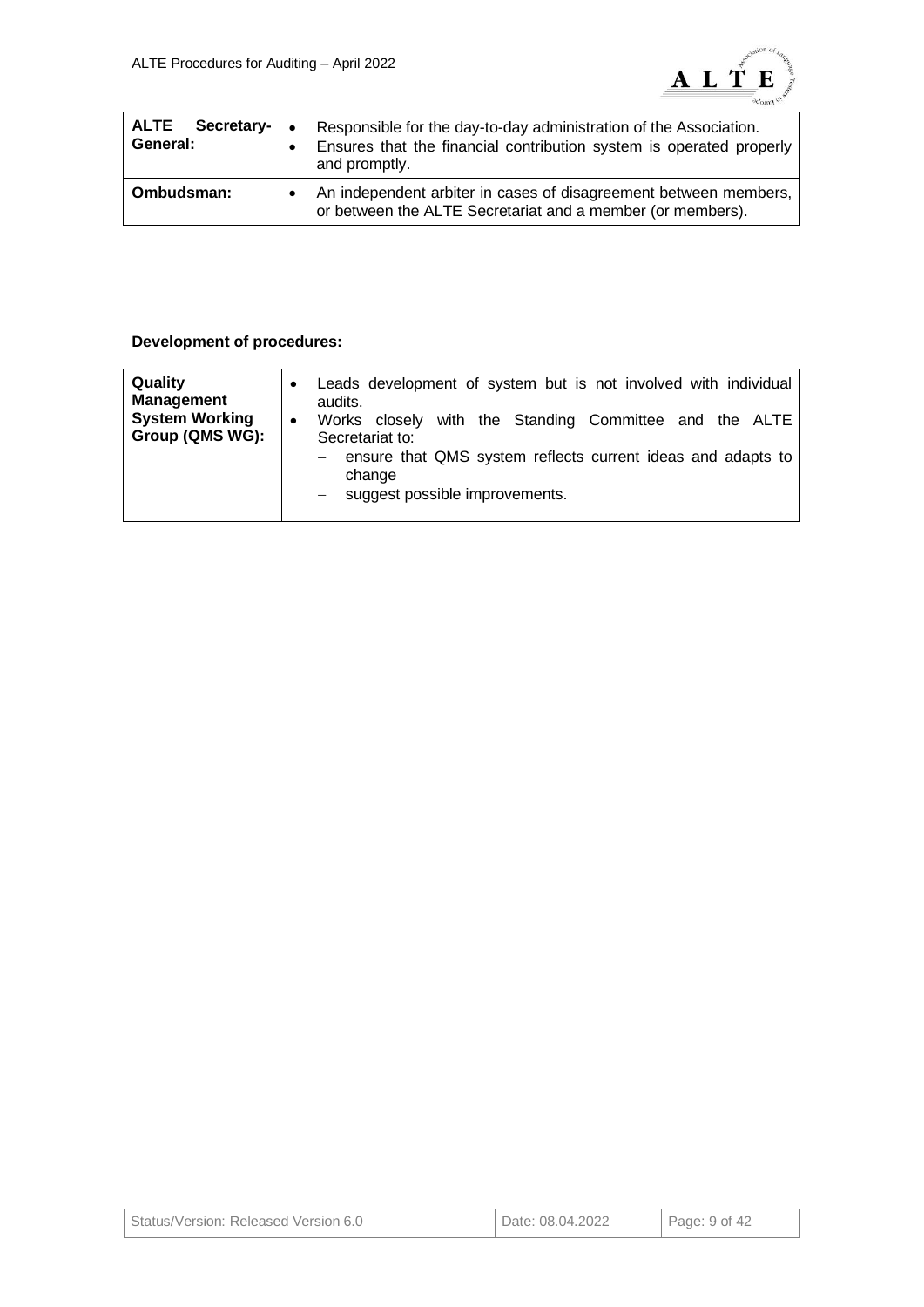

## **2.0 Practical information**

### **2.1 Language**

It is not always possible for audits to be carried out by native speakers of the language being tested. In such cases, an auditor with knowledge of the tested language at not less than B2 level for receptive skills and B1 for productive skills is desirable. It is also recommended that the auditor is familiar with technical assessment terminology in the language being tested. This is to:

- 1. Enable the preparation of pre-audit documentation.
- 2. Carry out the audit visit.

The following options should be considered if an auditor with the preferred language ability and required skills is not available:

a)

- Agreeing on a common language to be used during the audit.
- The auditor/auditing team may ask the auditee to translate certain documents into the agreed language.
- The auditee should supply a document (written in the agreed language) which summarises the contents of the pre-visit documentation and guides the auditor through its relevant sections; all auditing documents should be numbered and listed in the summary.

b)

The auditor may call on the support of a third person, who is a master of the language being tested, to help in translating the audit documentation. This must be agreed beforehand between auditor and auditee and it is advised that the auditee issues a confidentiality agreement to the translator too. Any costs that this would imply are borne by the auditee.

**N.B.** The final version of the audit report is written in English, regardless of whichever language is used for the audit visit.

## **2.2 Audit format**

An ALTE audit is in one of two formats:

- First audit (see Sections  $5. 6. 7. 8.$ )
- Re-audit (see Section 9.)

### **2.3 Costs and payment**

The costs of and payment for the Audit System are covered as follows:

- ALTE covers the costs of running auditor training courses, i.e. hiring a venue (where applicable), and the fees, transportation, accommodation and subsistence costs of the trainer(s).
- ALTE provides the auditee with the ALTE-Auditee Agreement, which stipulates the cost of the audit for the auditee. In addition, expenses incurred in the audit, such as the auditor's travel, accommodation and subsistence costs, must be paid by the auditee to ALTE.
- Members should however be aware that failure to pay audit costs is in breach of the ALTE Agreement and could lead to sanctions being imposed.

| Status/Version: Released Version 6.0 | Date: 08.04.2022 | Page: 10 of 42 |
|--------------------------------------|------------------|----------------|
|--------------------------------------|------------------|----------------|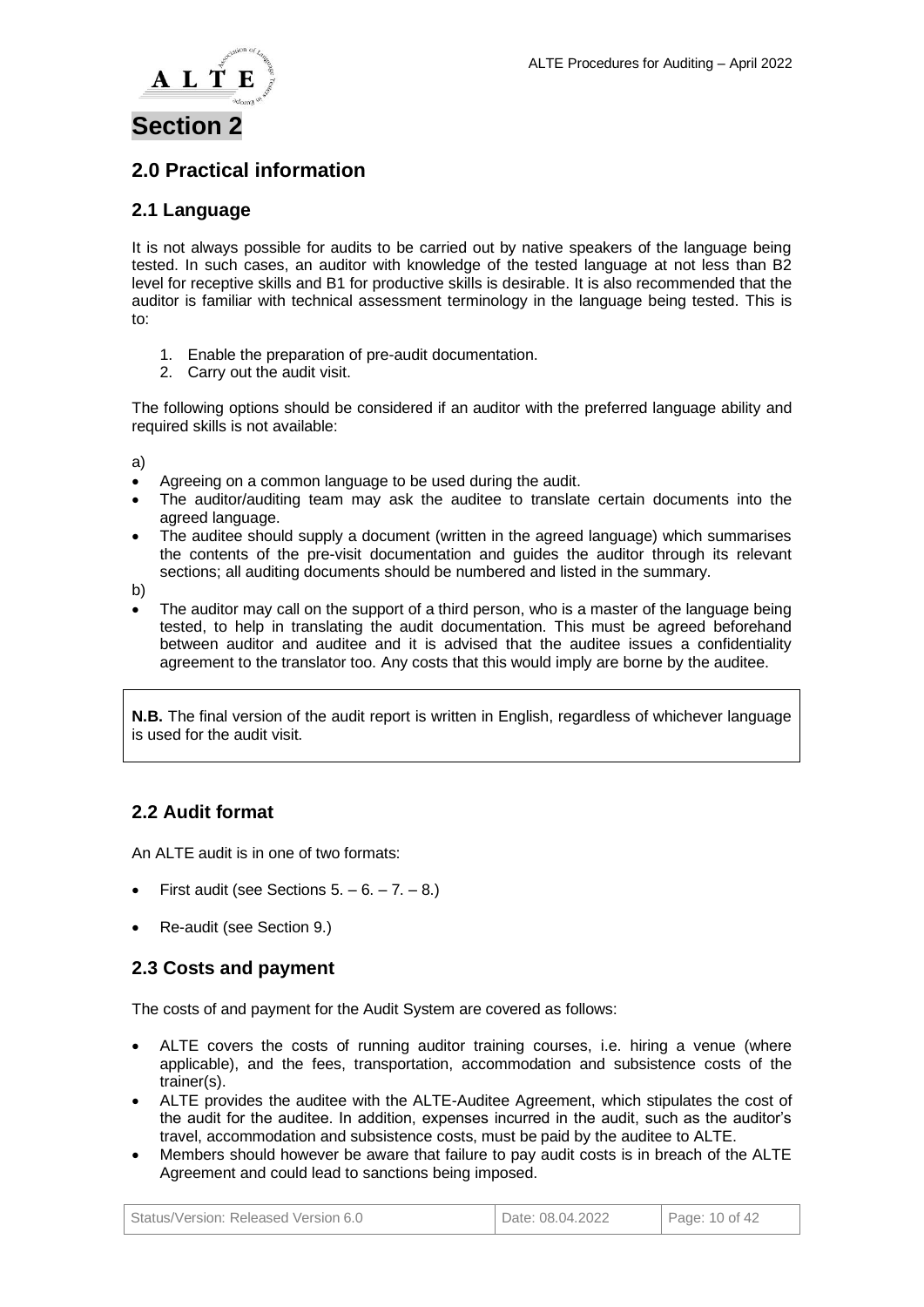

### **2.4 Outcomes of the audit**

The auditor gives an outcome to each individual MS and to the overall audit as follows. The outcomes are then reviewed and, if agreed, are ratified by the Standing Committee.

#### **i. Outcomes for the individual MSs**

|                   | Well                | Good practice (GP)                                            |  |
|-------------------|---------------------|---------------------------------------------------------------|--|
| Standard met:     | Minimum<br>required | with recommendations for improvement<br>Satisfactory<br>(RFI) |  |
| Standard not met: |                     | In need of improvement (INI)                                  |  |

#### **ii. Outcomes for the whole audit:**

| All MS met:              | <b>Resolved</b>   |
|--------------------------|-------------------|
| One or more $MS = INI$ : | <b>Unresolved</b> |

#### **Resolved**

• This is awarded when all MSs are found to be *Good practice* and/or *Satisfactory with recommendations for improvement*.

#### **Unresolved**

- This is awarded when one or more MSs have not been met.
- The Standing Committee requests that an Action Plan should be outlined using the **ALTE Audit Action Plan** form (see Section 8.5, p.27).

**N.B.** The audit is considered at an end only when the examination(s) meet(s) all Minimum **Standards** 

### **2.5 Audit validity period**

An audit outcome is valid for the following timescales and under the following conditions:

- a. For five years either:
- From the date of the original outcome letter

or

− For audits initially *Unresolved* but where an Action Plan is later successfully implemented, verified and approved, from the date of the second outcome letter (see Section 8.5, p.27 for further details on the Action Plan).

Once the five-year validity period has expired, the examination, or the suite of examinations, must be submitted for a re-audit (see Section 9, p.30 for further details on the re-audit process).

b. Until there is a significant change in the validity argument, whichever is sooner. All significant changes in the validity argument should be notified to the Secretariat using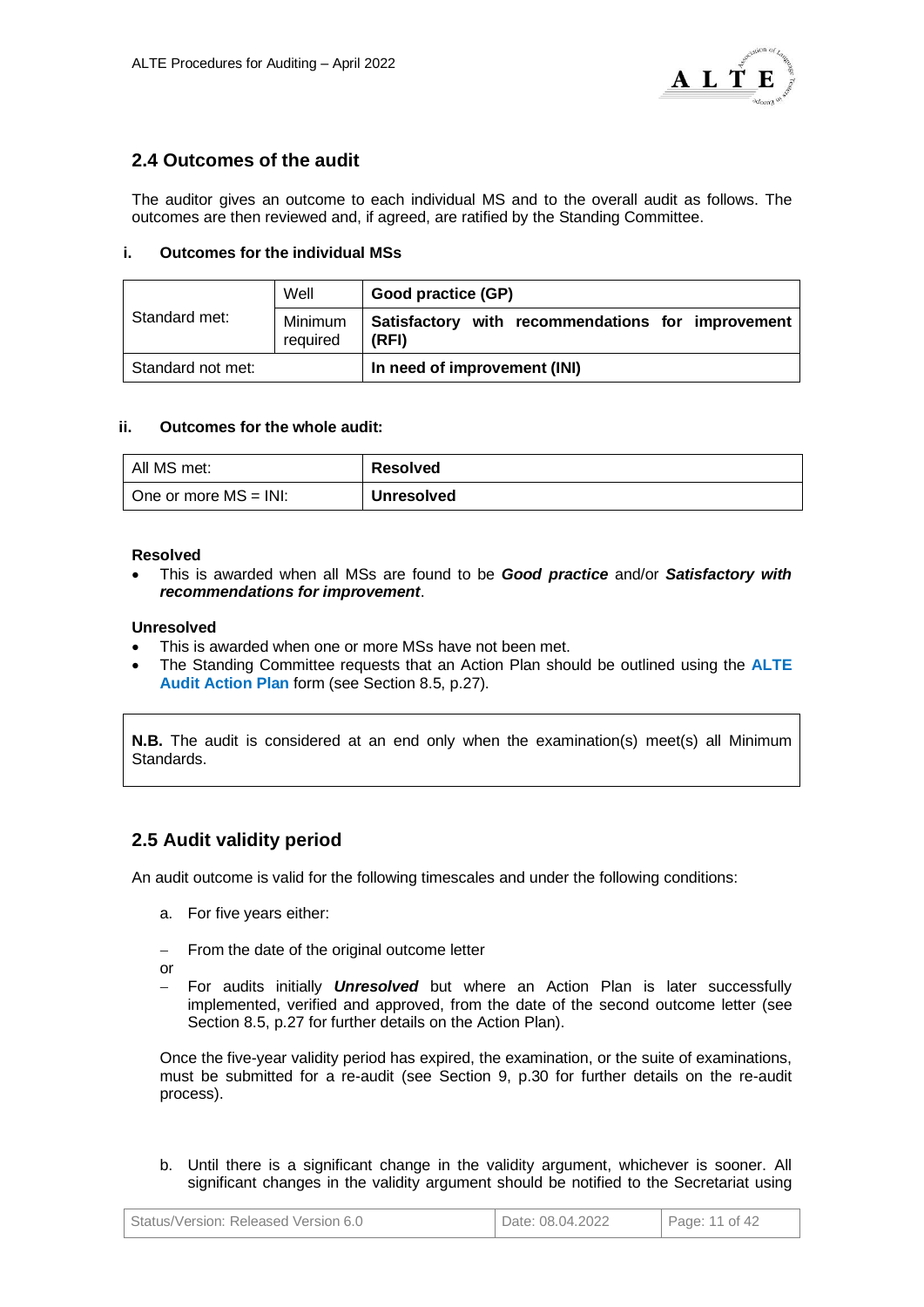

the **ALTE Audit** – **Change in the Validity Argument** form. The Standing Committee will decide, on a case by case basis, whether a re-audit is needed.

### **2.6 ALTE Q-mark and Framework**

The ALTE Q-mark is the quality indicator which member organisations can use to show that their examinations have passed the rigorous audit and meet all of ALTE's Minimum Standards (MS). Each member organisation is allocated a unique Q-mark reference and logo which it may use with reference to the successfully audited examination(s) in certain documentation and marketing collateral. This is for the five-year validity period of the audit.

For full details on how the Q-mark can be used, please refer to Appendix 6, p.41 **ALTE Q-mark Terms of Use***.*

Examinations which have been awarded the Q-mark are displayed on the **ALTE Framework** according to their level. The following information is displayed:

The Q-mark plus the month and year of the re-audit.

For more information on the [Q-mark](https://www.alte.org/resources/Documents/Guide%20to%20the%20Q%20Mark.pdf) and [Framework,](https://www.alte.org/resources/Documents/2018-05-15%20ALTE%20Framework%20v24.pdf) please visit the following page of the ALTE website:

#### <https://www.alte.org/Setting-Standards>

How to obtain the Q-mark post-audit and highlight a successful audit is covered in Section 8.6, p.28.

**N.B.** The Q-mark does not in any way signify that ALTE endorses or authorises the exam(s) displaying the Q-mark nor the organisation in question; it indicates only that the particular exam(s) has (have) successfully passed the audit.

| Status/Version: Released Version 6.0 | Date: 08.04.2022 | Page: 12 of 42 |
|--------------------------------------|------------------|----------------|
|--------------------------------------|------------------|----------------|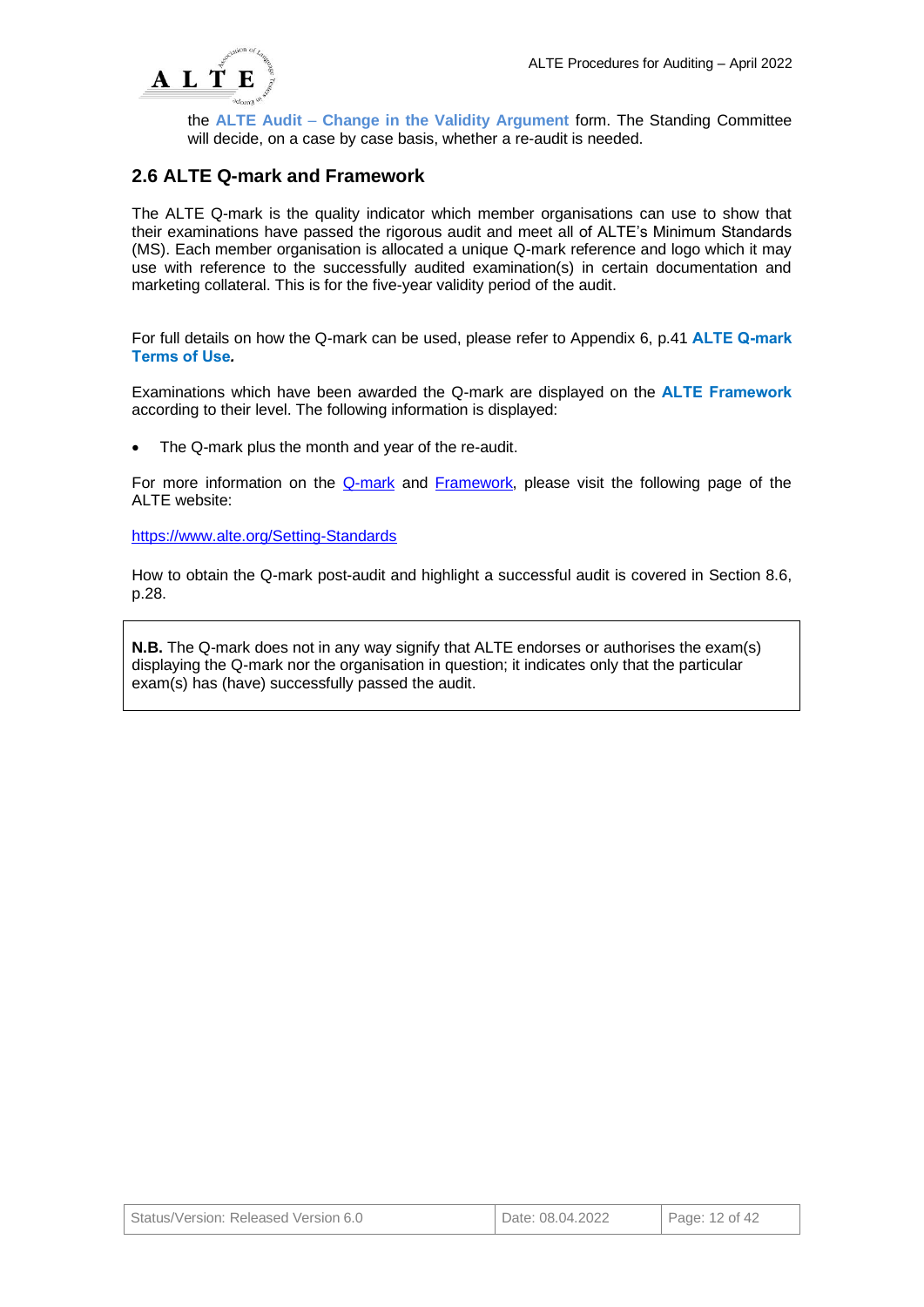

# **Section 3**

### **3.0 ALTE audit training**

### **3.1 The ALTE Audit System Training Programme**

The ALTE Audit System Training Programme is designed as an introduction to the ALTE Audit System and preparation for the auditing process. The programme is held prior to one of the biannual ALTE Meetings and Conferences and consists of two parts:

#### **3.1.1 Orientation to the ALTE Audit System:**

It is a requirement for all prospective auditors and auditees (at least one person from the organisation to be audited) to attend the Orientation session.

The session comprises a one-day face-to-face training session and covers:

- Basic training on the ALTE Audit System.
- Interpretation of the MSs.
- How to construct validity arguments using the MSs.
- How to provide evidence for the MSs.

#### **3.1.2 New ALTE Auditor training:**

It is mandatory for all individuals who wish to become ALTE auditors to attend in addition to the Orientation session; auditees may also attend.

The session comprises a one-day face-to-face training session and covers:

- Training on judgement of a validity argument.
- Preparation and conduct of an auditing visit.
- Report writing.
- Elements of standardisation.

#### • **3.1.3 Shadowing**

- •
- Following the ALTE Auditor training day, interested participants are asked to submit an application form detailing their availability, language skills and experience. "Novice" auditors will be asked to shadow an experienced auditor carrying out a re-audit as soon as a suitable audit comes up. During the reaudit, the shadow auditor will give their opinion on some for the Minimum Standards, deciding if they are GP, RFI or INI and if they are not GP what additional information is required.
- The main auditor will be responsible for writing the final audit report and be asked to give feedback on the work of the shadow auditor. Following this a decision will be made as to when the shadow auditor is ready to be given their own audit. This decision will be made following a conversation between the auditor, shadow auditor and Chair of the Standing Committee. This would then be referred to the Standing Committee.

| Status/Version: Released Version 6.0 | Date: 08.04.2022 | $\vert$ Page: 13 of 42 |
|--------------------------------------|------------------|------------------------|
|--------------------------------------|------------------|------------------------|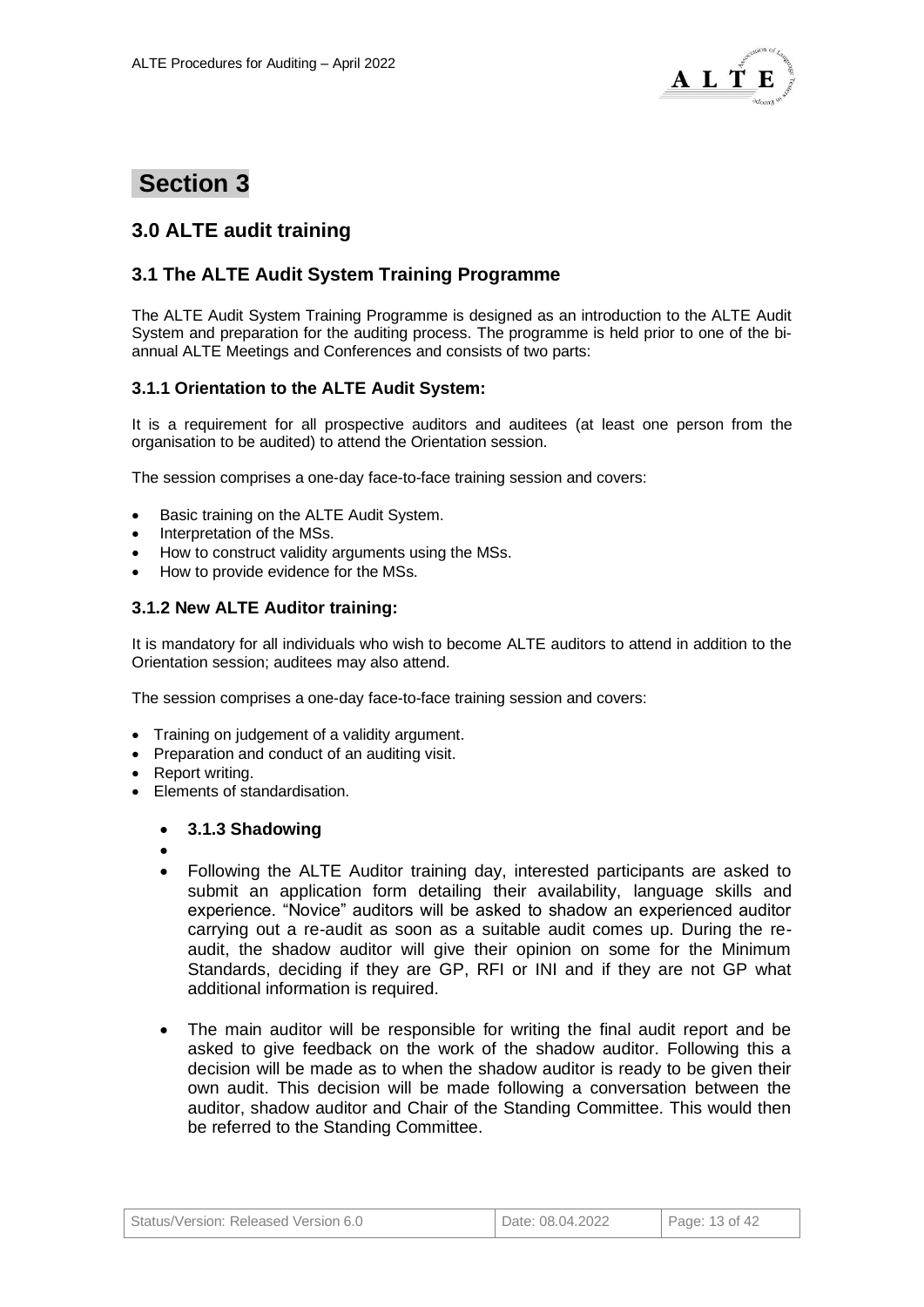

### **3.2 ALTE auditor training**

On-going training (also known as standardisation or co-ordination sessions) is a requirement for all auditors. It is mandatory for new auditors to attend a standardisation session prior to their first audit. Face-to-face sessions are currently organised every 12 or 18 months and last one day.

Standardisation takes place to ensure that auditors are making decisions in line with the agreed approach and are confident in interpreting information. The sessions usually include reviewing anonymised reports and comparing standards for the more relevant or challenging MSs across different contexts.

Status/Version: Released Version 6.0 Date: 08.04.2022 Page: 14 of 42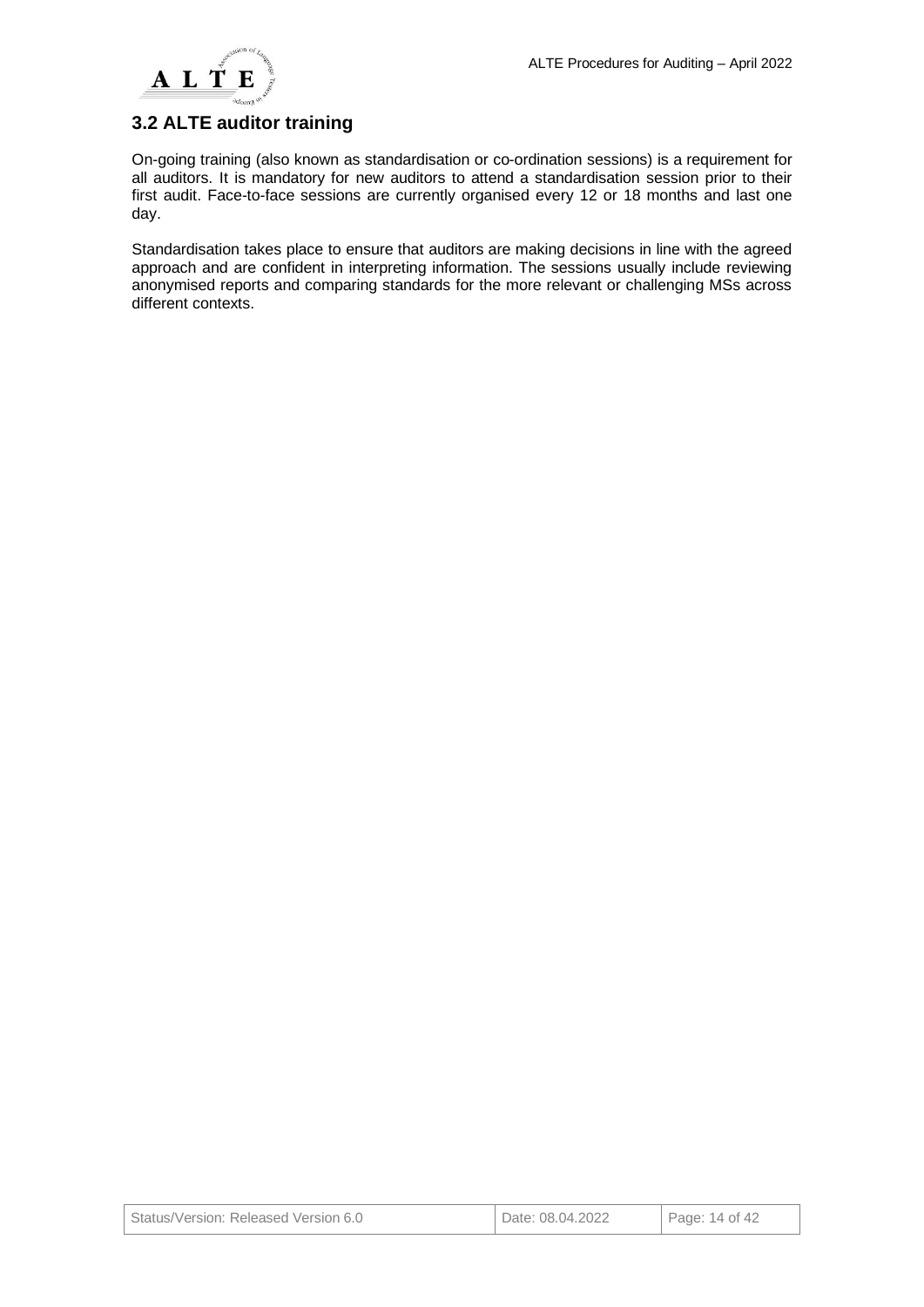

## **Section 4**

### **4.0 Auditors**

#### **4.1 Becoming an ALTE auditor**

Applications to become an ALTE auditor are welcome from staff of ALTE member organisations and non-member consultants alike who have completed the required training (see Section 3, p.12) and have knowledge or expertise in the following areas of test development, construction and administration:

- Operational test-writing
- Construct theory
- Marking and grading
- Statistical analysis
- Examination administration and logistics
- Communication with stakeholders

In addition, knowledge of an additional European language at B2 level or above for receptive skills, and B1 level or above for productive skills, is desirable.

A database of fully trained ALTE auditors is held by the ALTE Secretariat.

### **4.2 Assigning auditors to audits**

When an organisation has submitted an application for an audit, the Secretariat assigns an auditor, aiming to give the auditor at least six months' notice. The following should be noted:

- It is not always possible to assign auditors to audits of examinations in their mother tongue. In such cases, knowledge of the tested language is desirable to at least B2 for receptive skills and B1 for productive skills. If this is not feasible,
	- a) the Secretariat will contact the auditee and auditor to agree on a common language to be used during the audit .In such cases, the auditee is also expected to provide the auditor with documentation translated into the common language, if requested. OR
	- b) if available, the auditor proposes a third person, who is a master of the language being tested, to help in translating the audit documentation. This must be agreed beforehand between auditor and auditee and it is advised that the auditee issues a confidentiality agreement to the translator too. Any costs that this would imply are borne by the auditee.
- Auditors are not assigned where there may be any possibility of a conflict of interest or where the audited organisation is a direct competitor. Auditors are requested to declare any such interest from the outset or alert the Secretariat if any concerns arise at a later stage.
- It is mandatory for all new auditors to attend a standardisation session prior to their first audit.

### **4.3 Responsibilities of an auditor**

An auditor assumes a number of important responsibilities in undertaking their role during and beyond the auditing process. These are:

• Comprehensively reviewing the validity argument document.

| Status/Version: Released Version 6.0 | Date: 08.04.2022 | $\vert$ Page: 15 of 42 |
|--------------------------------------|------------------|------------------------|
|--------------------------------------|------------------|------------------------|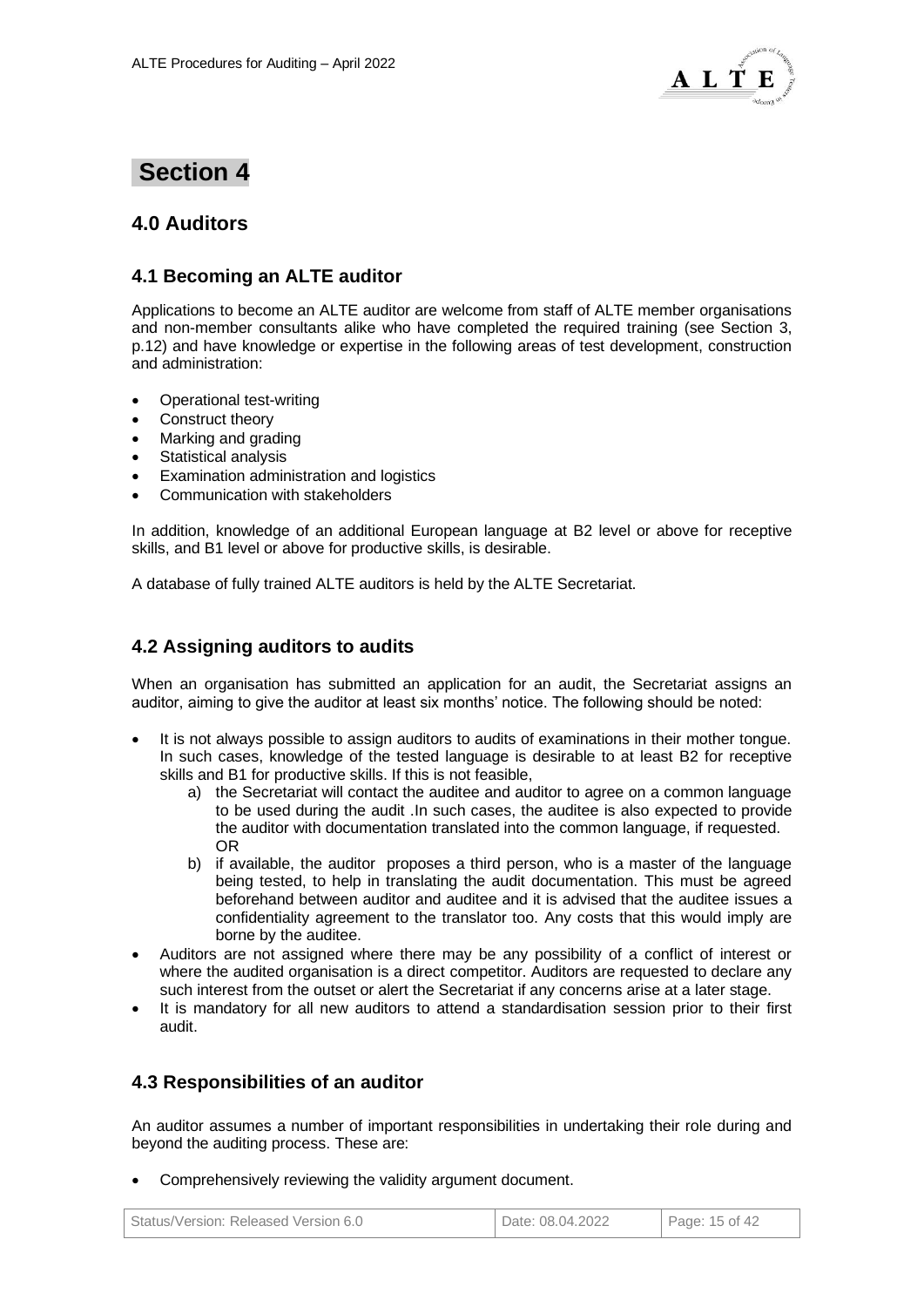

- Offering assistance to the auditee where he/she has not developed and documented a validity argument which is sufficient for the purposes of an ALTE audit.
- Preparing a preliminary audit report.
- Communicating with the auditee and the Secretariat on the progress of the audit.
- Conducting the audit visit according to the agreed schedule.
- Notifying the Secretariat when the audit visit has been completed.
- Finalising the audit report and sending it to the Secretariat.
- Carrying out any follow-up work as requested by the Standing Committee.
- Attending regular standardisation meetings.

If an auditor is at any stage concerned that they will not be able to maintain the anticipated level of commitment, they should notify the Secretariat at once.

#### **4.4 Contract/agreement**

The contract is between the organisation to be audited and ALTE. Once a suitable auditor has been selected, the Secretariat sends the **ALTE-Auditee Agreement** to the auditee.

Further information regarding costs and payments for the Audit System can be found in Section 2.3, p.9.

#### **4.5 Confidentiality**

In signing the confidentiality agreement, which forms part of the **ALTE-Auditor Agreement** the auditor is expected to adhere to it not only during the lifetime of the audit itself and all follow-up activities but indefinitely. This includes auditor training and standardisation sessions as well as ALTE meetings and conferences.

| Status/Version: Released Version 6.0 | Date: 08.04.2022 | $\vert$ Page: 16 of 42 |
|--------------------------------------|------------------|------------------------|
|--------------------------------------|------------------|------------------------|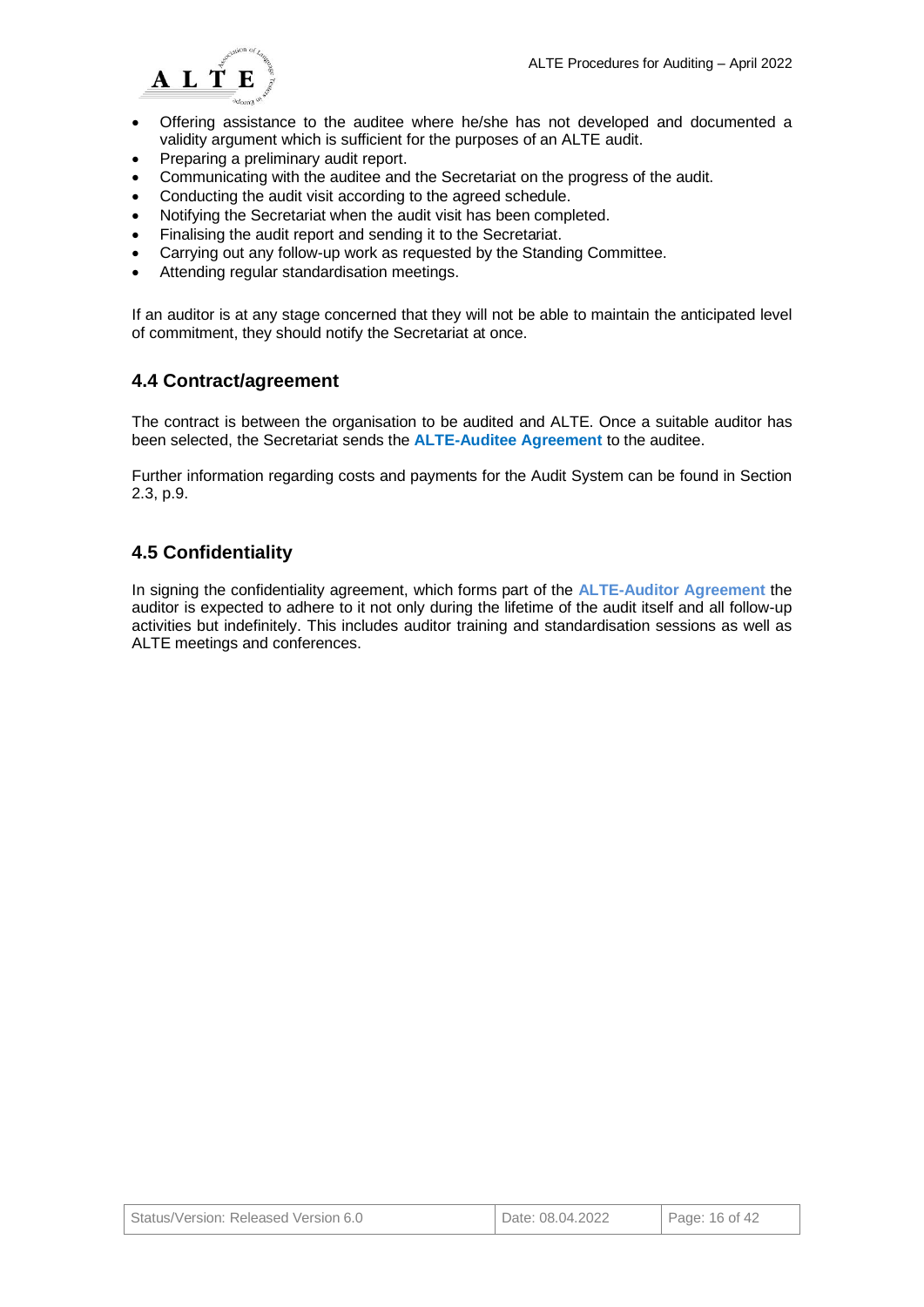

# **Section 5**

## **5.0 Applying for an ALTE audit**

### **5.1 Who is eligible to apply**

An existing ALTE member or a new institution applying for membership can apply for an ALTE audit. They should, however, only consider doing this if the answer to all the following questions is YES:

- Is the organisation confident that the examination or suite of examinations in mind meets an appropriate quality profile for the context of that examination?
- Is the organisation prepared to meet the demands of the auditing process?
- Has a representative from the organisation attended at least the **Orientation to the ALTE Audit System**?
- Has the organisation given a period of six months' notice to allow the pre-visit activity to be carried out?

The following steps are suggested to help the organisation decide:

- Completion of the **ALTE Quality Assurance Checklists** (see: [https://www.alte.org/Materials\)](https://www.alte.org/Materials)
- Reviewing all MSs (see Appendix 2, pp.33 34).
- Familiarisation with the Procedures for Auditing (this document).

### **5.2 The audit application process**

As audit eligibility is restricted as outlined above, application forms are only available from the Secretariat. The process to apply is as follows:

- Once a request for an application form has been received, the Secretariat checks that a representative from the organisation has attended at least the **Orientation to the ALTE Auditing System** before forwarding an application form.
- The auditee submits the application to the Secretariat, who checks that the form has been completed correctly.
- Applications for audits of a single examination or a suite of examinations are both reviewed and approved by the Standing Committee at the next scheduled meeting, so auditees should bear this in mind in the planning stage. Three Standing Committee meetings are scheduled per year, usually in February, April and November.
- In the case of a suite of examinations, information is requested on the similarities of the examination formats and why the examinations are to be considered as a suite, and therefore suitable to be audited at the same time. Similarities of the examination formats include:
	- Domain, e.g., general, work, specific type of work (medicine or law), academic;
	- Audience, e.g., general, young learners, pupils, students;
	- Purpose, e.g., general, school leaving exam, academic exam, migration/integration;
	- Test format, e.g. number of items/tasks, type of items/tasks;
	- Procedures, e.g., pretesting, data analysis;
- In reviewing the application, the Standing Committee considers a number of factors, for example whether the auditor could be unfairly burdened because examinations are insufficiently similar.

All considerations are made in relation to the fairness of the system and its efficient operation.

Once the application is approved, the Secretariat identifies a suitable auditor for the audit.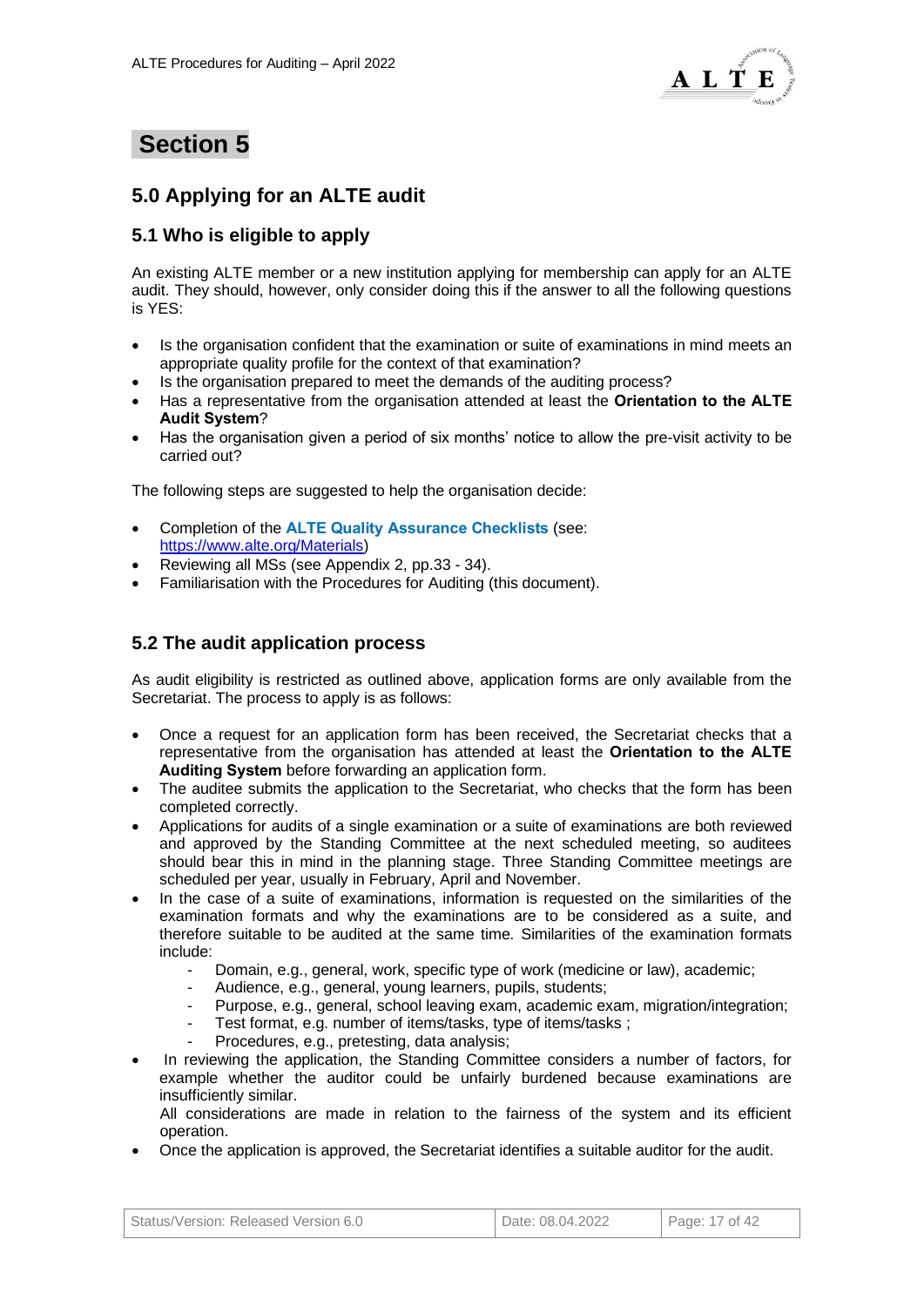

- The selected auditor should have the requisite professional skills as defined in Sections 2.1, p.9 and 4.1, p.14.
- The Secretariat contacts the proposed auditor to confirm they are available to do the work and advises the auditee of the proposed auditor. The auditee can reject the appointment of the proposed auditor only where there may be a possibility of a conflict of interest.
- Once confirmation from both parties has been received, the Secretariat sends the **ALTE Auditee Agreement** to the auditee.
- From this point onwards all arrangements relating to the audit are made between auditee and auditor. The first step is to establish a timetable for the pre-visit period, which shall not exceed a six months' timespan from the signature of the agreement to the audit visit. Any delay that could result in a pre-visit period lasting longer than six months must be communicated from the auditee to the Standing Committee, via the Secretariat. If the previsit period ends up lasting more than 12 months, the audit process is automatically invalidated, resulting in the auditee being required to reapply for a new audit (see Section 6, pp.19-20 for further information).
- Auditees may find it useful to review the reference documentation in the further reading section, as this may help in determining whether the examination(s) has/have an appropriate quality profile for auditing, or whether further improvements to quality issues should be made before applying for an audit.

**N.B**. Once the ALTE-Auditee Agreement has been signed, the audit status is *In progress.*

| Status/Version: Released Version 6.0 | Date: 08.04.2022 | Page: 18 of 42 |
|--------------------------------------|------------------|----------------|
|--------------------------------------|------------------|----------------|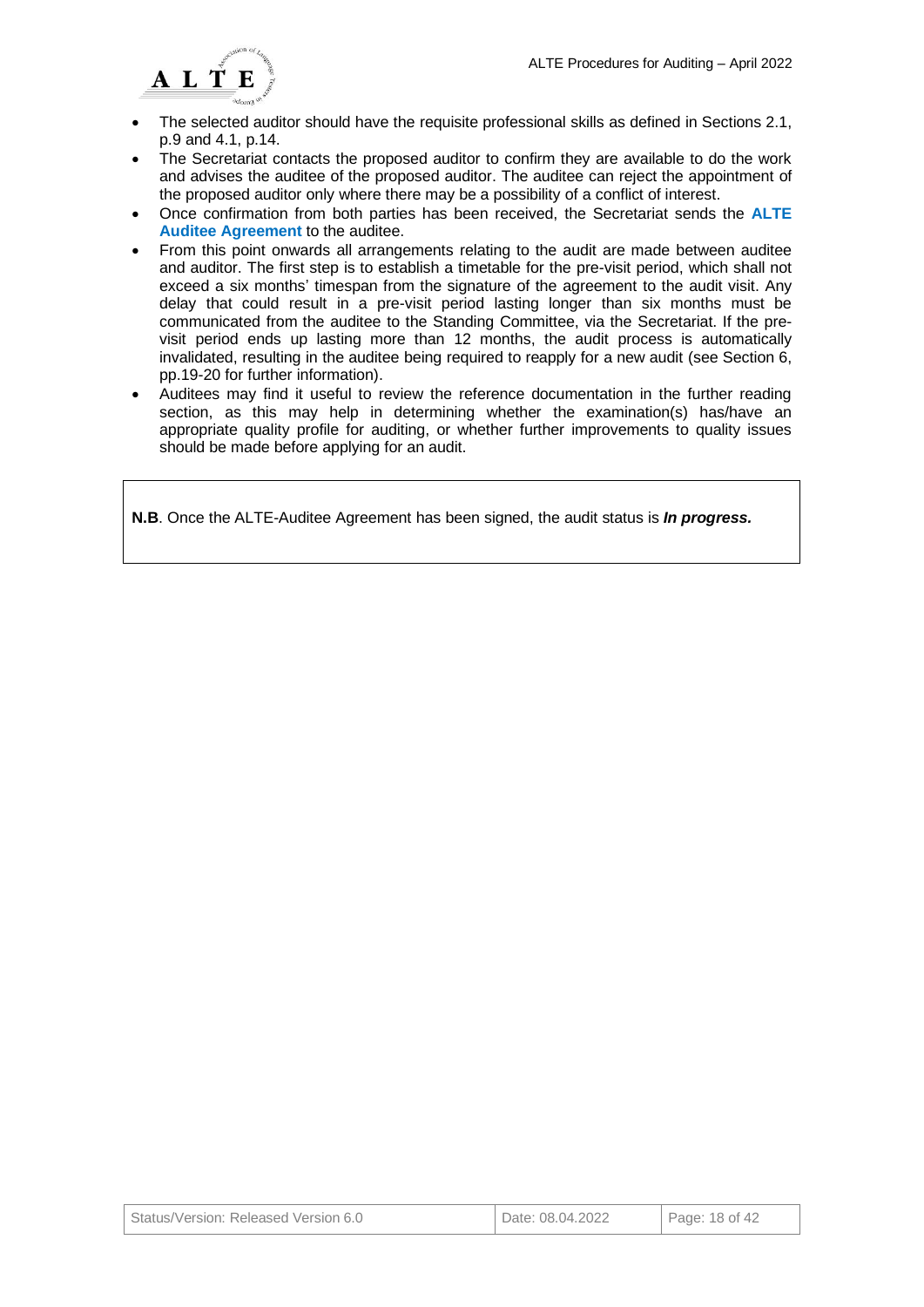

### **5.3 Flowchart of audit application process**



\* Standing Committee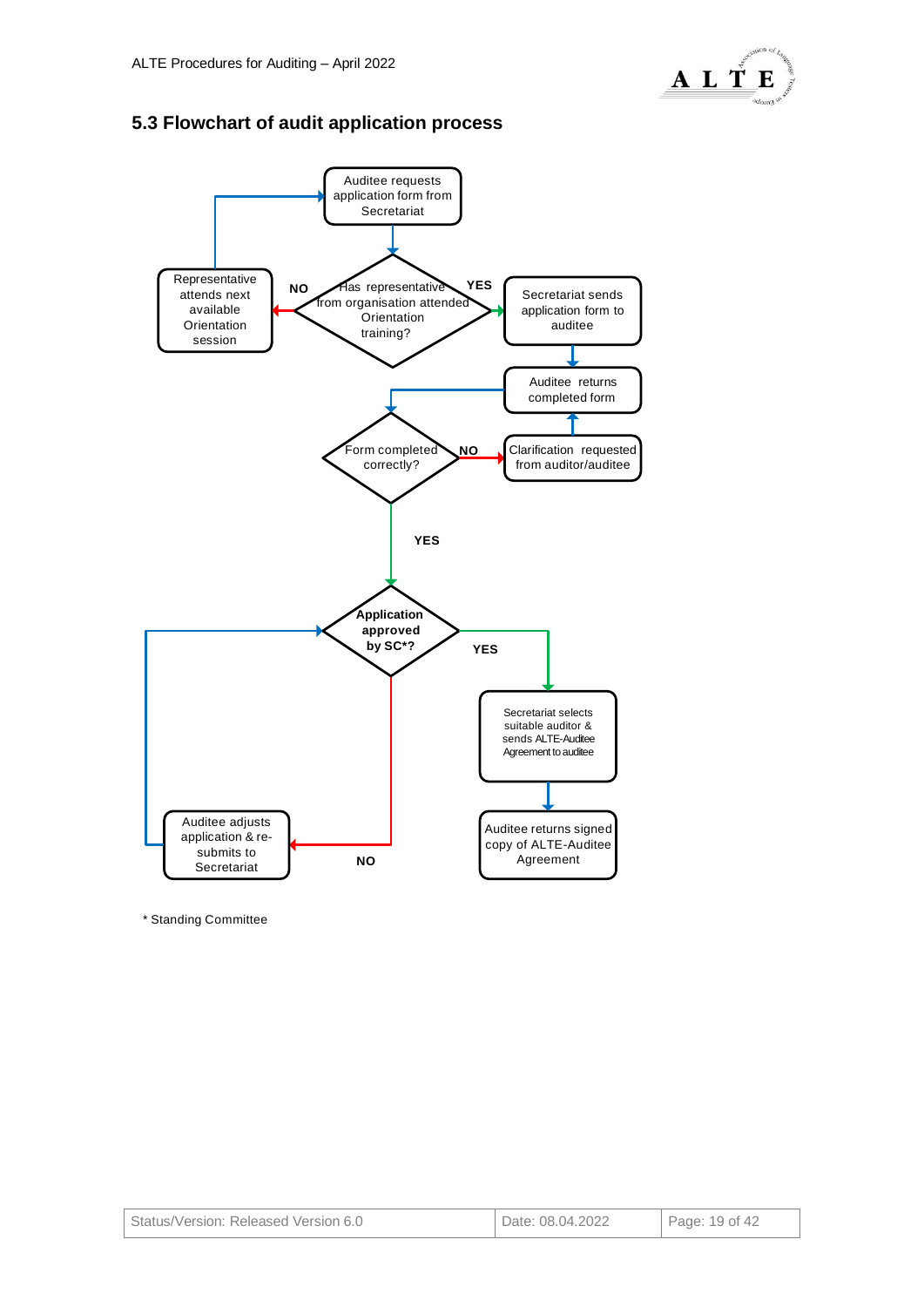

### **6.0The audit process: Pre-visit phase**

The purpose of the pre-visit phase is to prepare written documentation on the examination(s) according to all the Minimum Standards. The auditee writes the validity argument (see below), which the auditor reads along with all supporting documentation. The auditor then writes a preliminary report or a list of questions.

The main stages of the pre-visit phase are as follows:

- The auditee completes the **Validity Argument of the Auditee** template, a copy of which is sent by the ALTE Secretariat as soon as the ALTE-Auditee Agreement has been signed**.** This is the basis of the audit and focuses on the description of all the Minimum Standards. It guides the auditee through the process of constructing a validity argument for the examination(s) under scrutiny, and a summary of the validity argument of 2–3 pages is required.
- The auditee sends the completed Validity Argument to the auditor, along with other supporting documentation, at least three months before the scheduled audit visit and is responsible for providing all necessary information for the audit process.
- Supporting documentation will vary depending on the argument put forward by the auditee, but may include the following:
- Test specifications
- Handbooks for candidates, teachers and/or other test-users
- Item-writer guidelines
- Reports or other research carried out (e.g. into alignment with external frames of reference)
- Sample tests
- Mark schemes
- Rated samples of candidate production
- Results of item analysis
- Demographic data on candidature
- Details of accreditation (e.g. by national government)
- Information on application procedures for centres
- Administration instructions for centres
- Information on centre monitoring procedures
- Publicity information for candidates, teachers and/or other test-users
- Information for candidates with special needs.
- The auditee must also provide a checklist of the documents included. This should be in the language in which the audit will be conducted and provides a guide to the documentation. If the auditor feels further documentation is required at this stage, he/she must request it directly from the auditee.

In preparation for the audit visit, the auditor sends a preliminary audit report, using the **ALTE Audit Report** template, to the auditee. This can be a description of the strong and weak points of the validity argument or a list of questions covering the main points of interest for the audit visit. (The auditor is sent a copy of the report template by the Secretariat as soon as the ALTE – Auditee Agreement has been signed by the auditee).

#### **N.B.**

- Pre-visit scrutiny of documentation forms a significant part of the audit itself and the auditor uses it to identify areas which may require closer attention during the audit visit. This is because the audit visit cannot be an in-depth check of all aspects of the construction and delivery of an examination due to time and practicality constraints.
- From this point on, an open dialogue must proceed between auditor and auditee.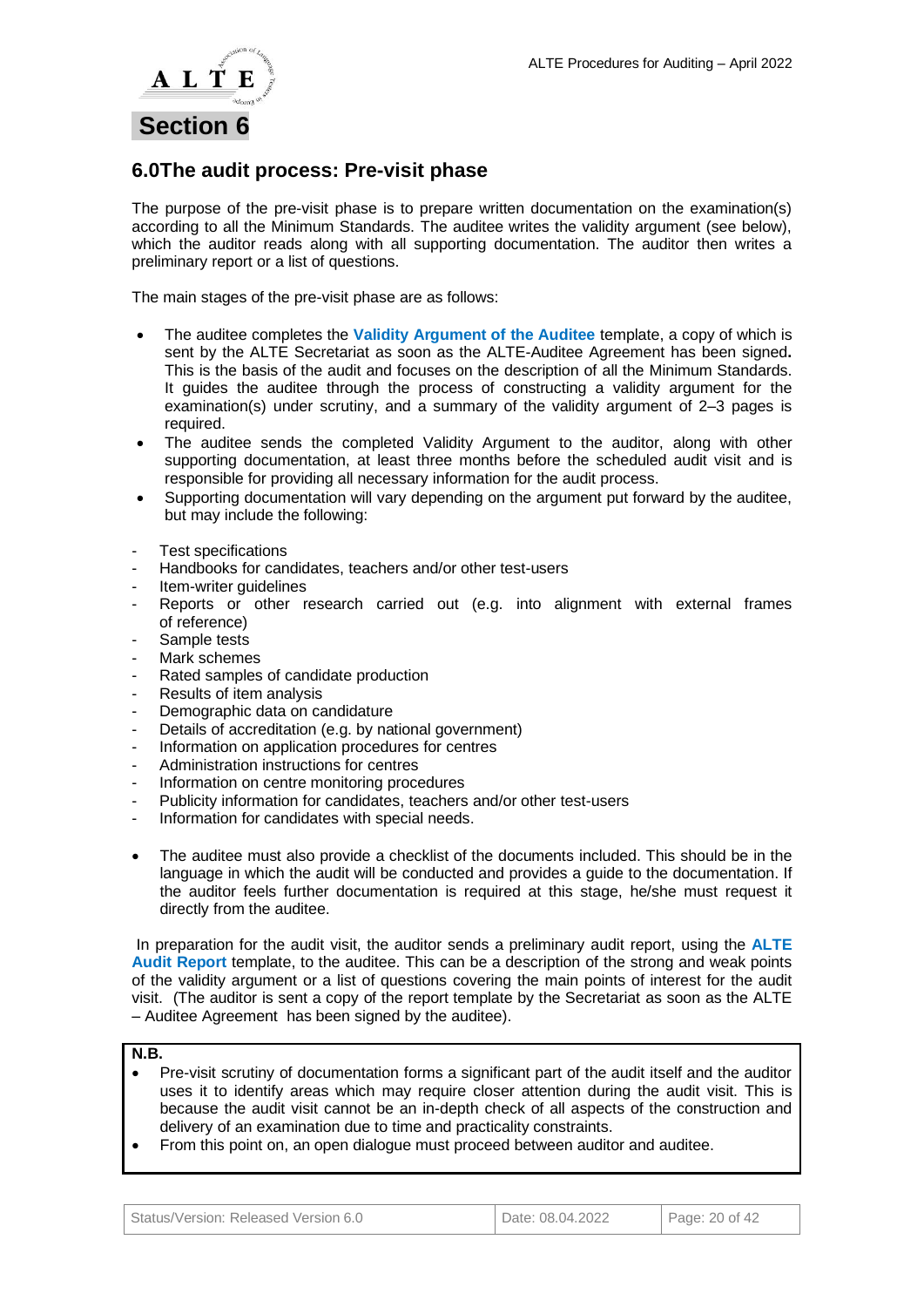

## **6.1 Pre-visit phase summary**



| Status/Version: Released Version 6.0 | Date: 08.04.2022 | Page: 21 of 42 |
|--------------------------------------|------------------|----------------|
|--------------------------------------|------------------|----------------|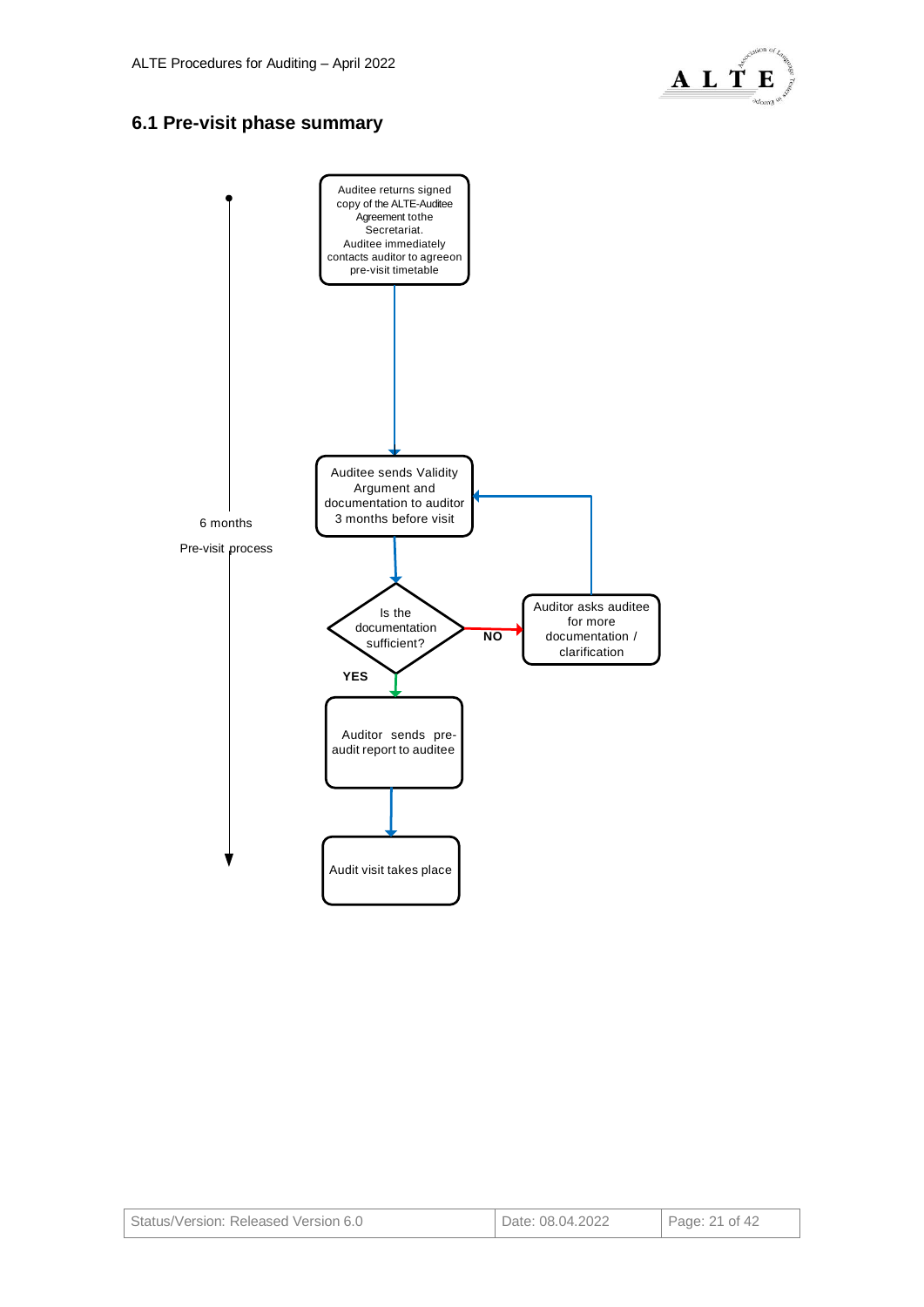

# **Section 7**

### **7.0 The audit process: The audit visit**

The purpose of the audit visit is for the auditor to review the validity argument presented by the auditee and clarify points where necessary. The success of the audit may be compromised if questions remain unanswered.

The auditor's preliminary audit report and the auditee's validity argument are the key documents for the visit.

### **7.1 Preparations for the audit visit**

The main points to preparing for an audit visit are as follows:

- The auditor and auditee liaise directly to agree on a schedule for sending pre-visit documentation and for the audit visit. The audit visit usually lasts one day but may take longer if a suite of exams is being covered.
- The auditee must ensure that all staff identified as required to take part will be available at agreed times.
- As a result of pre-visit preparation, the auditor must send a detailed list of the priorities to be discussed during the visit.
- The auditor may also ask for further documentation or evidence in advance of the audit visit, e.g. details of how candidates with special needs are catered for or how test constructors are recruited and trained. The auditee must respond in a timely manner and agree with the auditor what is needed and by when.

**N.B.** If the skills and expertise needed for a complete and comprehensive audit do not reside in one person, the auditee may seek support from colleagues with expertise in specific areas.

### **7.2 The audit visit**

The key points are:

| <b>Audit objective:</b>         | To confirm the auditee's argument that the examination(s) meet(s) the<br>MSs in a way that is appropriate for the context of the examination.                                                                                                                                  |
|---------------------------------|--------------------------------------------------------------------------------------------------------------------------------------------------------------------------------------------------------------------------------------------------------------------------------|
| Format:                         | An interview or series of interviews with staff of the audited organisation.                                                                                                                                                                                                   |
| Length:                         | Minimum of one day, depending on the number of examinations audited.                                                                                                                                                                                                           |
| Key documents<br>for the visit: | The Minimum Standards described by the auditee in the Validity<br>$\bullet$<br>Argument of the Auditee and other supporting material form the<br>basis of the visit;<br>The Preliminary Audit Report by the auditor forms the basis of the<br>$\bullet$<br>final audit report. |
| Feedback:                       | Where appropriate, the auditor should give oral feedback to either senior<br>personnel or staff closely involved with the examination(s) being audited.                                                                                                                        |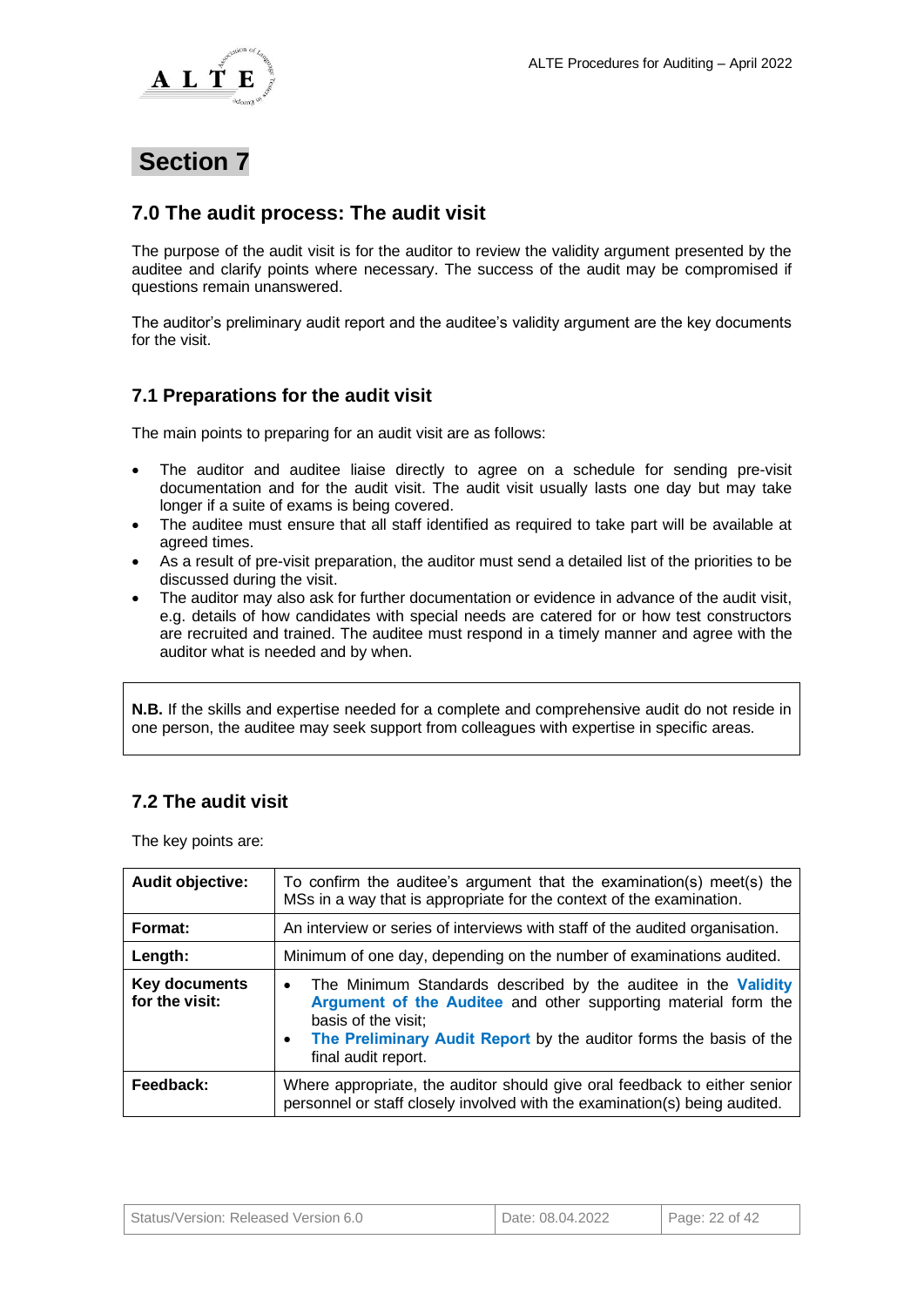

#### **7.3 Conflicts or disagreements**

In the case of disagreement between the auditor and the auditee, both parties should contact the Standing Committee via the Secretariat, outlining their concerns and the details of the disagreement in full. The Standing Committee will discuss the case at their next scheduled meeting and their decision will be reported to both parties, again via the Secretariat. The process may take up to six months, during which time the status of the audit will be classified as *Pending*.

If, even after this process, a disagreement remains, the case can be referred to the Ombudsman who is an independent arbiter in instances of unresolved disagreements.

| Status/Version: Released Version 6.0 | Date: 08.04.2022 | $\vert$ Page: 23 of 42 |
|--------------------------------------|------------------|------------------------|
|--------------------------------------|------------------|------------------------|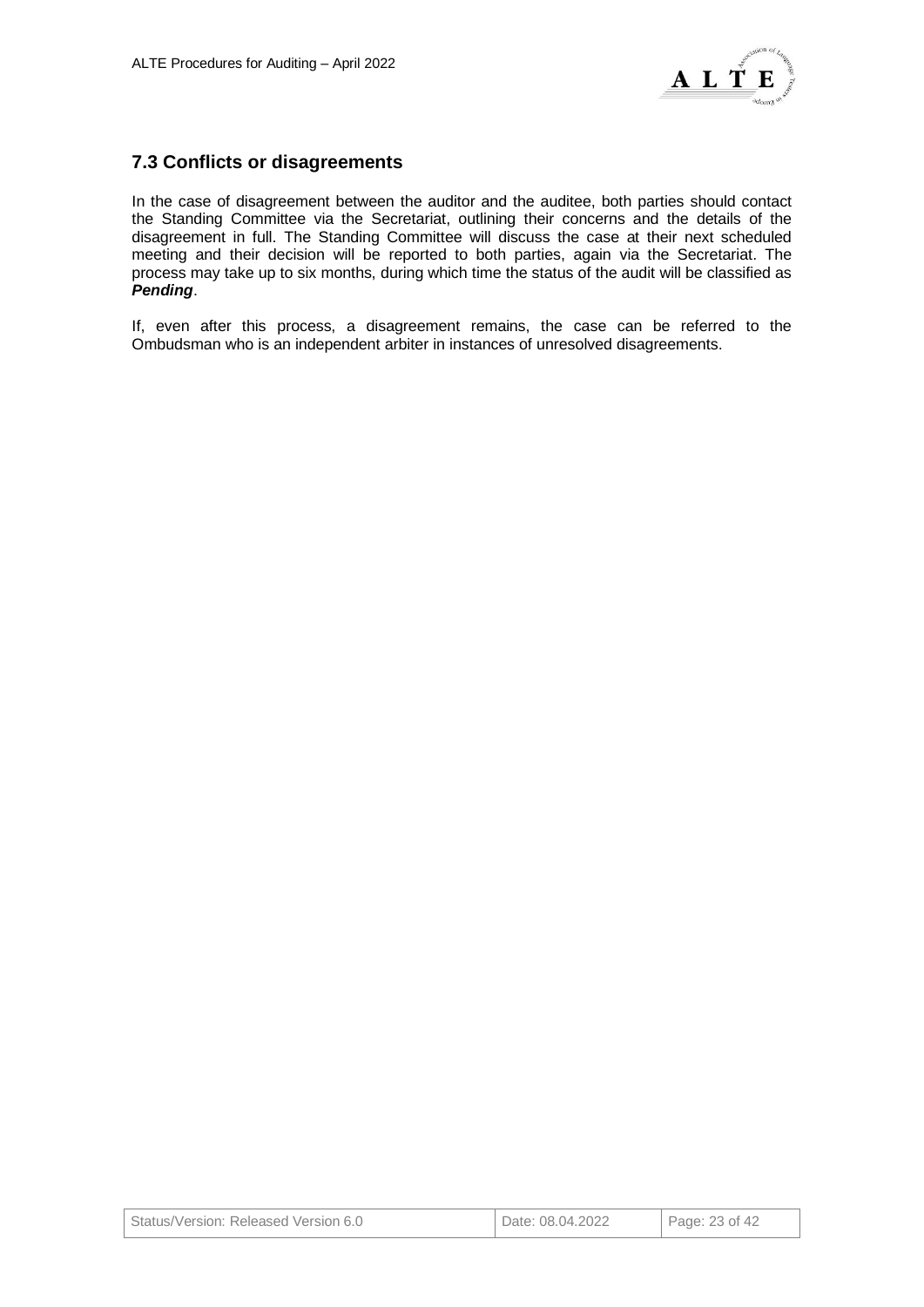

# **Section 8**

## **8.0 The audit process: Post-visit phase**

The purpose of the post-visit phase is for the auditor to write the final audit report. In this report an outcome must be given for each of the MSs and for the audit as a whole (see Section 8.3, p.26). The report and the auditor's judgements will be discussed and approved by the Standing Committee.

### **8.1 Finalising the audit report**

After the visit, the auditor completes the final audit report, based on the preliminary audit report and using further information gained during the visit. The key points to the report-writing stage post-audit are as follows:

- The auditor writes the first draft of the final audit in English, within four weeks of the audit visit. The Final Report must be written using the report template (as supplied to the auditor by the ALTE Secretariat), which includes sections corresponding to the 17MSs;when describing the auditee's argument in the report, the auditor should ensure that sufficient information is provided to enable the members of the Standing Committee to reach a reliable and fair judgement on whether or not the MSs have been met.
- Each individual MS is given one of three possible outcomes while the overall audit is given one of two possible outcomes (see Section 2.4, p.10).
- The report should be sent electronically by the auditor to the auditee within four weeks of the audit visit. The auditor must notify the Secretariat when this has been done.
- The auditee is allowed four weeks to correspond with the auditor to clarify any queries or issues raised, or to correct any factual inaccuracies or misunderstandings.
- The ALTE Audit Report is a joint responsibility of both the auditee and the auditor. The auditee needs to ensure that the final version of the report includes all the necessary information that had been provided to the auditor and, if applicable, point out those sections of the report that require more details. The ultimate version of the Final Report must be approved by the auditee.
- Once the Final Report has been approved by the auditee, the auditor sends a copy of it to the Secretariat.
- The Secretariat keeps the Final Report securely on file and also forwards it to the Standing Committee.
- Each report is independently analysed and commented on by two members of the Standing Committee who report their conclusions back to the Committee for further collective discussion. These two members are selected on a rotational basis. While analysing the audit report, the two Standing Committee members may contact the auditor and the auditee for further clarification, if necessary. Prior to the Standing Committee discussion, they share their conclusions with the auditor.
- The Standing Committee, as the representative of ALTE, scrutinises and either rejects or ratifies the report's findings at the next scheduled Standing Committee meeting. Decisions are taken by majority vote, and a minimum of five 'pro' votes is required to pass any decision.
- Based on the decision, the Secretariat draws up the audit outcome letter, which is then sent to the auditee. The outcome letter communicates the decision of the Standing Committee, either "resolved" or "unresolved" and in the latter case an action plan form for the auditee. For details the auditee is referred to the audit report if the Standing Committee has endorsed it fully. In cases where the Standing Committee has come to a decision that differs from that of the audit report, the outcome letter will also explain the difference.
- Unless sufficient information is provided to the Standing Committee, the final decision cannot be made and in such cases the auditee or the auditor will need to be contacted again for further clarification.
- Once the report has been reviewed and the outcome formally decided, the auditor receives feedback via the Secretariat.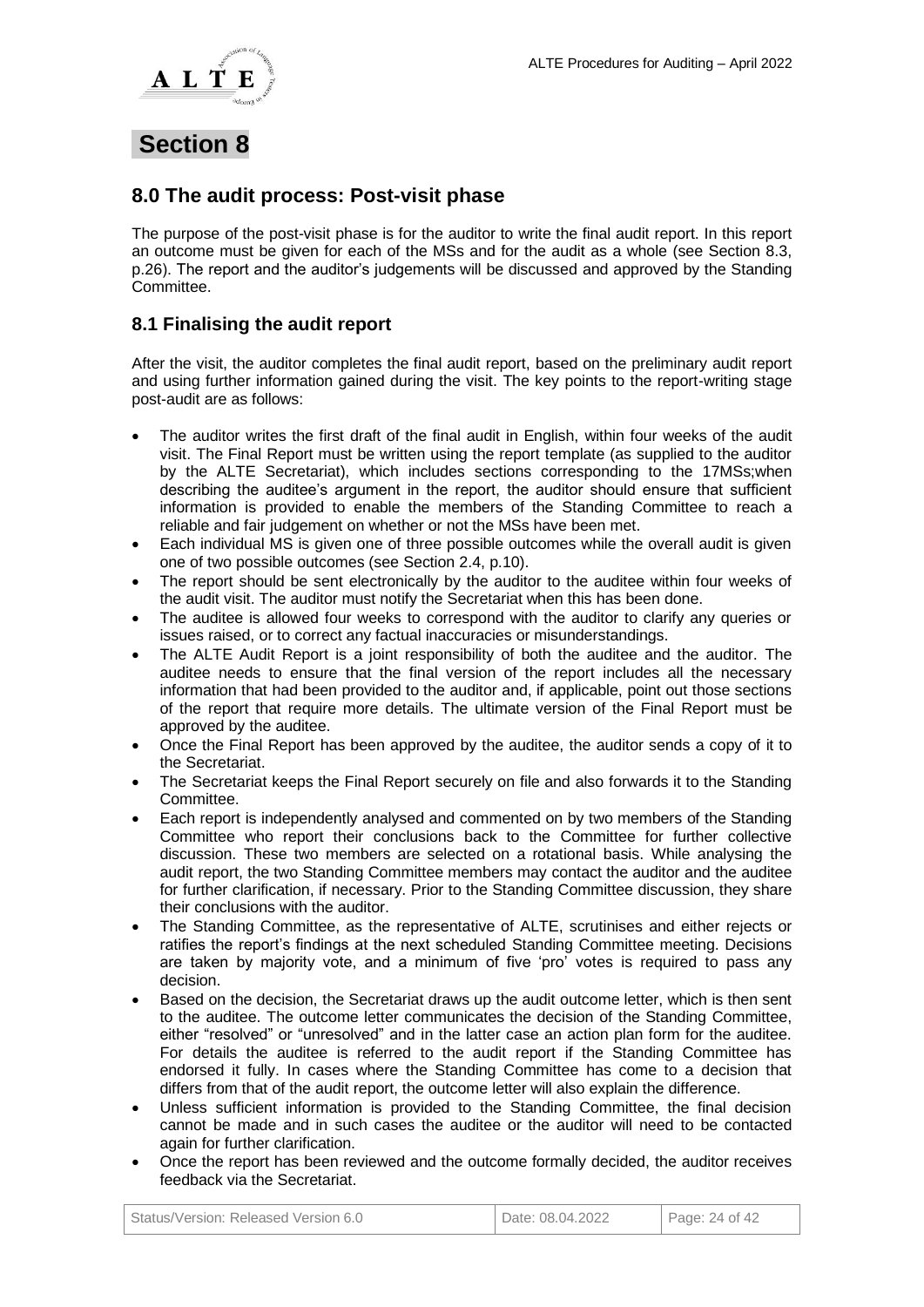

#### **N.B.**

Confidentiality is an important issue. Therefore, all information and documentation on the audited examination(s) and the organisation concerned which is not publicly available and which was used by the auditor must be destroyed or, on request, returned to the auditee. This includes hard copies as well as electronic copies of documentation submitted before the audit visit, documents relating to the audit visit itself and also the auditor's preliminary and Final Reports.

| Status/Version: Released Version 6.0 | Date: 08.04.2022 | Page: 25 of 42 |
|--------------------------------------|------------------|----------------|
|--------------------------------------|------------------|----------------|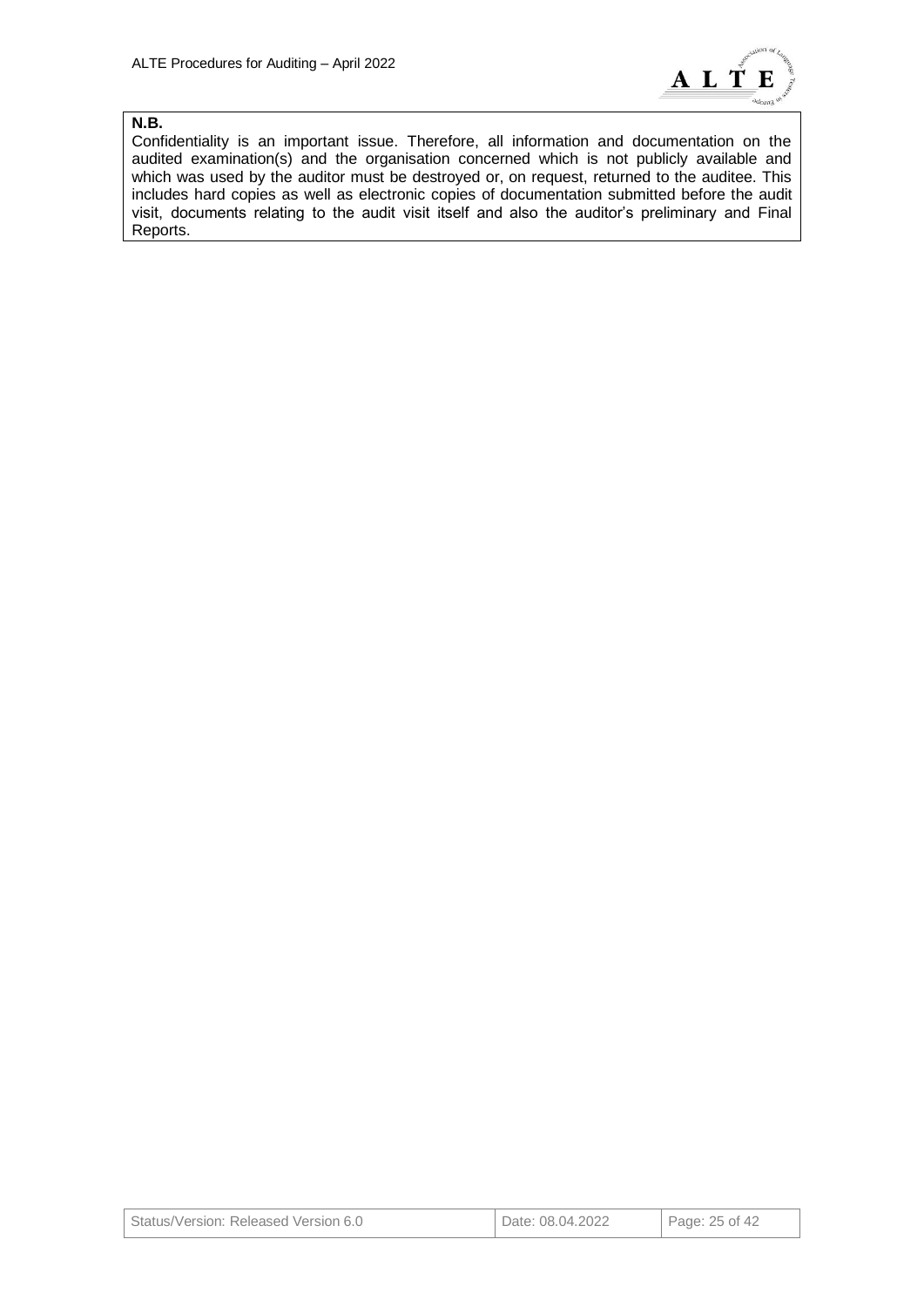

## **8.2 Post-visit phase summary**



| Status/Version: Released Version 6.0 | Date: 08.04.2022 | Page: 26 of 42 |
|--------------------------------------|------------------|----------------|
|--------------------------------------|------------------|----------------|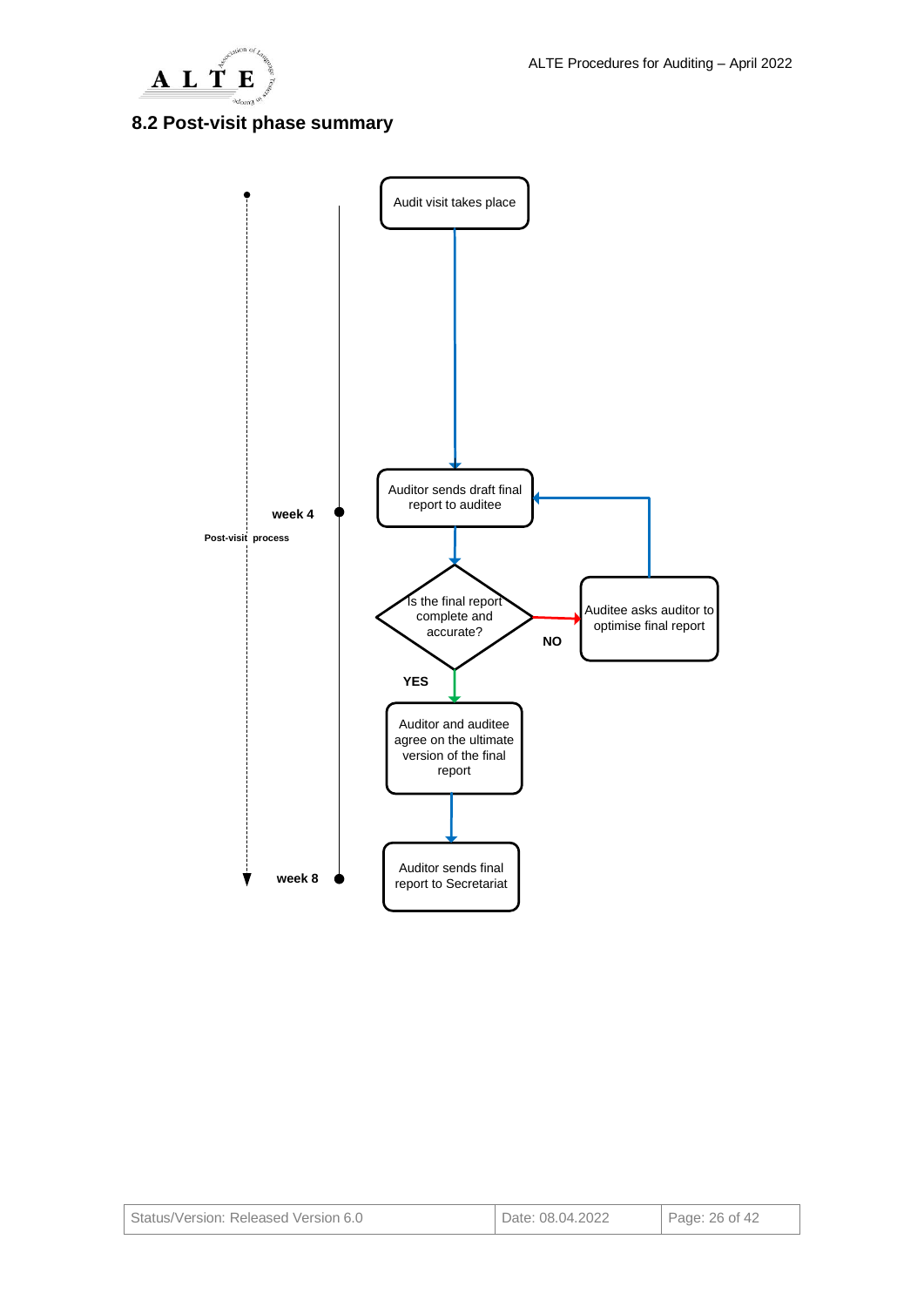

### **8.3 Audit outcomes**

Once a decision has been agreed by the Standing Committee, the result of the audit is considered final. The outcomes of each MS and the audit as a whole are communicated to the auditee via a formal **Outcome Letter** from the Secretariat, as described in Sections 8.3.1 and 8.3.2, p.26. Should the Standing Committee reach different outcomes than the auditor, these will be outlined in the outcome letter.

#### **N.B.**

The overall audit outcome is valid for five years from the date of the original outcome letter. In cases where the outcome is initially *Unresolved,* but where an Action Plan is later successfully implemented, then verified by the auditor and approved by the Standing Committee, the audit is valid from the date of the second outcome letter (see below).

#### **8.3.1 Outcomes for the individual MSs**

| Standard met:     | Well    | Good practice (GP)<br>Satisfactory with recommendations for improvement (RFI) |  |
|-------------------|---------|-------------------------------------------------------------------------------|--|
|                   | Minimum |                                                                               |  |
| Standard not met: |         | In need of improvement (INI)                                                  |  |

#### **Standard met: Good practice (GP):**

- This is awarded if evidence of efficient, well-defined and focused procedures is presented. The appropriate involvement of stakeholder groups in the examination processes is also taken into consideration;
- See **The Principles of Good Practice** (version October 2001) for further information. This represents the benchmark for the quality of standards described here.

#### **Standard met: Satisfactory with recommendations for improvement (RFI):**

This is awarded if a MS is met but where there are areas which could benefit from improvement. In cases where *RFI* is given, the outcome letter states which aspect(s) of the MS concerned could be improved and the Standing Committee may recommend actions to be taken.

#### **Standard not met: In need of improvement (INI):**

- This is awarded if no aspect of the MS concerned is implemented, or if it is implemented in an inappropriate way.
- The outcome letter states the MS(s) which are not met and the Standing Committee will request that an Action Plan should be outlined and completed by the auditee (see Section 8.5, p.27).

#### **8.3.2 Outcomes for the whole audit**

| All MSs met:             | <b>Resolved</b>   |
|--------------------------|-------------------|
| One or more $MS = INI$ : | <b>Unresolved</b> |

#### **Resolved:**

• This is awarded when all MSs are found to be either *GP* or *RFI*.

| Status/Version: Released Version 6.0 | Date: 08.04.2022 | $\vert$ Page: 27 of 42 |
|--------------------------------------|------------------|------------------------|
|--------------------------------------|------------------|------------------------|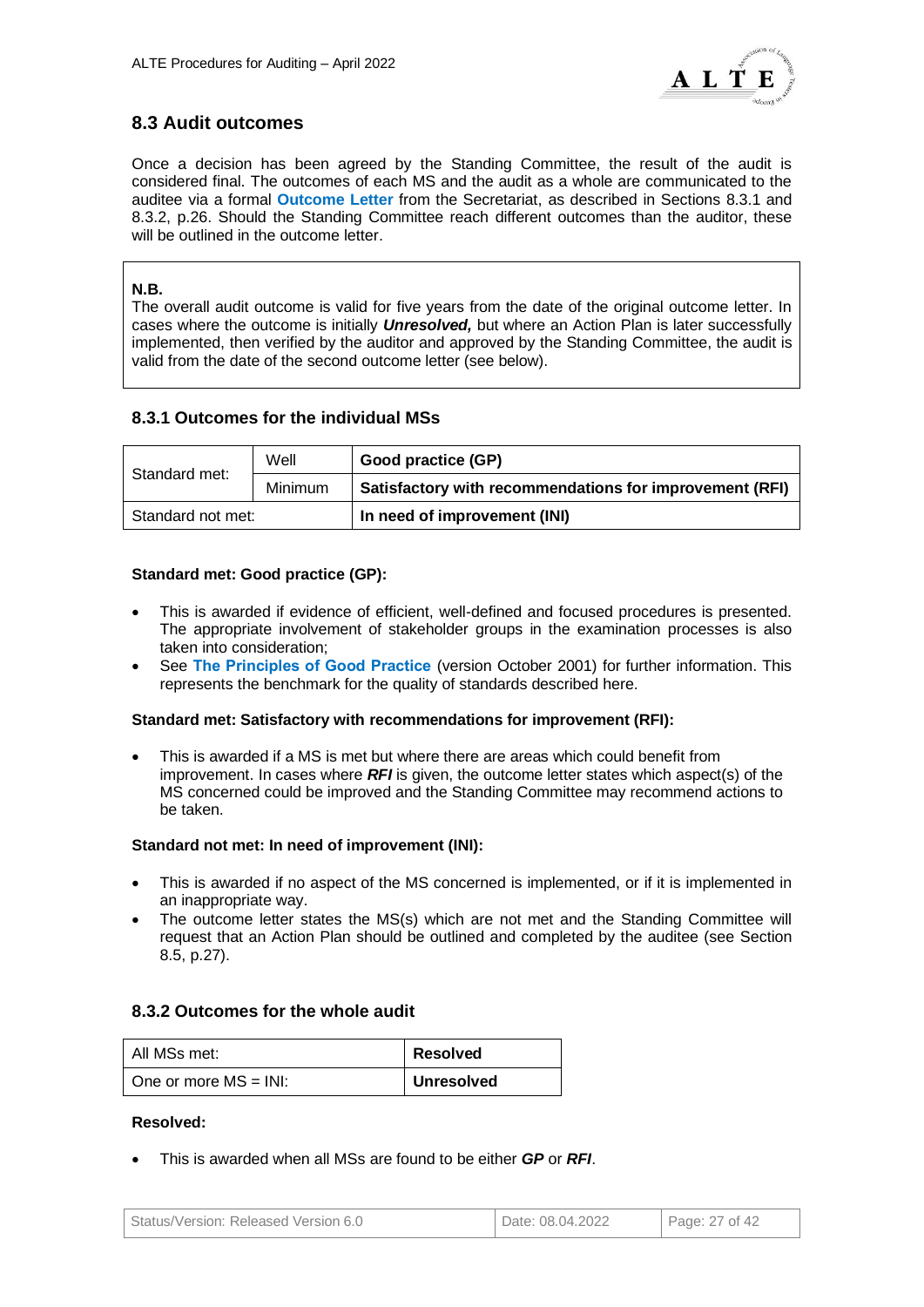

- The **ALTE Q-mark** is awarded to the audited exam(s). The auditee is entitled to make use of the Q-mark in its documentation as described in the Terms of Use (see Appendix 6, p.41 for the **ALTE Q-mark Terms of Use** and Section 8.6, p.28).
- Where *RFI* have been recorded, these should be taken into account by the auditee in order to strive for further improvement and good practice.

#### **Unresolved:**

- This is applied when one or more MSs has/have not been met;
- The Standing Committee requests that an Action Plan should be outlined using the **ALTE Audit Action Plan 1 – Outline** template (see Section 8.5, p.27).

**N.B.** The audit is complete only when the examination(s) meet(s) *all Minimum Standards.*

#### **8.4 Communication about the audit programme**

At the ALTE General Meeting and Members' Update Meeting, the Secretariat reports back in general terms on audit activity. This includes a summary of:

- Completed audit outcomes.
- Audits in progress.
- Audits that have been superseded by a re-audit.
- Examinations not yet audited.

**Note:** See Appendix 5, p.39 for a timeline of the audit validity lifecycle.

#### **8.5 Follow-up: ALTE Audit Action Plan**

In the case of an *Unresolved* outcome, when one or more of the MSs are found to be *INI***, t**he Standing Committee asks the auditee to write an Action Plan.

The key stages to creating an Action Plan are:

- Once the audit outcome has been communicated to the auditee, the Secretariat emails them a partially completed copy of the **ALTE Audit Action Plan 1 - Outline.** This forms the basis of the Action Plan and is the first of three documents which are completed at various stages to record the progress of the Action Plan.
- Section A of the Action Plan Outline is completed by the Secretariat before it is sent to the auditee and contains details of each of the MSs not met and judged to be *INI*. It may also include extracts from the audit report, the auditor's suggestions, and comments from the Standing Committee.
- In Section B, the auditee describes the actions to be undertaken for the MSs concerned and gives a timescale for completion.
- The auditee must send the completed template to the Secretariat within six months of receipt of the audit outcome letter.
- The actions mentioned in the outcome letter must be completed within a period of up to five years from the date of the outcome letter.
- An **Interim Report (ALTE Audit Action Plan 2)** on the progress of the action plan should be sent to the Secretariat after 18 months, in order to be approved by the Standing Committee at the next scheduled meeting. (The exact timescale of when this should be completed is detailed in the outcome letter). A copy of the relevant template is sent from the Secretariat to the auditee by the due date.
- After the Action Plan has been carried out, the auditee writes up the details in the **Final Report(ALTE Audit Action Plan 3)**.The Secretariat arranges for the original auditor, if

| Status/Version: Released Version 6.0 | Date: 08.04.2022 | Page: 28 of 42 |
|--------------------------------------|------------------|----------------|
|--------------------------------------|------------------|----------------|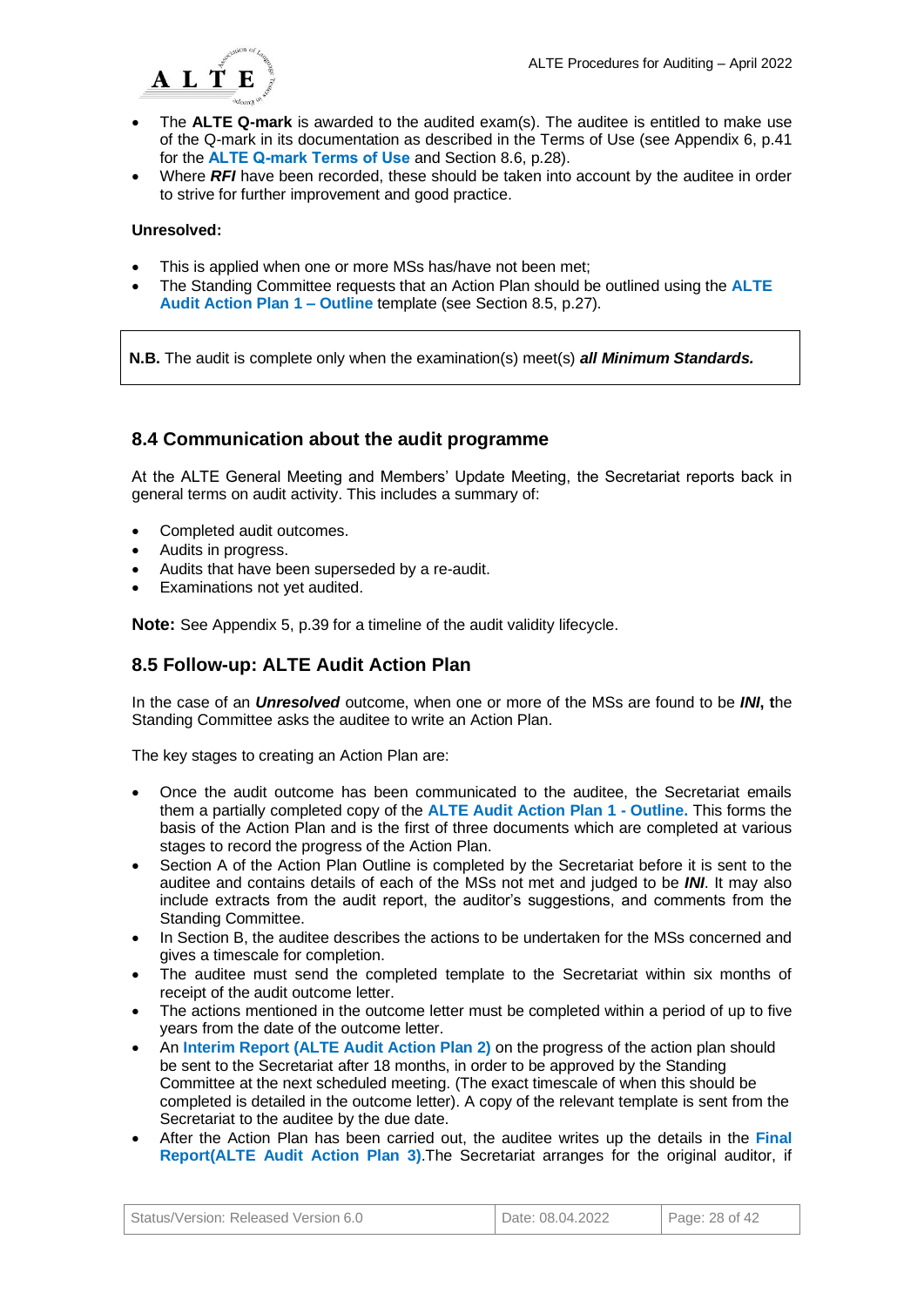

possible, to thoroughly review the finalised Action Plan (in the same way as the Audit Report).

- The **ALTE-Auditee Action Plan Agreement** is issued to ratify further arrangements between ALTE and the auditee. In the event of an Action Plan requiring more consultancy from the auditor, as separate Services Agreement will be written.
- The Final Report and the auditor's findings are submitted to the Standing Committee and reviewed at their next scheduled meeting. If the actions can be verified, the Action Plan is approved; if not, a re-audit is required.
- Once the plan has been approved and the audit outcome modified from *Unresolved* to *Resolved*, the Q-mark is awarded to the audited exam(s) with the 5-year validity period beginning from the date of the second outcome letter.

### **8.6 Highlighting a successful audit**

All completed audits are displayed on the [ALTE Framework page.](https://www.alte.org/resources/Documents/2018-05-15%20ALTE%20Framework%20v24.pdf) Once a successful audit outcome has been communicated to the auditee, the auditee receives an Outcome letter and an ALTE Quality certificate, the Secretariat updates the Framework document to display the organisation's Q-mark alongside the audited examination(s). (See Section 2.6, p.11 for further information).

The auditee can also highlight the success of an audit in the following ways:

• Use the Q-mark in documentation and marketing collateral relating to the audited exam(s). A copy of the Q-mark in various formats and colours can be obtained from the Secretariat, while details on how the Q-mark may be used are described in the ALTE Q-mark Terms of Use. The Secretariat may ask to check the proposed use.

#### **8.7 Feedback**

The **ALTE Procedures for Auditing** are a quality management system, and as such are subject to review. ALTE welcomes feedback regarding the audit system and both auditors and auditees will be given the opportunity to send feedback to the Standing Committee via the Secretariat, when an audit is resolved. This is in the form of a questionnaire which will be sent to auditors and auditees and will then be used by ALTE to inform future development of the audit system.

### **8.8 Appeals**

Disputed outcomes which cannot be resolved by the auditor and auditee must be outlined in writing to the Standing Committee and will be discussed at the next scheduled Standing Committee meeting. See Section 7.3, p.22 for further information.

#### **8.9 Consultancy role**

An important feature of the outcome of the audit visit is that the auditor functions as consultant. Where the outcome is **Resolved**, the auditor may feel that some aspects of the examination(s) could still benefit from improvement, even if they meet the MSs. These recommendations form part of the report, although the extent to which they are acted upon is at the discretion of the auditee.

| Status/Version: Released Version 6.0 | Date: 08.04.2022 | Page: 29 of 42 |
|--------------------------------------|------------------|----------------|
|                                      |                  |                |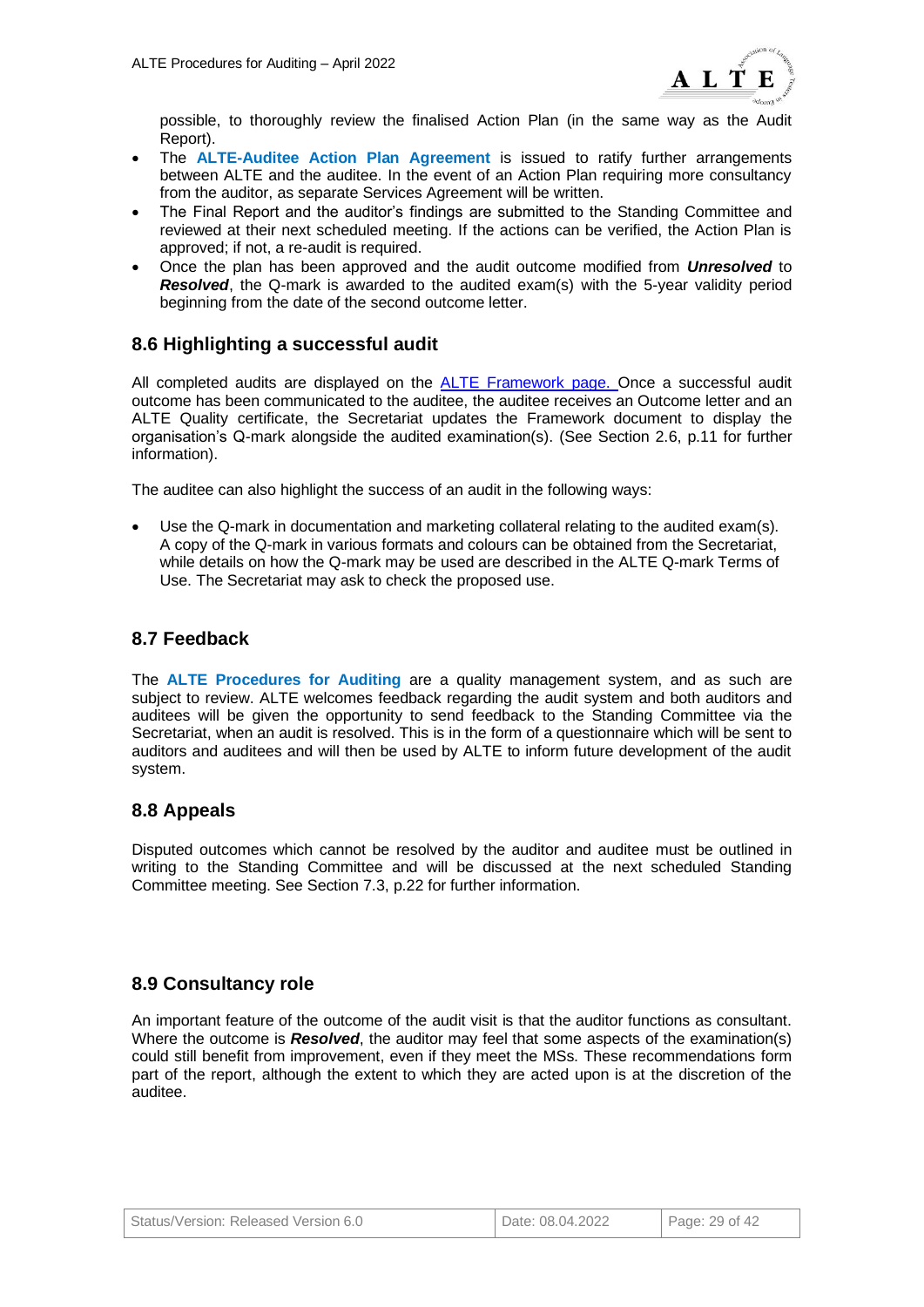



### **8.10 Post audit summary**



| Status/Version: Released Version 6.0 | Date: 08.04.2022 | $\vert$ Page: 30 of 42 |
|--------------------------------------|------------------|------------------------|
|--------------------------------------|------------------|------------------------|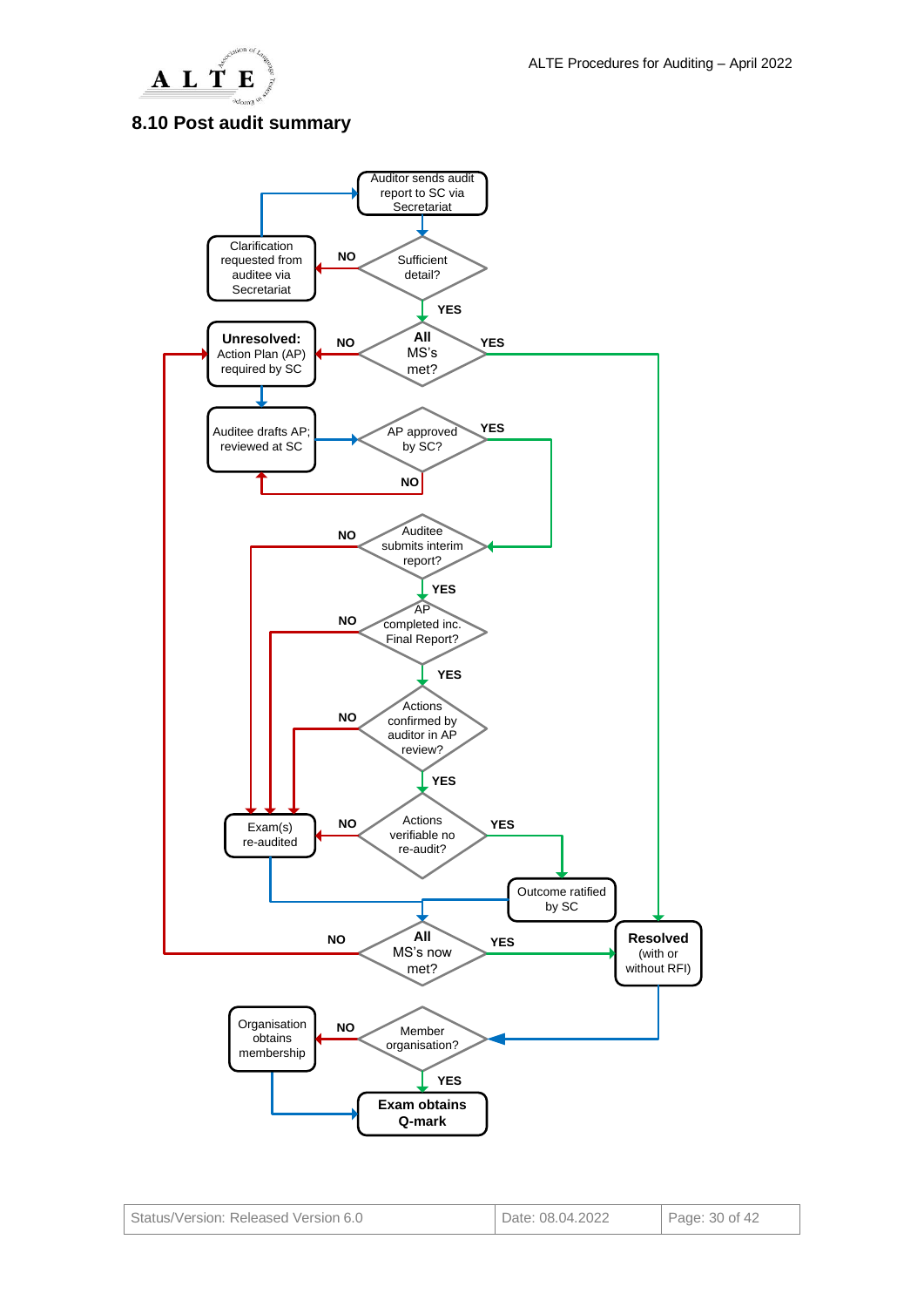

## **Section 9**

## **9.0 Re-audit**

Once the five-year validity period of an audit has expired, the examination, or the suite of examinations, must be submitted for a re-audit. The re-audit process is based on the assumption that the quality standards verified in the previous audit have been maintained throughout the period and that, in a perspective of an ongoing enhancement to the system, improvements in the procedures have been introduced. The re-audit therefore represents for the auditee an important occasion to verify the progress on the re-audited examination's processes related to the 17 MSs and to reflect on future improvements.

### **9.1 Timing**

Eighteen months prior to the audit expiry date, the auditee receives a letter from the Secretariat reminding them that their examination/s is/are due for a re-audit. A new application must be submitted for the approval of the Standing Committee (see section 5.2, pp 16-17). When necessary, an additional six months to complete the re-audit process after the expiry date is always granted and the Q-mark can be kept during this period.

In exceptional cases (ie. where there are relevant changes in the validity argument due to be introduced imminently), a request to postpone the re-audit can be submitted by the auditee to the Standing Committee prior to the audit expiry date. If approved by the Committee, a maximum extension of two years is granted by the end of which a re-audit should be completed. If no re-audit is completed within that period of time, the Q-mark will be withdrawn.

### **9.2 Re-audit process and documentation**

The re-audit process comprises the following phases:

- Once the application has been approved by the Standing Committee, the Secretariat informs the auditee and sends them the **Validity Argument of the Auditee – Re-audit** template and a copy of the prior Audit Report of the examination or suite of examinations in question. The prior Audit Report is taken as a point of reference by the auditee when developing the Validity Argument for the re-audit, by highlighting what procedures have been maintained throughout the five years without major changes and what improvements have been introduced and how these have positively impacted on the validity argument. Evidence of the maintaining and implementation of any procedure must be attached to the Validity Argument.
- The **ALTE-Auditee Agreement** is issued to ratify arrangements between ALTE and the auditee. A standard re-audit process is expected to last around five months from the signature of the Agreement to the issue of the Final Report and would involve the auditor for 3‒4 working days.
- The auditee contacts the auditor advise him/her on the estimated date for the re-audit documentation to be ready to be sent to him/her. This should be within two months from the ALTE-Auditee Agreement signature date.
- The Auditee sends the **Validity Argument of the Auditee – Re-audit**, with the annexed documentation, to the auditor.
- The auditor reviews the documentation and fills out a first draft of the **ALTE Audit Report – Re-audit** template, a copy of which has previously been sent to him/her by the Secretariat. In revising the Validity Argument, the auditor focuses on the evidence that is provided by the auditee to sustain their argument that the procedures have been maintained in line with

| Status/Version: Released Version 6.0 | Date: 08.04.2022 | $\vert$ Page: 31 of 42 |
|--------------------------------------|------------------|------------------------|
|--------------------------------------|------------------|------------------------|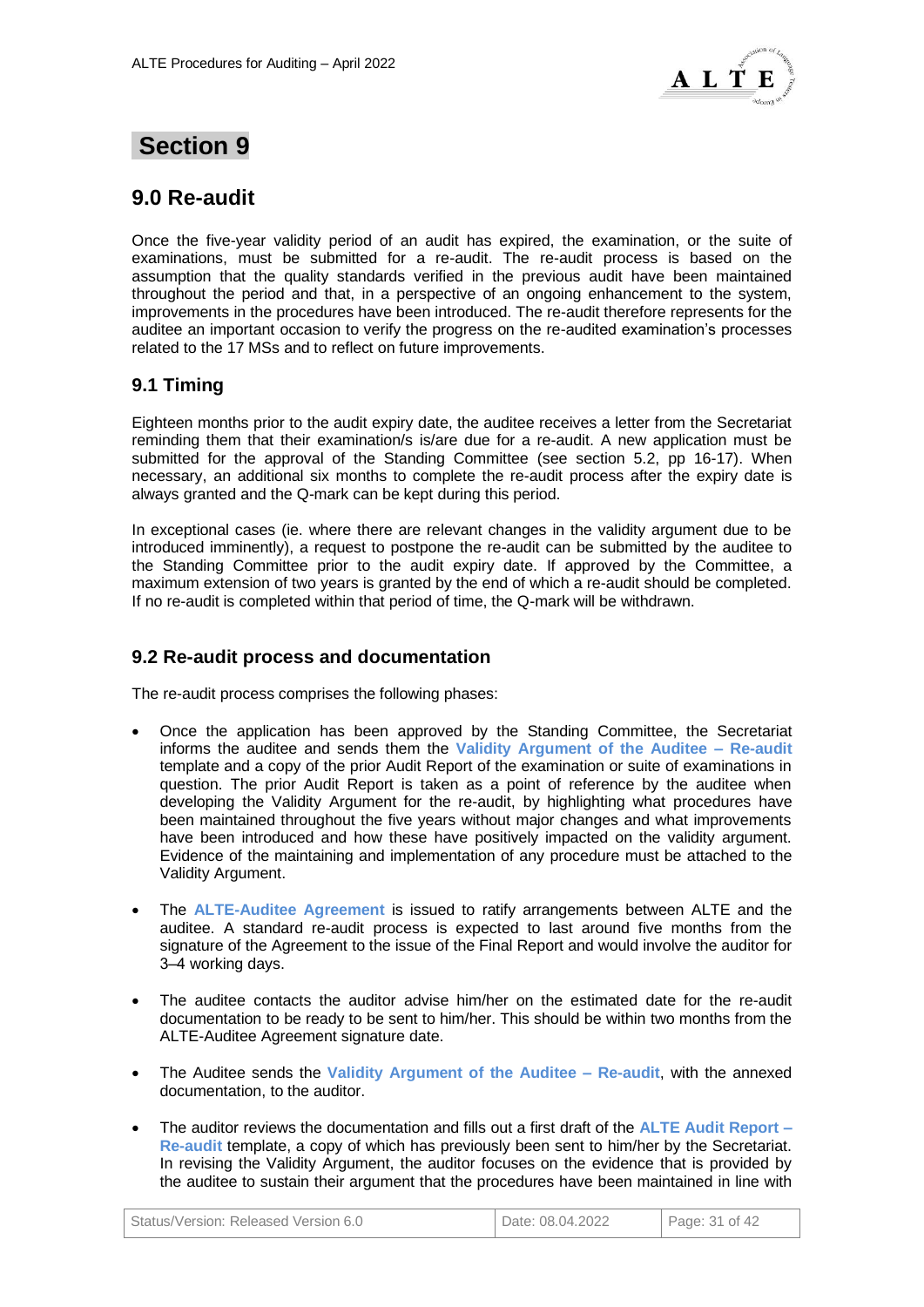

the 17 MSs throughout the years and he/she pays particular attention to the MSs on which a previous *RFI* has been advised by the Standing Committee, to verify whether measures of improvement have been adopted and, if so, whether they are adequate.

- While reviewing the documentation, auditor and auditee maintain communication. If major changes in the validity argument have been introduced throughout the years, such to make a re-audit visit necessary to verify evidence in loco, the auditor agrees with the auditee to arrange a re-audit visit and informs the Standing Committee, via the Secretariat, of the decision. In case of disagreement, the Standing Committee is the final arbiter.
- The auditor finalises the **ALTE Audit Report – Re-audit** and sends a first draft to the auditee.
- Procedures follow as per first audit (see Section 8.1, pp. 23-24)

| Status/Version: Released Version 6.0 | Date: 08.04.2022 | Page: 32 of 42 |
|--------------------------------------|------------------|----------------|
|--------------------------------------|------------------|----------------|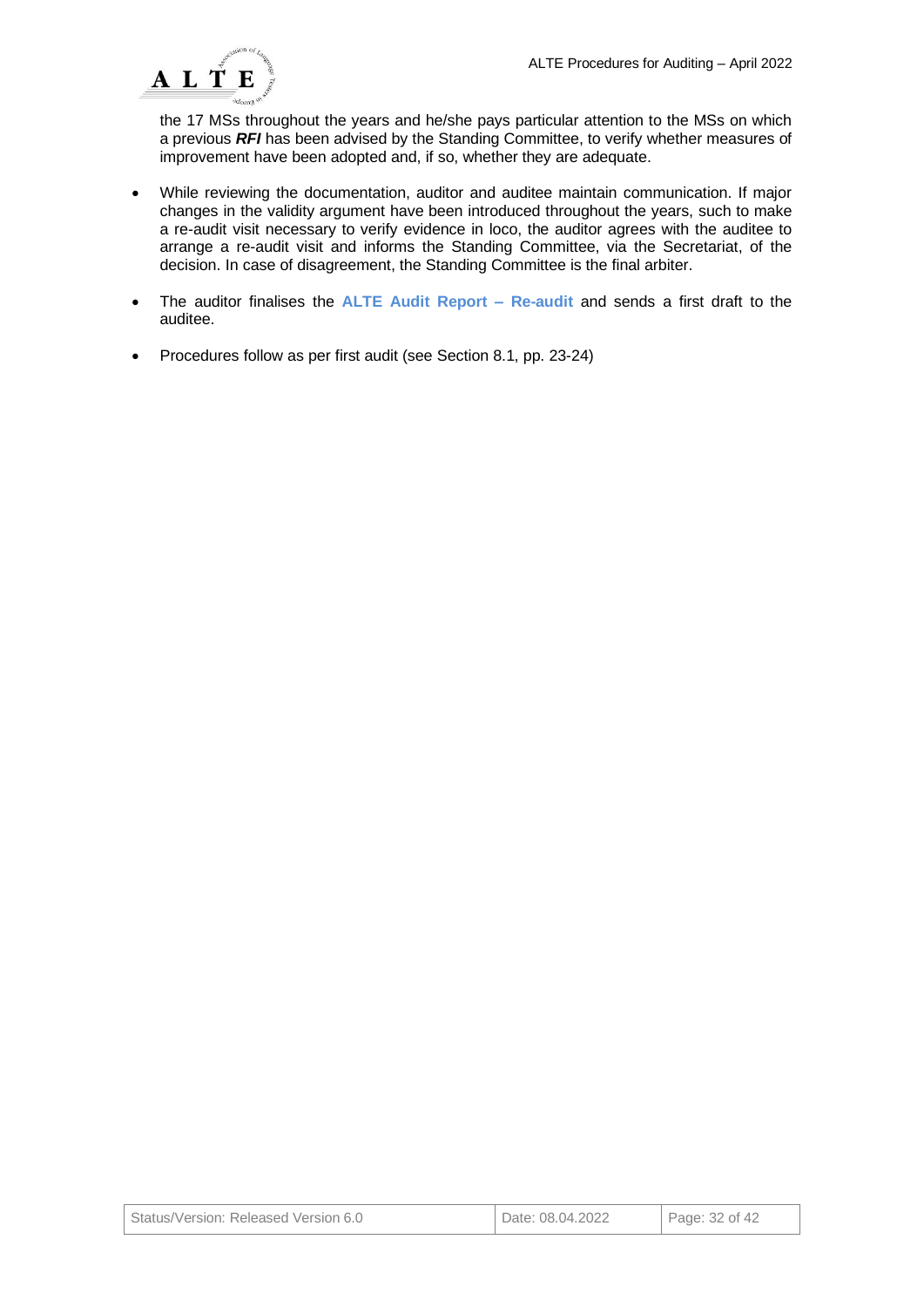

# **Appendices**

### **Appendix 1 Glossary of technical terms**

The glossary below explains terminology which appears in this document and also the associated forms which make up the ALTE Audit System.

| bias                      | If a particular section of the candidate population is (dis)advantaged by some<br>feature of the test which is not relevant to what is being measured.                                                             |
|---------------------------|--------------------------------------------------------------------------------------------------------------------------------------------------------------------------------------------------------------------|
| clerical marking          | A method of marking in which markers do not need to exercise any special<br>expertise or subjective judgement. They mark by following a mark scheme which<br>specifies all acceptable responses to each test item. |
| construct                 | A hypothesised ability or mental trait which cannot necessarily be directly observed<br>or measured, e.g. listening ability.                                                                                       |
| cut score                 | The minimum score a candidate has to achieve in order to get a given grade in a<br>test/examination.                                                                                                               |
| discrimination            | The power of an item to discriminate between weaker and stronger candidates.                                                                                                                                       |
| domain                    | The defined area of content and/or ability which is to be tested by a specific task or<br>component of an examination.                                                                                             |
| examiner/rater            | Someone who assigns a score to a candidate's performance in a test, using<br>subjective judgement to do so.                                                                                                        |
| impact                    | The effect created by a test, both in general terms, and in terms of the individuals<br>who are affected by test results.                                                                                          |
| item                      | Each testing point in a test which is given a separate mark or marks.                                                                                                                                              |
| item analysis             | A description of the performance of individual test items, usually employing<br>classical statistical indices such as facility and discrimination.                                                                 |
| item writer<br>guidelines | Documentation on a test giving details on how to construct the test items.                                                                                                                                         |
| optical mark<br>reader    | An electronic device used for scanning information directly from mark sheets or<br>answer sheets (also referred to as a scanner).                                                                                  |
| pretesting                | A stage in the development of test materials at which items are tried out with<br>representative samples from the target population.                                                                               |
| rating                    | The process of assigning a score to performance in a test through the exercise of<br>judgement.                                                                                                                    |
| reliability               | The consistency or stability of the measures from a test. The more reliable a test is,<br>the fewer random errors it contains.                                                                                     |
| skill                     | In language testing, receptive skills (listening and reading) and productive skills<br>(speaking and writing) are often distinguished.                                                                             |
| stability                 | An aspect of reliability where the estimate is based on the test/re-test approach. It<br>relates to how stable test scores are over time.                                                                          |
| standardisation           | The process of ensuring that assessors adhere to an agreed procedure and apply<br>rating scales in an appropriate way.                                                                                             |
| task                      | A combination of rubric, input and response, e.g. a reading text with several items,<br>all of which can be responded to by referring to a single rubric.                                                          |
| test analysis             | Analysis of tests after they have been used with candidates, often employing<br>statistical and computerised methods.                                                                                              |
| test construction         | The process of selecting items or tasks and putting them into a test.                                                                                                                                              |
| test<br>specifications    | Detailed documentation on a test giving details on design, content, level, task, item<br>types used, target population, use of the test, etc.                                                                      |
| validity                  | The extent to which scores on a test enable inferences to be made which are<br>appropriate, meaningful and useful, given the purpose of the test.                                                                  |

The entries of this glossary are based on the definitions of the *Multilingual Glossary of Language Testing Terms*, Studies in Language Testing 6, UCLES/CUP 1998.

| Status/Version: Released Version 6.0 | Date: 08.04.2022 | $\vert$ Page: 33 of 42 |
|--------------------------------------|------------------|------------------------|
|--------------------------------------|------------------|------------------------|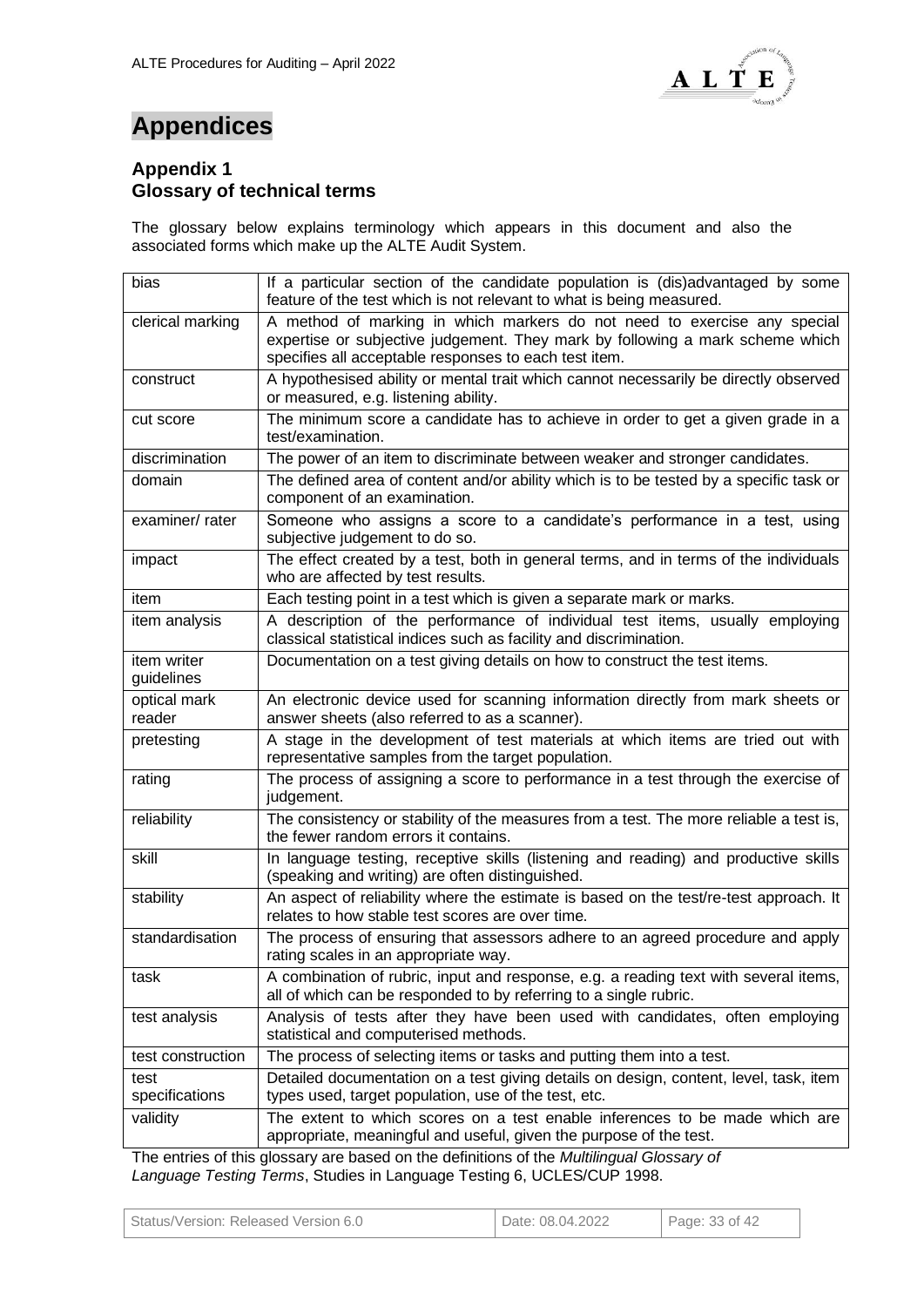

### **Appendix 2 Minimum Standards for establishing quality profiles in ALTE examinations**

In each case, please explain whether the examination meets these standards, and if so, in what way.

TEST CONSTRUCTION 1 You can describe the purpose and context of use of the examination, and the population for which the examination is appropriate. 2 The examination is based on a theoretical construct, e.g. on a model of communicative competence. 3 You provide criteria for selection and training of constructors, expert judgesand consultants in test development and construction. 4 Parallel examinations are comparable across different administrations in terms of content, stability, consistency and grade boundaries. 5 If you make a claim that the examination is linked to an external reference system (e.g. Common European Framework), then you can provide evidence of alignment to this system?

#### ADMINISTRATION AND LOGISTICS

- 6 All centres are selected to administer your examination according to clear, transparent, established procedures, and have access to regulations about how to do so.
- 7 Examination papers are delivered in excellent condition and by secure means of transport to the authorized examination centres, your examination administration system provides for secure and traceable handling of all examination documents, and confidentiality of all system procedures can be guaranteed.
- 8 The examination administration system has appropriate support systems (e.g. telephone helpline, web services, etc.).
- 9 You adequately protect the security and confidentiality of results and certificates, and data relating to them, in line with current data protection legislation, and candidates are informed of their rights to access this data.
- 10 The examination system provides support for candidates with special needs.

#### MARKING AND GRADING

- 11 Marking is sufficiently accurate and reliable for purpose and type of examination.
- You can document and explain how reliability is estimated for rating, and how data regarding achievement of raters of writing and speaking performances is collected and analysed.

#### TEST ANALYSIS

- 13 You collect and analyse data on an adequate and representative sample of candidates and can be confident that their achievement is a result of the skills measured in the examination and not influenced by factors such as L1, country of origin, gender, age or ethnic origin.
- 14 Item-level and task-level data (e.g. for computing the difficulty, discrimination, reliability and standard errors of measurement of the examination) is collected from an adequate sample of candidates and analysed.

| Status/Version: Released Version 6.0 | Date: 08.04.2022 | Page: 34 of 42 |
|--------------------------------------|------------------|----------------|
|--------------------------------------|------------------|----------------|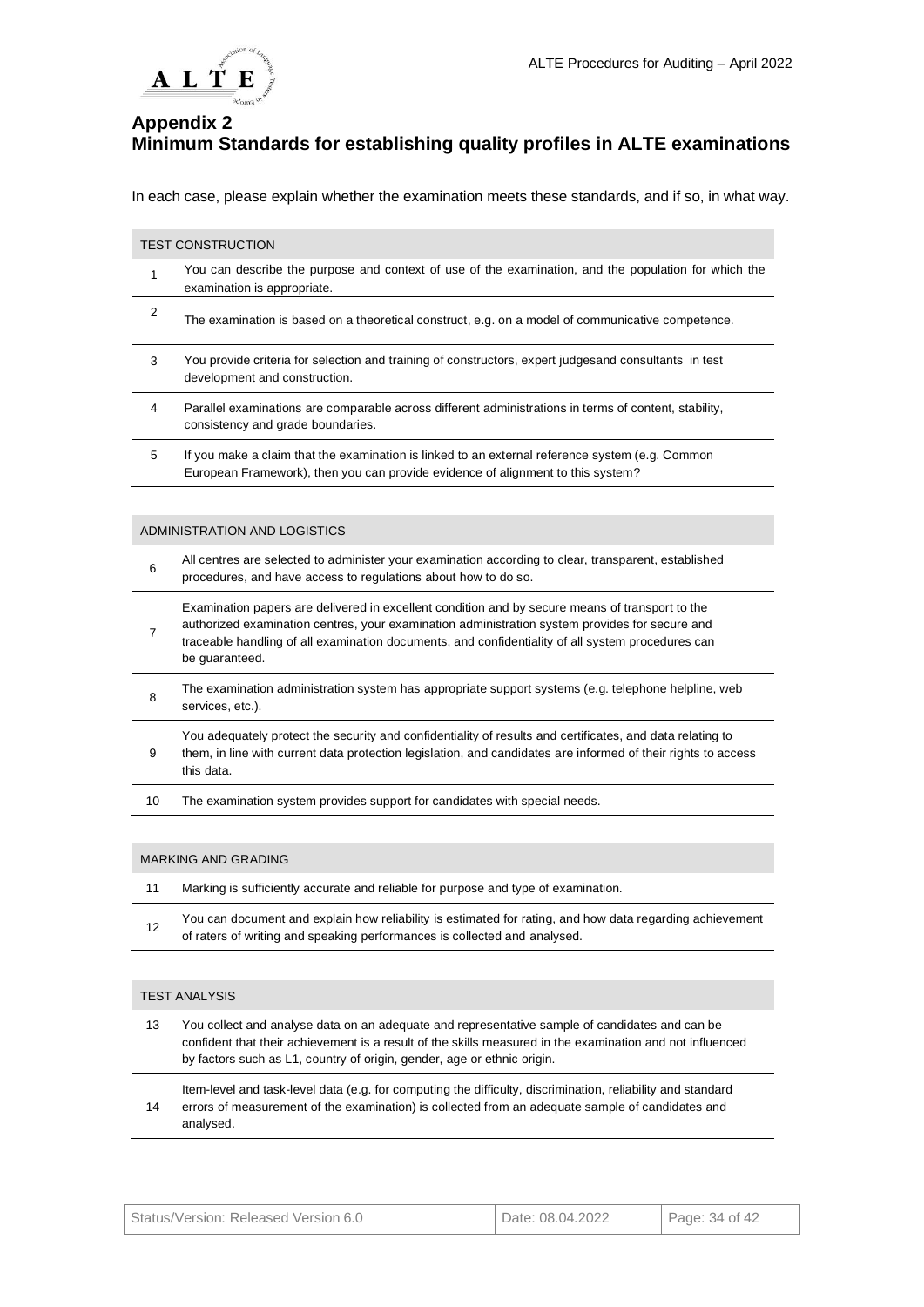

#### COMMUNICATION WITH STAKEHOLDERS

- 15 The examination administration system communicates the results of the examinations to candidates and to examination centres (e.g. schools) promptly and clearly.
- 16 You provide information to stakeholders on the appropriate context, purpose and use of the examination, on its content, and on the overall reliability of the results of the examination.
- 17 You provide suitable information to stakeholders to help them interpret results and use them appropriately.

| Status/Version: Released Version 6.0 | Date: 08.04.2022 | Page: 35 of 42 |
|--------------------------------------|------------------|----------------|
|--------------------------------------|------------------|----------------|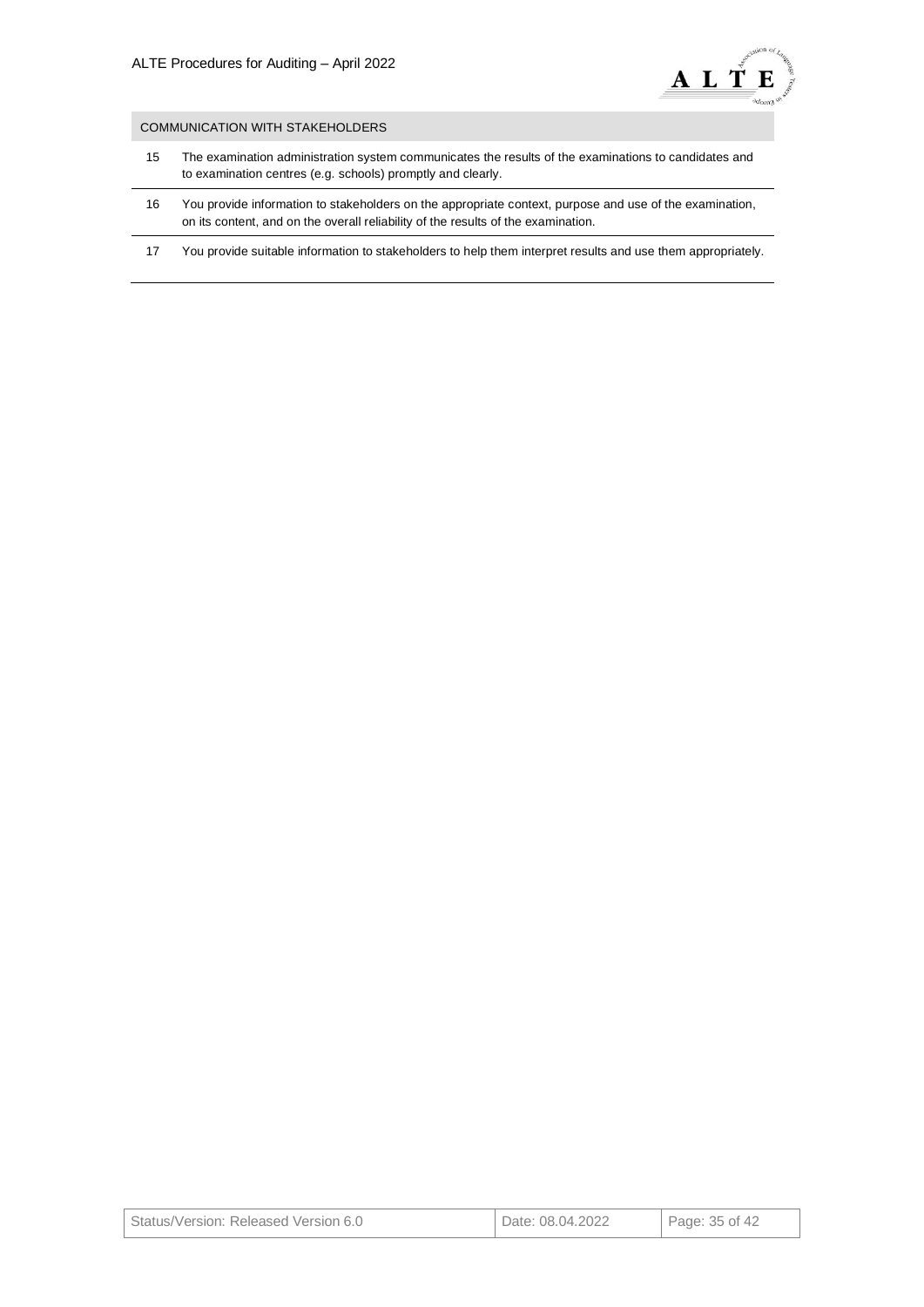

### **Appendix 3 Building an argument**

Some examples referring to different MS.

The form, *Validity Argument of the Auditee* is designed to guide auditees through the process of constructing a validity argument. To use it, however, it is important to be exhaustive and to try to include information about relevant elements of the examination (such as each component). Auditees have to construct an argument so that it is not only explained what they do but also WHY this is appropriate (especially in terms of the interpretation of examination scores) given the purpose of the examination.

#### **For example:**

The overview of an argument for MS 8 (The examination administration system has appropriate support systems (e.g. telephone helpline, web services, etc.) could look like this:

1) a description of the relevant services offered by telephone and internet and how they are publicised

2) a description of why the services mentioned provide adequate support needed in the administration and logistics stage. This might include an explanation of the level of service (e.g. the number of telephone queries that can be dealt with in an hour) and an explanation of why no further types of service are required (e.g. centres cannot request further hard copies of procedures, as they are available to download from the internet).

3) a list of evidence which shows:

i) that procedures are followed (e.g. a log of calls to the helpline)

ii) that services provided are adequate and sufficiently comprehensive (e.g. the log shows the response time and the topic of calls, where topics are those prepared for).

As well as paying due attention to the argument for each MS, auditees should also be aware of the way in which all MS contribute to an overall argument for the examination(s). Such consideration focuses itself on modern understandings of validity, where the interpretation of test scores is important, e.g. a particular test score may be taken to mean that a candidate has sufficient ability to study at a university However, this interpretation may be questioned if the theoretical construct is uncertain (MS 2), if parallel exams are not shown to be stable (MS 4), if support is not provided for candidates with special needs (MS 10), if marking is not shown to be reliable (MS 11), if item-level data is not analysed (MS 14), and so on for all of the MS.

Care should also be taken to understand the relationships between what is described in each MS. For example, MS 4 (Parallel examinations are comparable across different administrations in terms of content, stability, consistency and grade boundaries) is unlikely to be proven if MS 11 (Marking is sufficiently accurate and reliable for purpose and type of examination) is not. Likewise, MS 13 (You collect and analyse data on an adequate and representative sample of candidates and can be confident that their achievement is a result of the skills measured in the examination …) is difficult to substantiate if MS 1 (You can describe the purpose and context of use of the examination, and the population for which the examination is appropriate) is not sufficiently dealt with because MS 13 implies an argument for what is an adequate sample of the population described in MS 1.

The ALTE Quality Assurance Checklists can also provide more insight here [\(https://www.alte.org/Materials\)](https://www.alte.org/Materials).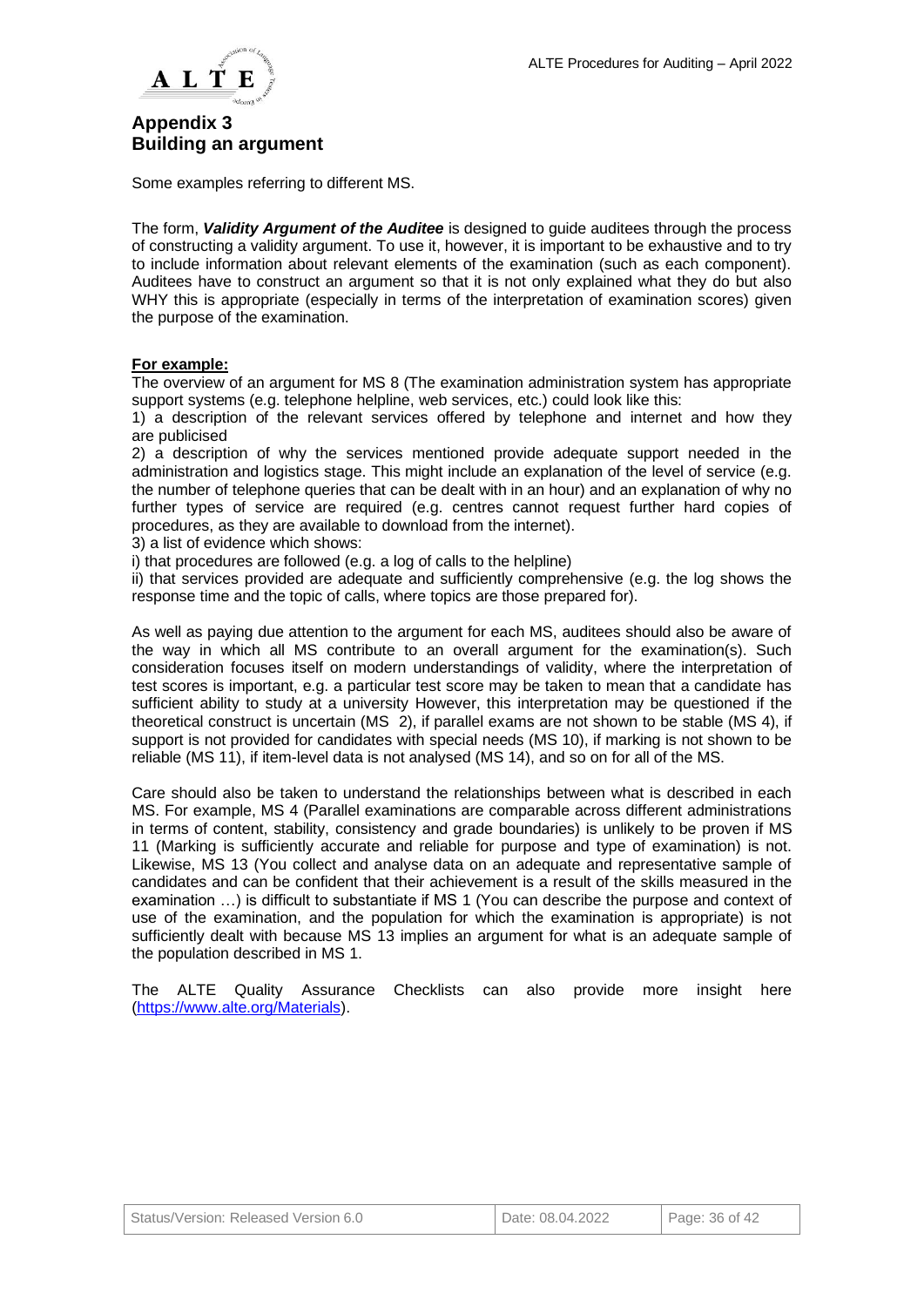

### **Appendix 4 Parties involved in the ALTE Audit System**

**Auditee:** refers to the organisation which has put forward its exam quality profile to be audited, or representatives of this organisation. The organisation will need to nominate at least one person to act as its representative during the audit process who will need to attend the Orientation to the ALTE Audit System required by ALTE. The role includes:

- attending Orientation to the ALTE Audit System Training and other training, as required
- making arrangements for the audit with the ALTE Secretariat
- making the purpose and arrangement of the audit known to his/her colleagues
- co-ordinating the construction of an argument for the examination(s) to be audited
- submitting appropriate documents on or before the time agreed
- corresponding with the auditor to assist him/her in reviewing the documents
- providing supplementary material as requested
- arranging the details of the audit visit with the auditor by attempting to fulfil the requests of the auditor. This is likely to include ensuring colleagues and appropriate evidence are available during the visit, etc.
- accompanying/contributing/assisting the auditor during the audit visit
- corresponding with the auditor during the month after the audit report is received from the auditor to ensure that it is accurate and reasonable
- circulating the report amongst colleagues and assisting them in interpreting and making use of it
- collaborating with the ALTE Secretariat in post-audit administration
- completing and returning auditee feedback forms
- responding to any requests from the Standing Committee
- collaborating with relevant colleagues to draw up, if required, an Action Plan to deal with any issues considered by the Standing Committee to be in need of attention.

**Auditor:** refers to the person appointed by ALTE to undertake the audit. This person will be an experienced professional who has attended the Orientation to the ALTE Audit System and auditor training, as required by ALTE. The role includes:

- attending auditor training or standardisation as required by ALTE
- making his/her availability known to the ALTE Secretariat, as requested
- making arrangements to conduct an audit with the ALTE Secretariat
- corresponding with the auditee on technical or logistical questions which he/she may have concerning the audit
- reviewing audit documentation sent by the auditee and assessing its adequacy
- requesting further documentation from the auditee, as necessary
- identifying people and evidence to be reviewed during the audit visit, informing the auditee and collaborating in constructing a provisional schedule for the visit
- conducting an audit visit
- considering findings for each MS and deciding whether the MS is adequately met
- writing a report containing findings, suggestions for improvement and opinions on the adequacy of the argument within one month of the visit
- corresponding with the auditee after the report has been written to ensure that it is accurate and reasonable
- sending the completed report to the ALTE Secretariat, copying in the auditee
- corresponding with the ALTE Secretariat or the Standing Committee on matters concerning the audit, as required
- completing and returning auditor feedback forms.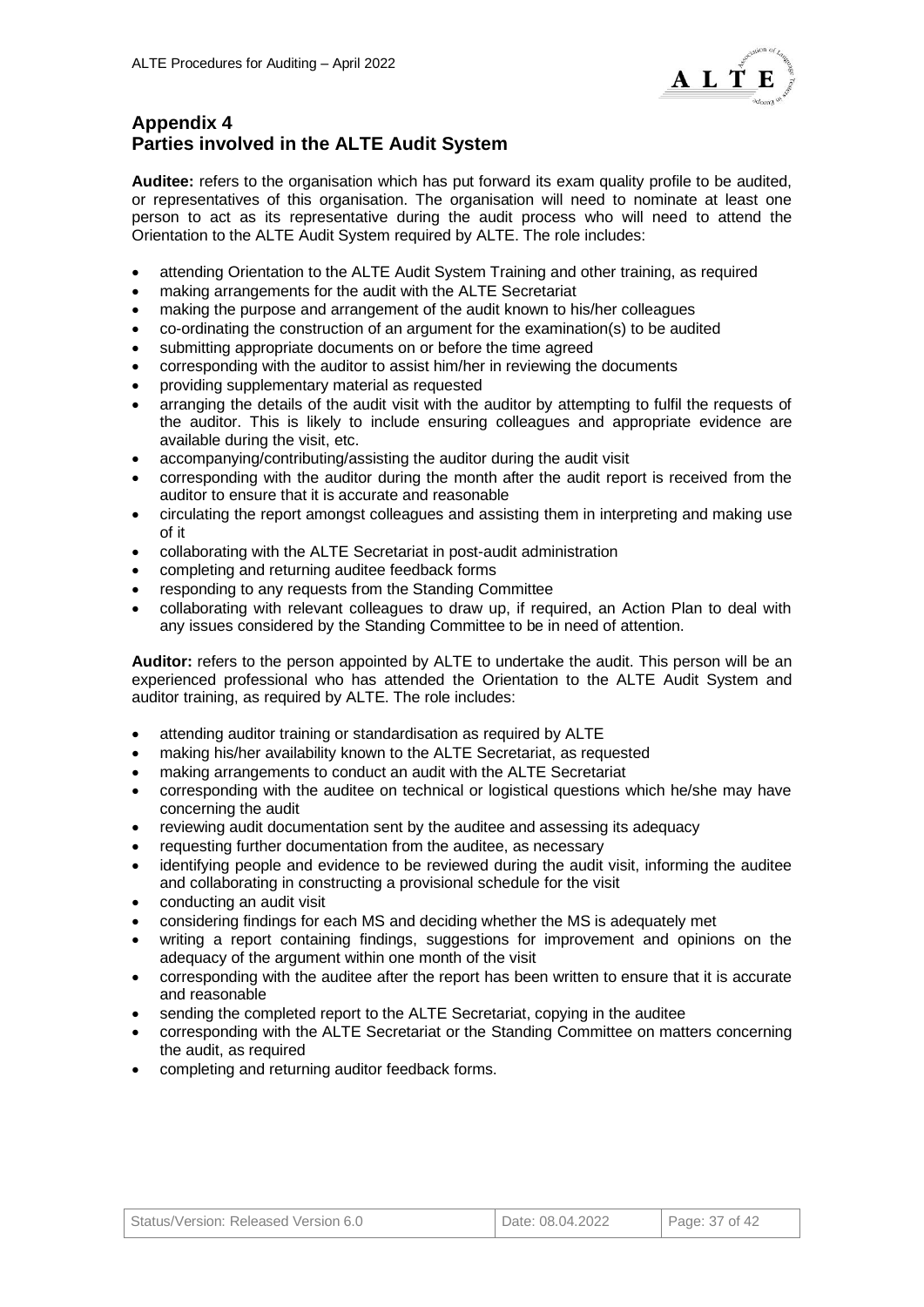

**ALTE Secretariat:** this body administers the system and, as far as possible, ensures that the auditing needs of organisations are met, audits are adequately supported and procedures are followed. The role of the ALTE Secretariat, in respect of the ALTE QMS, includes:

- monitoring the requirements for audits and training and ensuring that, as far as is possible and practicable, all needs are met
- matching auditors to auditees using criteria of suitability and availability
- monitoring the progress of audits with the assistance of the auditor and auditee
- ensuring procedures are followed, as far as possible
- storing relevant information on individual audits and conveying this to the Standing **Committee**
- collecting and storing relevant information on the audit system as a whole and providing it to the QMS WG and the Standing Committee, as required
- monitoring the completion of Action Plans by auditees and reporting this to the Standing **Committee**
- supporting the Standing Committee and QMS WG in their work
- keeping ALTE members informed of matters relating to the ALTE QMS
- conducting elections for the Standing Committee, as required, according to procedures.
- creating agreements with both auditors and auditees

**ALTE Secretary-General**: is appointed by the Council of Full Members of ALTE.

The duties of the Secretary-General are:

- the day to day administration of the Association
- to ensure that all meetings of the Association are properly held and minutes promptly circulated
- to ensure that the financial contribution system is operated properly and promptly
- to sign contracts on behalf of the Association
- to carry out such duties and the members and/or the Council may delegate to him from time to time.

**Standing Committee:** this body is elected by the Council of Full Members of ALTE and acts to ensure the quality and fairness of the system in operation; e.g., it must ensure that the results of all audits are comparable and that the basic principles and approach listed above are observed. Its duties include:

- reviewing each audit by considering the auditor's report and supporting material, if needed
- requesting further evidence and information where this is deemed necessary
- concluding final outcomes of the audit according to the classifications available
- identifying issues which need further action and communicating them clearly to the auditee with the assistance of the ALTE Secretariat
- directing an auditee to compile an Action Plan to address issues identified
- reviewing proposed actions plans to assess whether they are likely to adequately address the issues
- deciding how best to review Action Plans after they have been implemented and arranging for this to be done
- adjudicating in disputes between auditees and auditors
- presenting a summary of their work to ALTE members on appropriate occasions
- codifying the procedures by which it (Standing Committee) operates and make these known to ALTE Members, as appropriate.

**Board of Trustees:** this is the highest body elected by the Council of Full Members of ALTE which represents the membership of the association. The Board of Trustees makes day-to-day decisions on behalf of the Council of Full Members and the agreement of this body is required for any change in the ALTE Constitution. The Board of Trustees meets at least twice a year on the occasion of the biannual ALTE meetings and conference. Meetings of the Board of Trustees cover at least the following areas: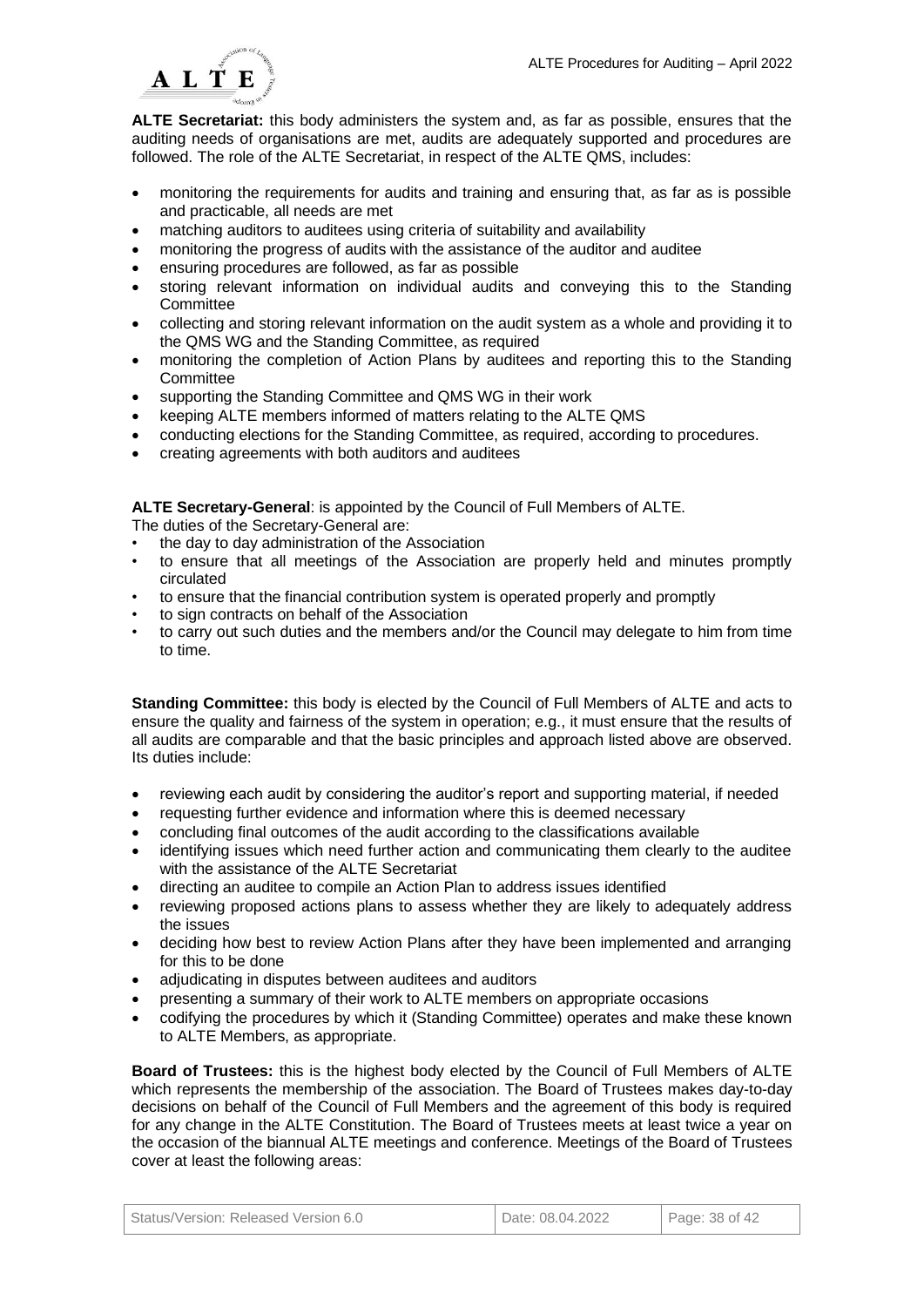

- approval of annual accounts
- approval of subscription levels
- amendments to categories of members
- proposed amendments to the Constitution
- review and adoption of proposed project plan for ALTE
- agreement on the location of future meetings of the Association
- approval of the annual report for public release.

**Quality Management System Working Group (QMS WG):** this body may be freely attended by ALTE members and affiliates and has the responsibility to develop the ALTE QMS in order to deliver an improved system. The responsibilities of the QMS WG include:

- monitoring the performance of the ALTE QMS, with the administrative assistance of the ALTE Secretariat
- reviewing relevant evidence presented by the ALTE Secretariat or the Standing Committee
- developing specific areas of the system, such as the auditing procedure, training for auditees and auditors and the collection of information for monitoring the system
- informing and involving the wider ALTE membership in system developments.

| Status/Version: Released Version 6.0 | Date: 08.04.2022 | $\vert$ Page: 39 of 42 |
|--------------------------------------|------------------|------------------------|
|--------------------------------------|------------------|------------------------|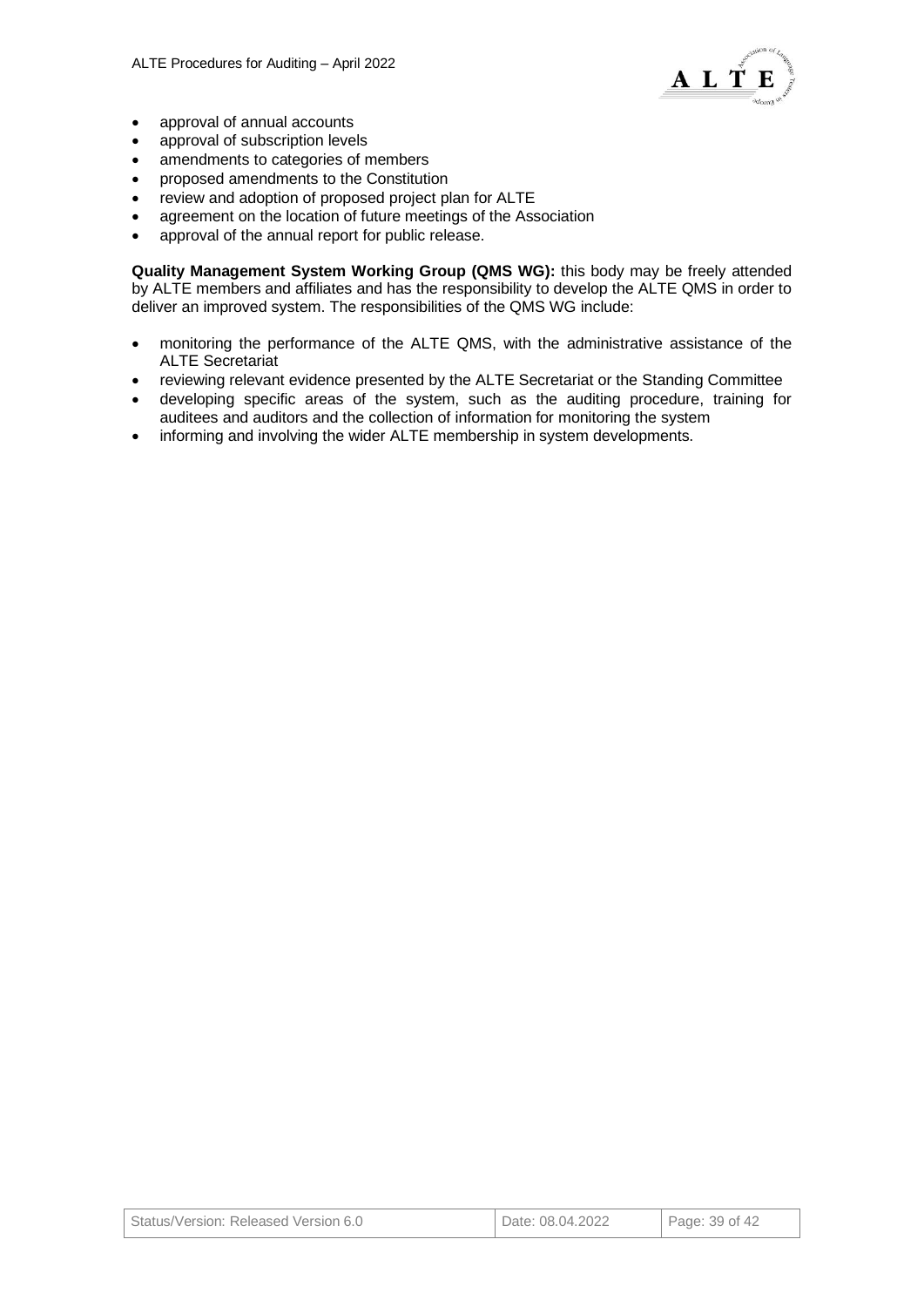

### **Appendix 5: Timeline of the ALTE audit validity lifecycle**



**Timeline of ALTE audit validity lifecycle**

\*sent by ALTE Secretariat

| Status/Version: Released Version 6.0 | Date: 08.04.2022 | Page: 40 of 42 |
|--------------------------------------|------------------|----------------|
|                                      |                  |                |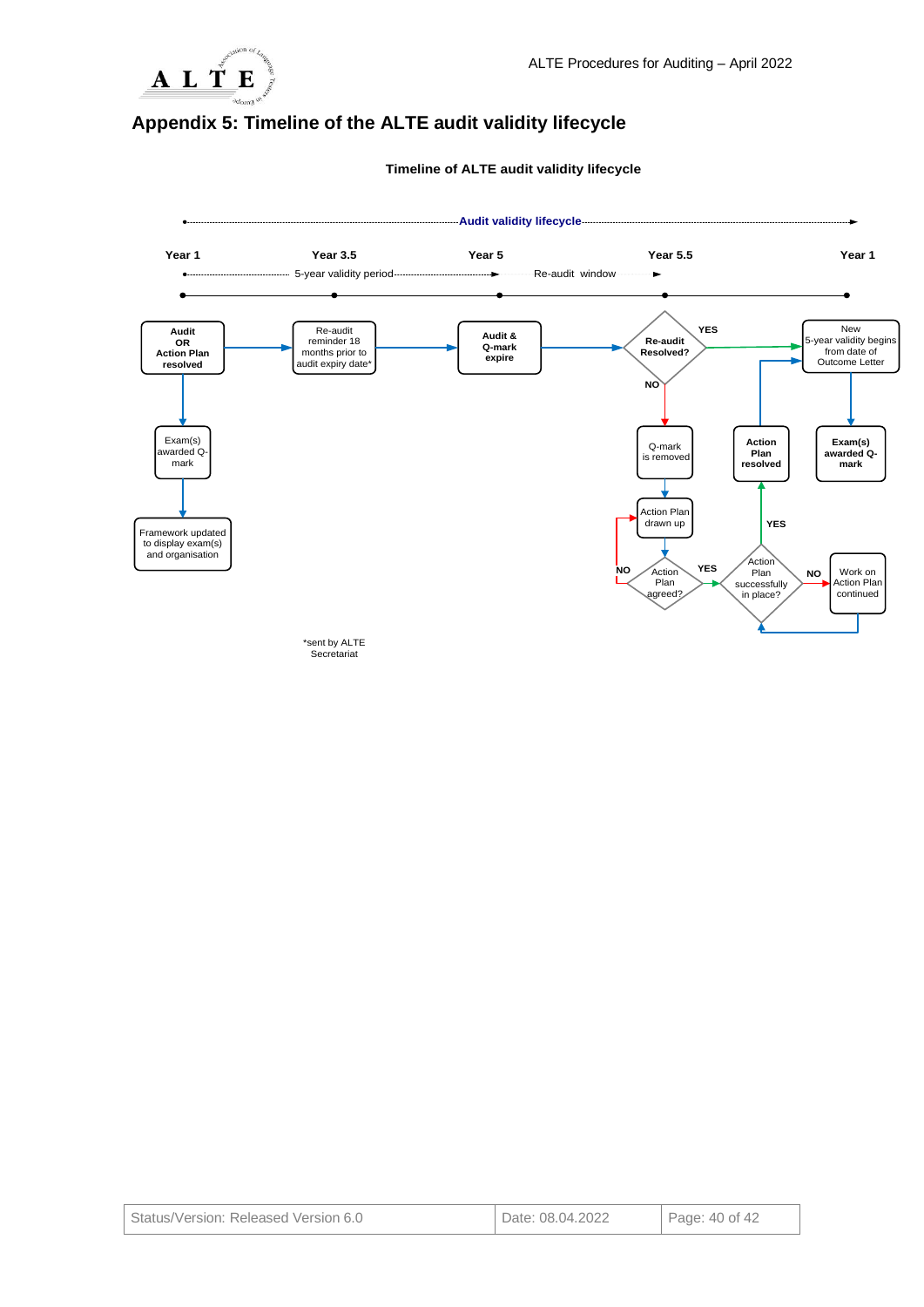

#### **Timeline of ALTE audit validity lifecycle when a 2 year-extension is approved by the Standing Committee**



**Secretariat** 

| Status/Version: Released Version 6.0 | Date: 08.04.2022 | Page: 41 of 42 |
|--------------------------------------|------------------|----------------|
|--------------------------------------|------------------|----------------|